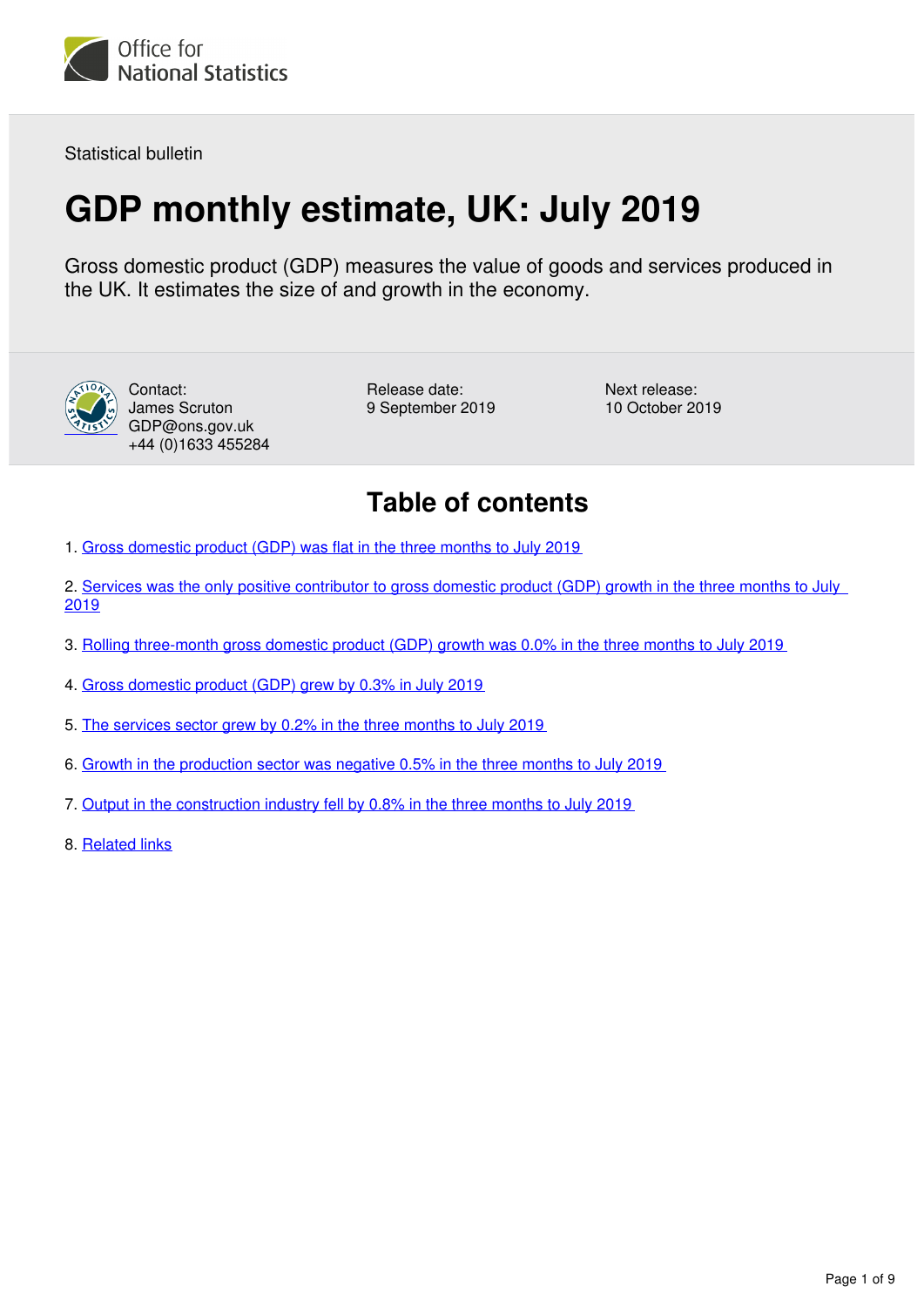# <span id="page-1-0"></span>**1 . Gross domestic product (GDP) was flat in the three months to July 2019**

### **Figure 1: GDP remained level in the three months to July 2019, following a contraction of 0.2% in Quarter 2 (Apr to June) 2019**

### **GDP growth, UK, Quarter 3 (July to Sept) 2017 until May to July 2019**

Figure 1: GDP remained level in the three months to July 2019, following a contraction of 0.2% in Quarter 2 (Apr to June) 2019



GDP growth, UK, Quarter 3 (July to Sept) 2017 until May to July 2019

### **Source: Office for National Statistics – GDP monthly estimate**

### **Notes:**

- 1. Q1 refers to Quarter 1 (Jan to Mar), Q2 refers to Quarter 2 (Apr to June), Q3 refers to Quarter 3 (July to Sept) and Q4 refers to Quarter 4 (Oct to Dec).
- 2. Rolling three-month estimates are calculated by comparing GDP in a three-month period with GDP in the previous three-month period. For example, GDP in May to July compared with the previous February to April.
- 3. Growth in the three months to July was 0.0% and so appears without a bar in Figure 1.

Commenting on today's GDP figures, Head of GDP Rob Kent-Smith said: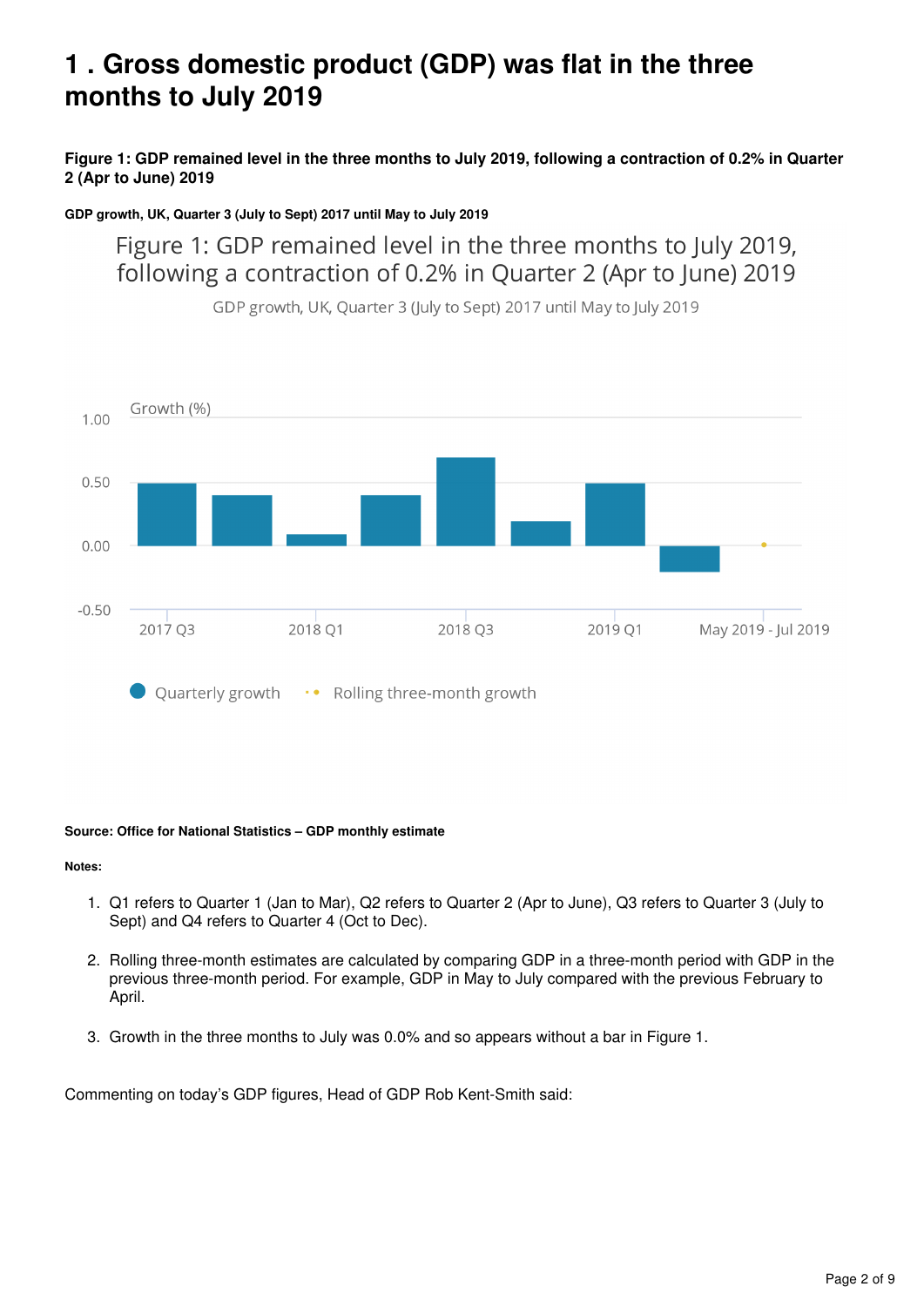"GDP growth was flat in the latest three months, with falls in construction and manufacturing.

"While the largest part of the economy, services sector, returned to growth in the month of July, the underlying picture shows services growth weakening through 2019.

The trade deficit narrowed due to falling imports, particularly unspecified goods (including non-monetary gold), chemicals and road vehicles in the three months to July."

# <span id="page-2-0"></span>**2 . Services was the only positive contributor to gross domestic product (GDP) growth in the three months to July 2019**

**Figure 2: Production and construction both acted as a drag on rolling three-month GDP growth**

### **Contribution to rolling three-month GDP growth, UK, July 2019**

Figure 2: Production and construction both acted as a drag on rolling three-month GDP growth

Contribution to rolling three-month GDP growth, UK, July 2019



### **Source: Office for National Statistics – GDP monthly estimate**

The services sector was the only positive contributor to GDP growth in the three months to July 2019, growing by 0.2%. Stronger growth in July 2019 in each of the main components of GDP, along with the weak production growth in April moving into the base period, meant that rolling three-month GDP growth was no longer negative, at 0.0%.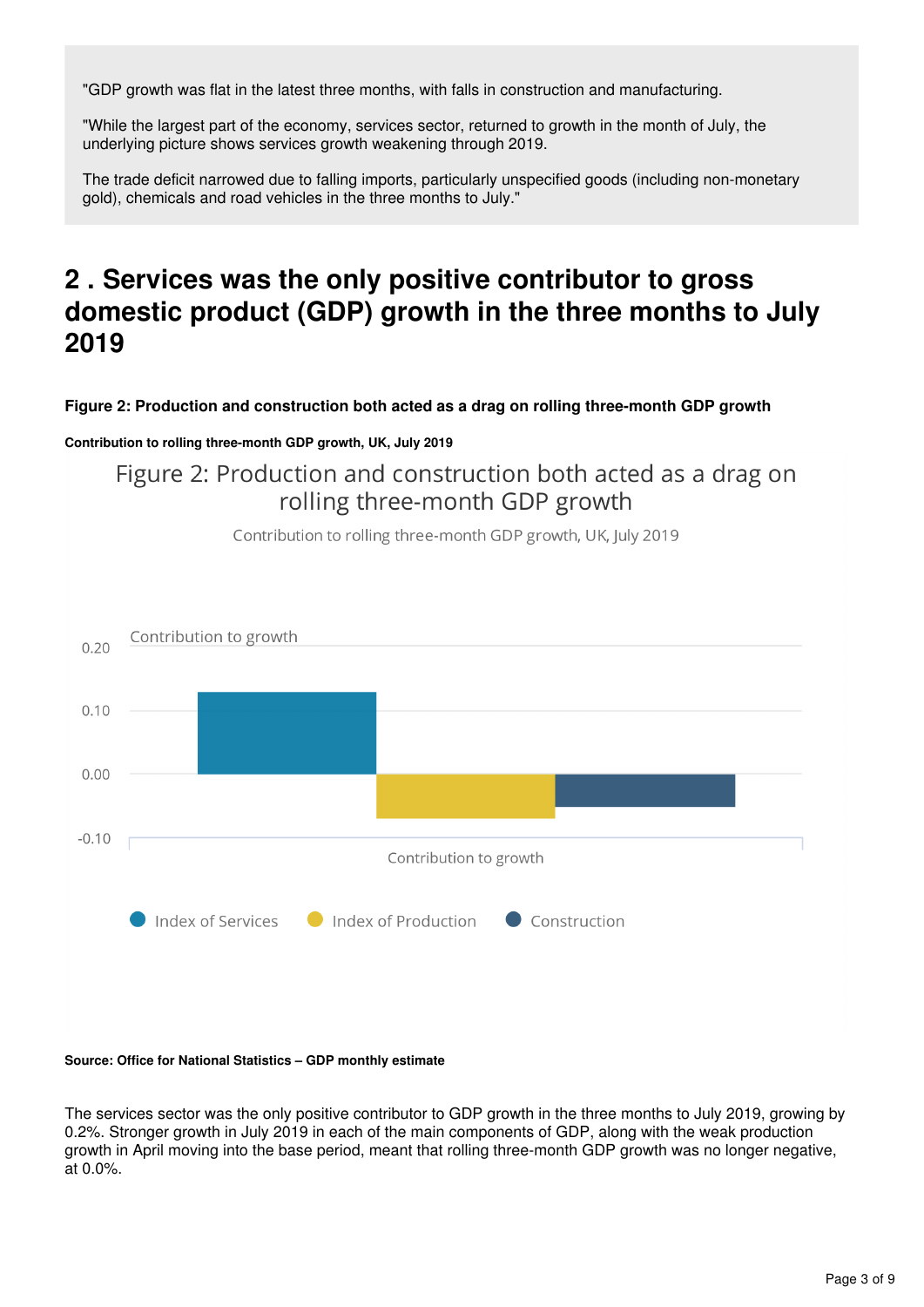Output in both the production and construction sectors contracted, by 0.5% and 0.8% respectively. Within production, manufacturing fell by 1.1%.

# <span id="page-3-0"></span>**3 . Rolling three-month gross domestic product (GDP) growth was 0.0% in the three months to July 2019**

### **Figure 3: GDP continued to be weak in the most recent three months**

**Three months on previous three months GDP growth, UK, June to August 2018 until May to July 2019**

### Figure 3: GDP continued to be weak in the most recent three months

Three months on previous three months GDP growth, UK, June to August 2018 until May to July 2019



#### **Source: Office for National Statistics – GDP monthly estimate**

**Notes:**

1. Rolling three-month estimates are calculated by comparing GDP in a three-month period with GDP in the previous three-month period. For example, GDP in May to July compared with the previous February to April.

Rolling three-month growth was flat in July 2019, following growth of negative 0.2% in Quarter 2 (Apr to June) 2019.

Rolling three-month growth is based on output gross value added (GVA). There will therefore be discrepancies in the time series with our quarterly estimates of GDP, which include information on the expenditure and income approaches to measuring GDP.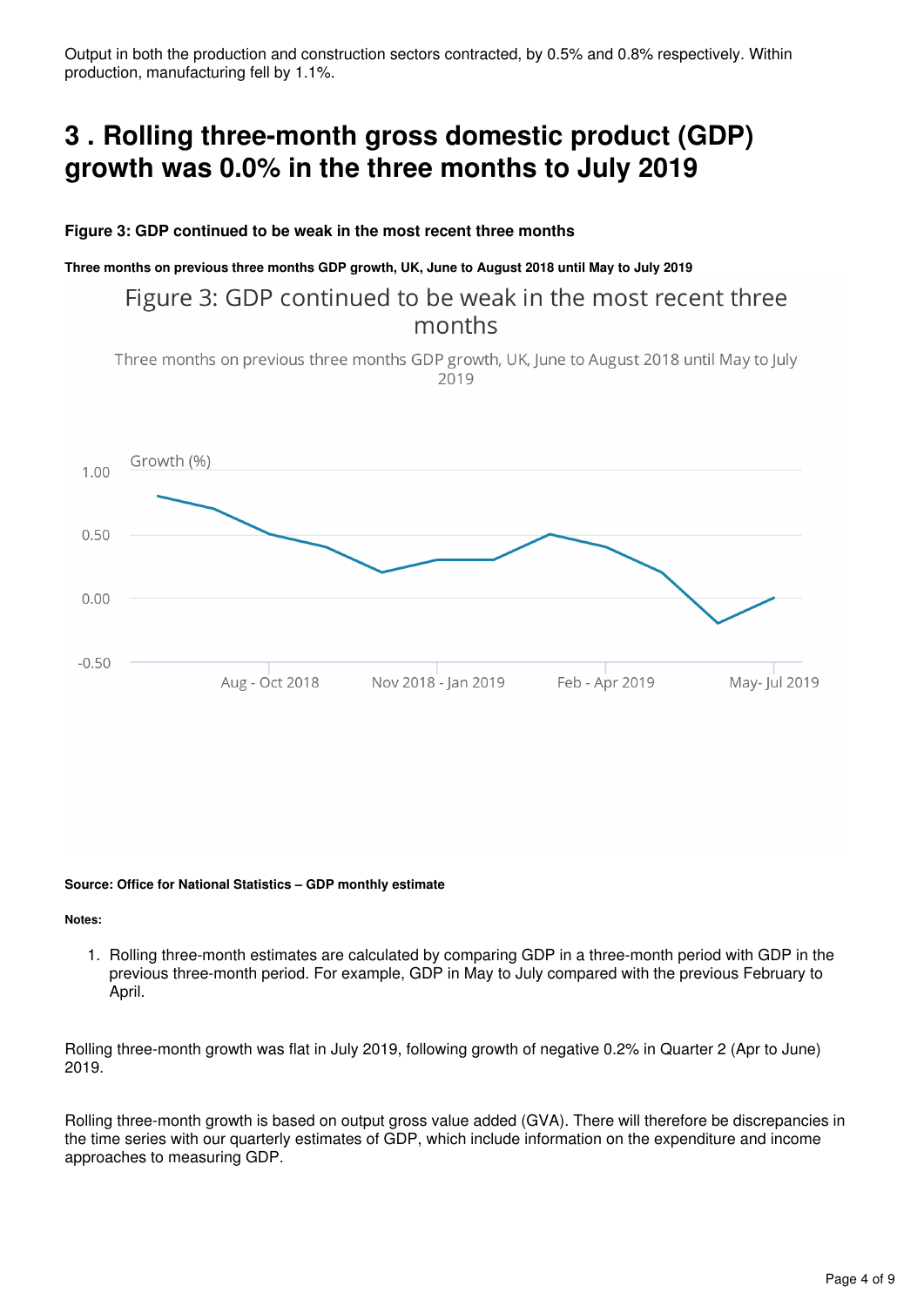# <span id="page-4-0"></span>**4 . Gross domestic product (GDP) grew by 0.3% in July 2019**

Table 1: Breakdown of GDP and its components' growth rates by month **May 2019 June 2019 July 2019**

| GDP                      | 0.2%    | $0.0\%$  | 0.3%     |
|--------------------------|---------|----------|----------|
| Index of Services        | $0.0\%$ | 0.0%     | 0.3%     |
| Index of Production 1.2% |         | $-0.1%$  | $0.1\%$  |
| Manufacturing            | 1.4%    | $-0.2%$  | 0.3%     |
| Construction             | 0.3%    | $-0.7\%$ | $0.5\%$  |
| Agriculture              | $0.0\%$ | $0.0\%$  | $-0.1\%$ |

Source: Office for National Statistics – GDP monthly estimate

GDP grew by 0.3% in July 2019, with all components apart from agriculture showing growth.

The monthly growth rate for GDP is volatile and so it should be used with caution and alongside other measures, such as the three-month growth rate, when looking for an indicator of the longer-term trend of the economy. However, it is useful in highlighting one-off changes that can be masked by three-month growth rates.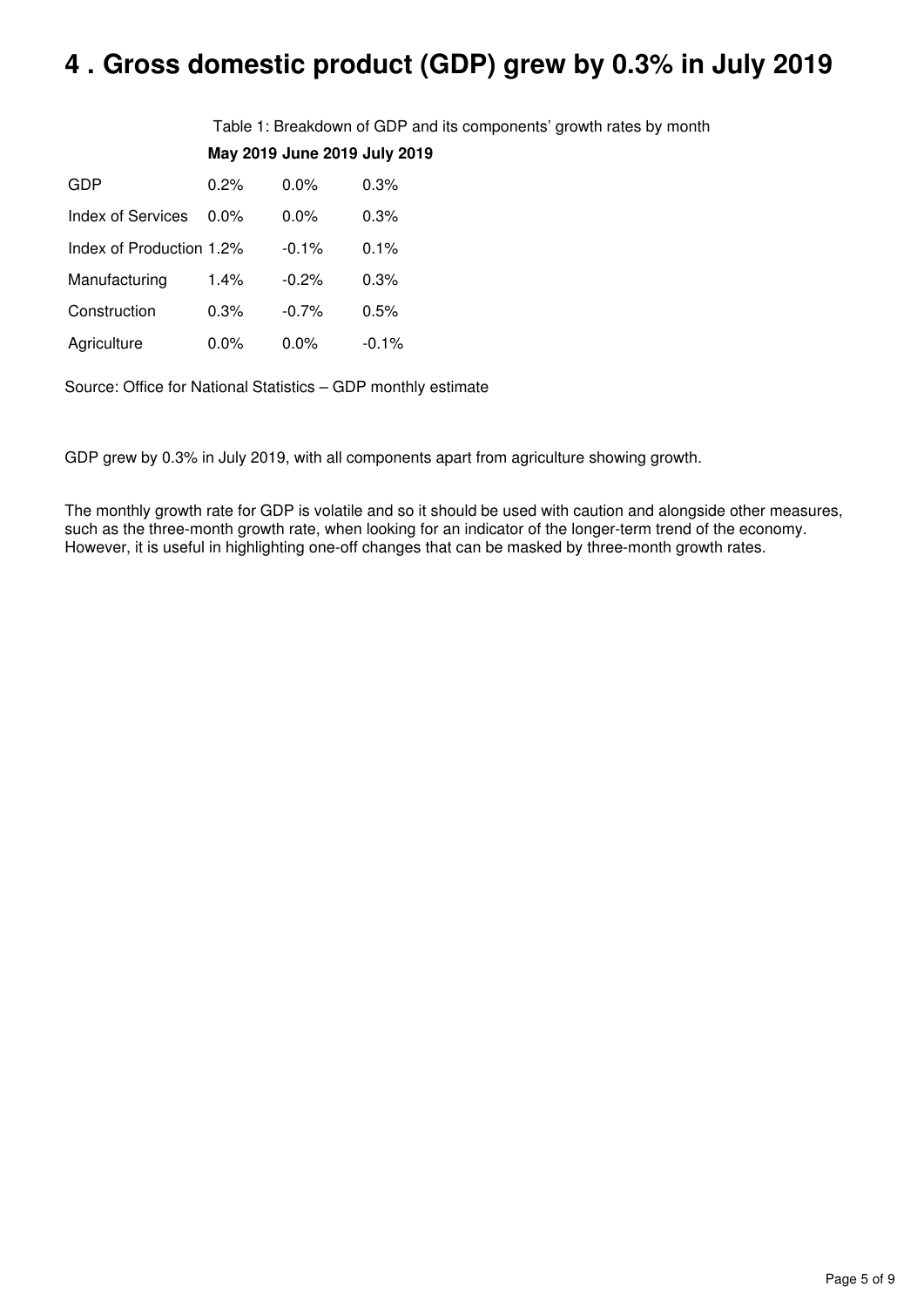# <span id="page-5-0"></span>**5 . The services sector grew by 0.2% in the three months to July 2019**

**Figure 4: The services sector continued to see longer-term weakening from a strong summer in 2018, despite a pick up in growth for the month of July 2019**

**Services growth and contributions to services growth, three months on previous three months, UK, February to April 2018 until May to July 2019**

Figure 4: The services sector continued to see longer-term weakening from a strong summer in 2018, despite a pick up in growth for the month of July 2019

Services growth and contributions to services growth, three months on previous three months, UK, February to April 2018 until May to July 2019



### **Source: Office for National Statistics – GDP monthly estimate**

#### **Notes:**

1. Rolling three-month estimates are calculated by comparing GDP in a three-month period with GDP in the previous three-month period. For example, GDP in May to July compared with the previous February to April.

The services sector continued to show subdued growth in the three months to July 2019, growing by 0.2%. This longer-term weakening has been most notable in "other services", which has declined from the start of 2019. A number of industries have been driving this decline, such as administration and support services, human health activities, education, real estate, and transportation and storage. Information and communication, on the other hand, driven by computer programming, continued to do well throughout this period.

Services grew by 0.3% in the month of July, with widespread growth in a number of industries. The most notable of these was administrative and support service activities, which contributed 0.08 percentage points to GDP growth. However, this relatively large growth for services in July follows four consecutive months of flat growth in the sector.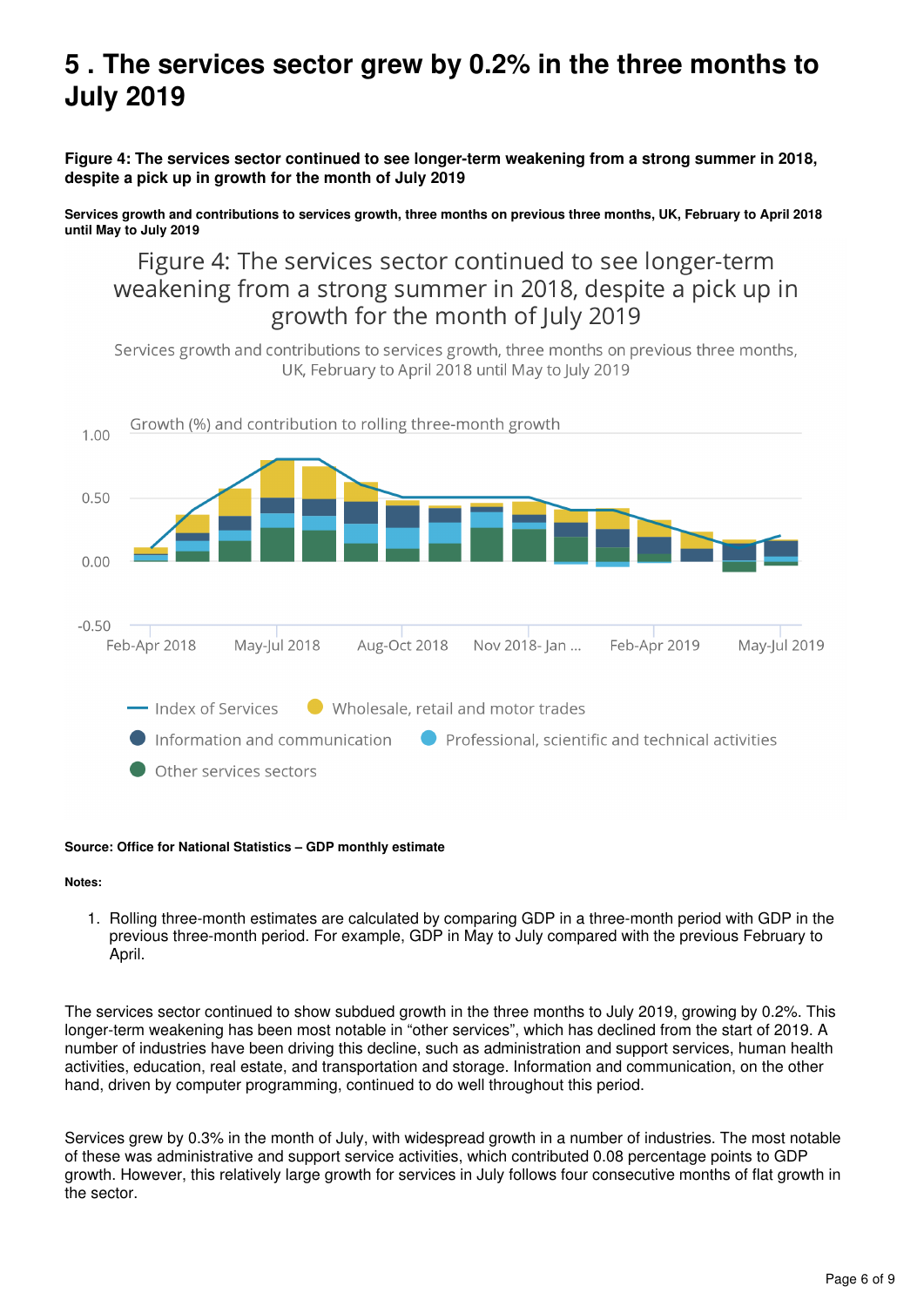# <span id="page-6-0"></span>**6 . Growth in the production sector was negative 0.5% in the three months to July 2019**

**Figure 5: Changes in the timing of activity throughout 2019 had resulted in volatile movements in production**

### **Monthly and three-monthly growth, UK, August 2018 to July 2019**

## Figure 5: Changes in the timing of activity throughout 2019 had resulted in volatile movements in production



Monthly and three-monthly growth, UK, August 2018 to July 2019

### **Source: Office for National Statistics – GDP monthly estimate**

The production sector fell by 0.5% in the three months to July 2019. There has been significant volatility in this sector throughout the first half of 2019, largely driven by manufacturing, which fell by 1.1% in the most recent three months. Quarter 1 (Jan to Mar) 2019 saw strong growth as a result of work being brought forward ahead of the UK's original planned date to exit the European Union. There was subsequently a fall in Quarter 2 (Apr to June) 2019, as the increased activity in Quarter 1 2019 unwound. This fall in Quarter 2 2019 was exacerbated by a decline in car production as a result of car production plants bringing forward their summer shut-downs. Elsewhere in production, electricity and gas performed well in the three months to July, growing by 2.8%.

Monthly growth for production was 0.1% in July 2019, with strength coming from the often-volatile manufacture of pharmaceutical products, which grew by 3.8%.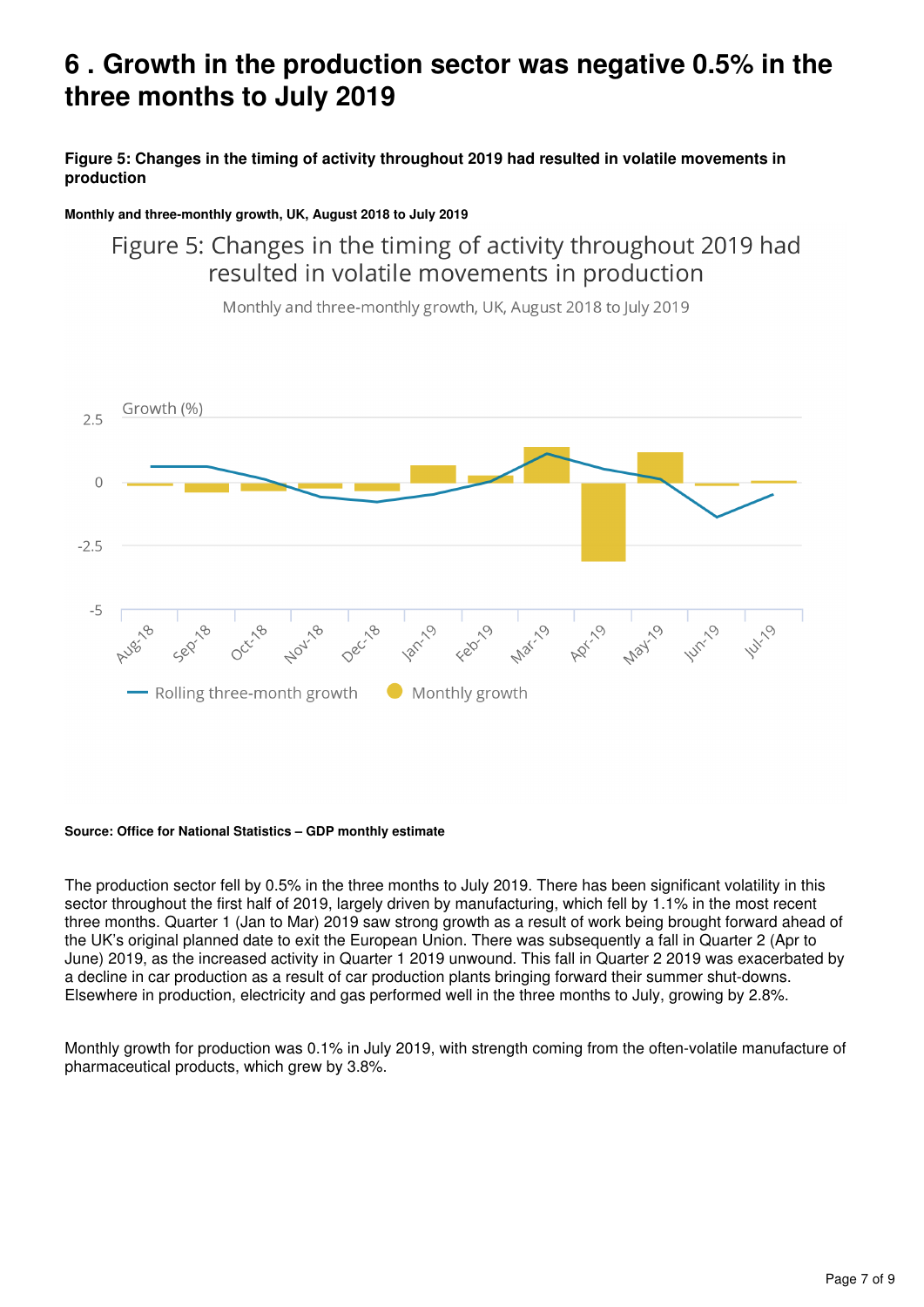# <span id="page-7-0"></span>**7 . Output in the construction industry fell by 0.8% in the three months to July 2019**

### **Figure 6: Growth in the construction sector has declined over the last year**

### **Monthly and three-monthly growth, UK, August 2018 to July 2019**

Figure 6: Growth in the construction sector has declined over the last year

Monthly and three-monthly growth, UK, August 2018 to July 2019



### **Source: Office for National Statistics – GDP monthly estimate**

Growth in construction was negative 0.8% in the three months to July 2019. This fall was driven by private housing repair and maintenance and public other new work, which fell by 6.3% and 6.2% respectively.

The month-on-month growth in July 2019 was 0.5%. This increase was driven by private new housing and public housing repair and maintenance, which grew by 4.4% and 7.8% respectively. The increase in private new housing coincides with a fall of 11.7% in public new housing, a reversal of the picture seen in recent periods.

### **Blue Book 2019**

Each year, we produce an annual update to the UK National Accounts in the Blue Book and Pink Book and the associated releases. The Blue Book and Pink Book 2019-consistent datasets will be published on 30 September 2019. The publication of monthly gross domestic product (GDP) on 10 October will also incorporate these changes.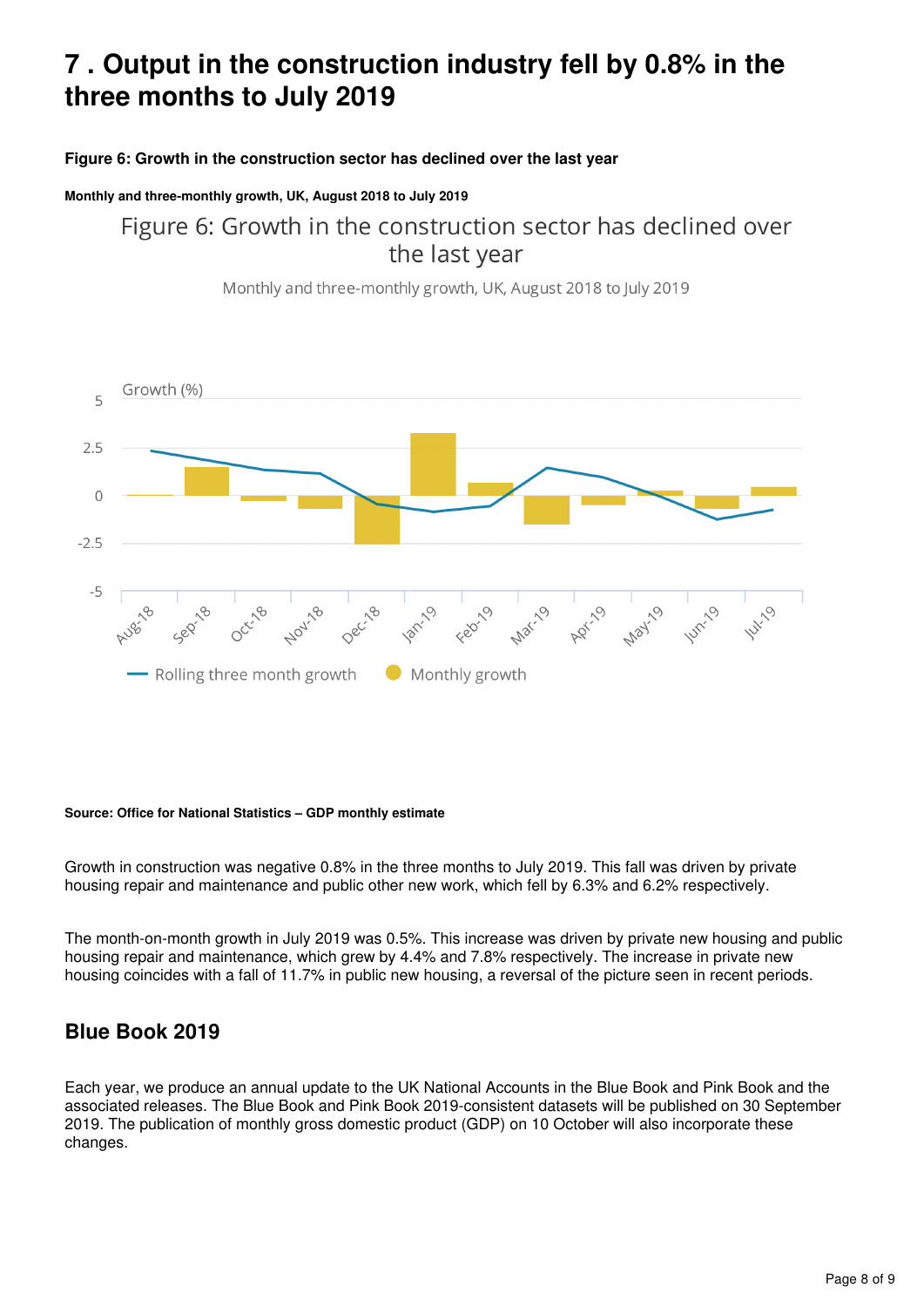Details on the scope are available in the article, Latest developments and changes to be implemented in Blue [Book and Pink Book 2019](https://www.ons.gov.uk/economy/nationalaccounts/uksectoraccounts/articles/nationalaccountsarticles/detailedassessmentofchangesbeingintroducedtobalanceofpaymentsannualestimates1997to2016). Indicative impacts on headline GDP components for the years 1997 to 2016 were published on 27 June 2019 in the article, Blue Book 2019 indicative impacts on GDP current price and chained [volume measure estimates: 1997 to 2016.](https://www.ons.gov.uk/economy/nationalaccounts/uksectoraccounts/articles/nationalaccountsarticles/bluebook2019indicativeimpactsongdpcurrentpriceandchainedvolumemeasureestimates1997to2016)

This year, owing to the very demanding set of changes being put through in the annual update, we are going to make an exception and are not going to fully reconcile 2017 annual data. Instead, we will produce an indicative balance to allow further time for final quality assurance of the data.

Consequently, the reference year and last base year for all chained volume measure series will remain as 2016.

A[series of National Accounts articles](https://www.ons.gov.uk/releases/nationalaccountsarticlesbluebook2019impactsongdpcurrentpriceandchainedvolumemeasureestimates1997to2016) were published on 20 August 2019 outlining some of the key methodological changes and their impact on quarterly GDP estimates quality and methodology.

The [Gross domestic product \(GDP\) Quality and Methodology Information](https://www.ons.gov.uk/economy/grossdomesticproductgdp/methodologies/grossdomesticproductgdpqmi) report contains important information on:

- the strengths and limitations of the data and how it compares with related data
- uses and users of the data
- how the output was created
- the quality of the output including the accuracy of the data

# <span id="page-8-0"></span>**8 . Related links**

[Index of Services](https://www.ons.gov.uk/economy/economicoutputandproductivity/output/bulletins/indexofservices/july2019)

[Index of Production](https://www.ons.gov.uk/economy/economicoutputandproductivity/output/bulletins/indexofproduction/july2019)

[Construction output in Great Britain](https://www.ons.gov.uk/businessindustryandtrade/constructionindustry/bulletins/constructionoutputingreatbritain/july2019andnewordersapriltojune2019)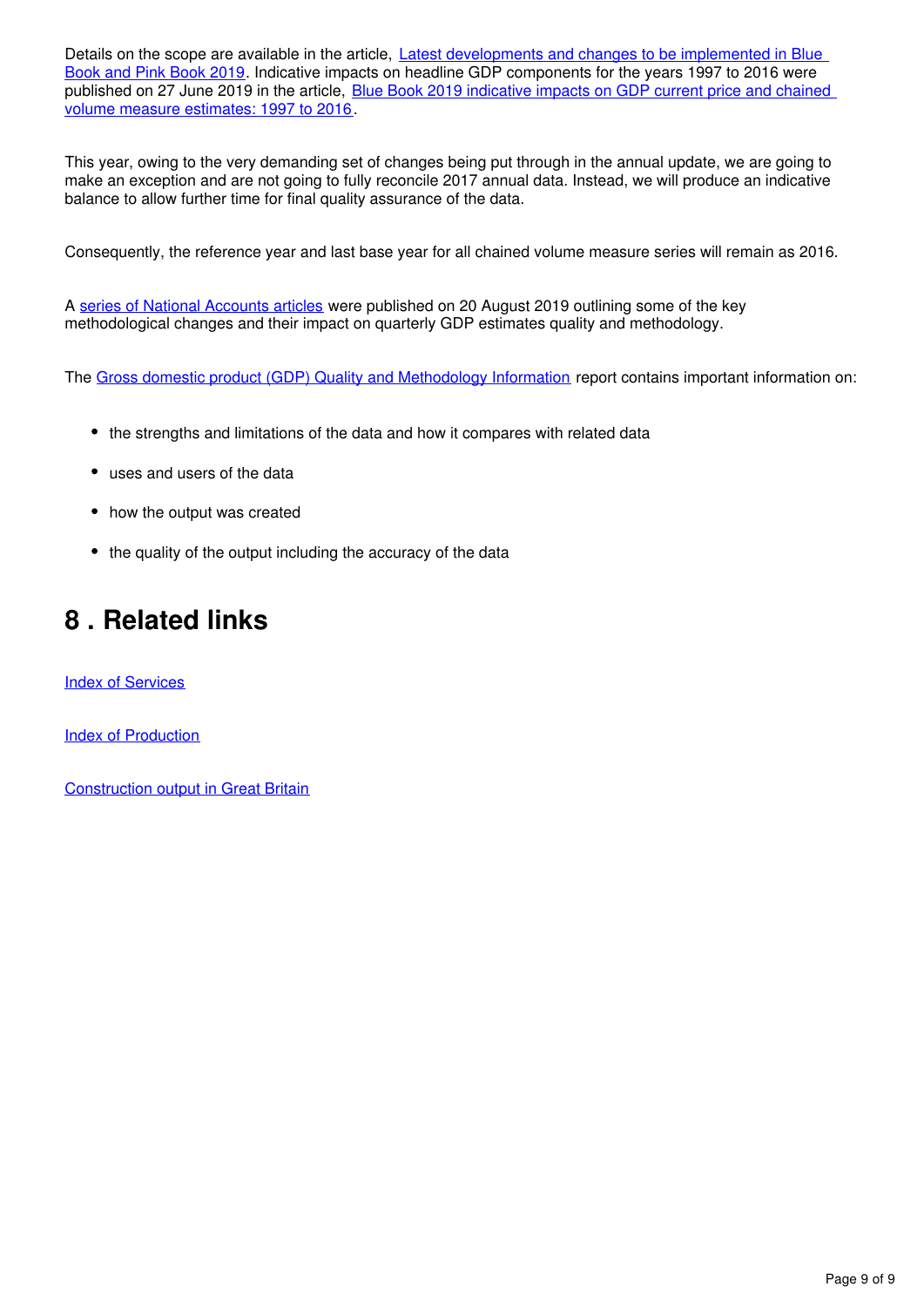1 The GVA output is designated as a National Statistic.<br>2 Indices reflect values measured at basic prices, which exclude "taxes less<br>3 Sources: For further information on these data please telephone<br>3 Estimates cannot be r

| GVA1                                                                                                                                                                                          | Monthly GDP based on GVA (Gross Value Added)<br>Chained volume indices of gross value added at basic prices <sup>2,3,4,5</sup>                                                                                                |                                                                                                                                                                                                                                |                                                                                                                                                                                                                               |                                                                                                                                                                                                                            |                                                                                                                                                                                                                               |                                                                                                                                                                                                                    |                                                                                                                                                                                                                                     |                                                                                                                                                                                                                               |                                                                                                                                                                                                                               |                                                                                                                                                                                                                               |                                                                                                                                                                                                                               |                                                                                                                                                                                                                               | seasonally adjusted 2016=100                                                                                                                                                                                                                                           |                                                                                                                                                                                                                                                  |                                                                                                                                                                                                                               |                                                                                                                                                                                                                               |                                                                                                                                                                                                                               |                                                                                                                                                                                                                               |                                                                                                                                                                                                                               |                                                                                                                                                                                                                  |                                                                                                                                                                                                                               |                                                                                                                                                                                                                               |                                                                                                                                                                                                                                                                                                           |
|-----------------------------------------------------------------------------------------------------------------------------------------------------------------------------------------------|-------------------------------------------------------------------------------------------------------------------------------------------------------------------------------------------------------------------------------|--------------------------------------------------------------------------------------------------------------------------------------------------------------------------------------------------------------------------------|-------------------------------------------------------------------------------------------------------------------------------------------------------------------------------------------------------------------------------|----------------------------------------------------------------------------------------------------------------------------------------------------------------------------------------------------------------------------|-------------------------------------------------------------------------------------------------------------------------------------------------------------------------------------------------------------------------------|--------------------------------------------------------------------------------------------------------------------------------------------------------------------------------------------------------------------|-------------------------------------------------------------------------------------------------------------------------------------------------------------------------------------------------------------------------------------|-------------------------------------------------------------------------------------------------------------------------------------------------------------------------------------------------------------------------------|-------------------------------------------------------------------------------------------------------------------------------------------------------------------------------------------------------------------------------|-------------------------------------------------------------------------------------------------------------------------------------------------------------------------------------------------------------------------------|-------------------------------------------------------------------------------------------------------------------------------------------------------------------------------------------------------------------------------|-------------------------------------------------------------------------------------------------------------------------------------------------------------------------------------------------------------------------------|------------------------------------------------------------------------------------------------------------------------------------------------------------------------------------------------------------------------------------------------------------------------|--------------------------------------------------------------------------------------------------------------------------------------------------------------------------------------------------------------------------------------------------|-------------------------------------------------------------------------------------------------------------------------------------------------------------------------------------------------------------------------------|-------------------------------------------------------------------------------------------------------------------------------------------------------------------------------------------------------------------------------|-------------------------------------------------------------------------------------------------------------------------------------------------------------------------------------------------------------------------------|-------------------------------------------------------------------------------------------------------------------------------------------------------------------------------------------------------------------------------|-------------------------------------------------------------------------------------------------------------------------------------------------------------------------------------------------------------------------------|------------------------------------------------------------------------------------------------------------------------------------------------------------------------------------------------------------------|-------------------------------------------------------------------------------------------------------------------------------------------------------------------------------------------------------------------------------|-------------------------------------------------------------------------------------------------------------------------------------------------------------------------------------------------------------------------------|-----------------------------------------------------------------------------------------------------------------------------------------------------------------------------------------------------------------------------------------------------------------------------------------------------------|
|                                                                                                                                                                                               |                                                                                                                                                                                                                               |                                                                                                                                                                                                                                |                                                                                                                                                                                                                               |                                                                                                                                                                                                                            |                                                                                                                                                                                                                               |                                                                                                                                                                                                                    |                                                                                                                                                                                                                                     |                                                                                                                                                                                                                               |                                                                                                                                                                                                                               |                                                                                                                                                                                                                               |                                                                                                                                                                                                                               |                                                                                                                                                                                                                               | Industry sections (SIC2007)                                                                                                                                                                                                                                            |                                                                                                                                                                                                                                                  |                                                                                                                                                                                                                               |                                                                                                                                                                                                                               |                                                                                                                                                                                                                               |                                                                                                                                                                                                                               |                                                                                                                                                                                                                               |                                                                                                                                                                                                                  |                                                                                                                                                                                                                               |                                                                                                                                                                                                                               |                                                                                                                                                                                                                                                                                                           |
|                                                                                                                                                                                               | Total<br>GVA at<br>basic<br>prices                                                                                                                                                                                            | Agriculture,<br>forestry and<br>fishing                                                                                                                                                                                        | Total<br>production<br>industries                                                                                                                                                                                             | Mining &<br>quarrying                                                                                                                                                                                                      | Manufacturing                                                                                                                                                                                                                 | Electricity<br>gas, steam<br>and air                                                                                                                                                                               | Water<br>supply.<br>sewerage<br>etc                                                                                                                                                                                                 | Construction <sup>6</sup>                                                                                                                                                                                                     | Total<br>service<br>industries                                                                                                                                                                                                | Wholesale<br>and retail:<br>repair of<br>motor vehicles<br>and motorcycles                                                                                                                                                    | Transport<br>and storage                                                                                                                                                                                                      | Accommodation<br>and food<br>service<br>activities                                                                                                                                                                            | Information<br>and<br>Communication                                                                                                                                                                                                                                    | Financial<br>and insurance<br>activities                                                                                                                                                                                                         | Real estate<br>activities                                                                                                                                                                                                     | Professional,<br>scientific<br>and technical<br>activities                                                                                                                                                                    | Administrative<br>and support administration<br>service<br>activities                                                                                                                                                         | Public<br>and<br>defence                                                                                                                                                                                                      | Education                                                                                                                                                                                                                     | Human health<br>and social<br>work activities                                                                                                                                                                    | Arts,<br>entertainment<br>and recreation                                                                                                                                                                                      | Other<br>service<br>activities                                                                                                                                                                                                | Activities of<br>households<br>as employers.<br>undifferentiated<br>goods and services                                                                                                                                                                                                                    |
| Section                                                                                                                                                                                       | A-T                                                                                                                                                                                                                           | A                                                                                                                                                                                                                              | B-E                                                                                                                                                                                                                           | <b>B</b>                                                                                                                                                                                                                   | C                                                                                                                                                                                                                             | D                                                                                                                                                                                                                  | -F                                                                                                                                                                                                                                  | - F                                                                                                                                                                                                                           | G-T                                                                                                                                                                                                                           | G                                                                                                                                                                                                                             | H                                                                                                                                                                                                                             |                                                                                                                                                                                                                               |                                                                                                                                                                                                                                                                        | K                                                                                                                                                                                                                                                |                                                                                                                                                                                                                               | M                                                                                                                                                                                                                             | - N                                                                                                                                                                                                                           | $\circ$                                                                                                                                                                                                                       | P                                                                                                                                                                                                                             | $\Omega$                                                                                                                                                                                                         | <b>R</b>                                                                                                                                                                                                                      | <b>S</b>                                                                                                                                                                                                                      |                                                                                                                                                                                                                                                                                                           |
| 2016 weights                                                                                                                                                                                  | 1000<br><b>YBFR</b>                                                                                                                                                                                                           | $\overline{7}$<br>L <sub>2KL</sub>                                                                                                                                                                                             | 138<br>L2KQ                                                                                                                                                                                                                   | 10<br>L <sub>2</sub> KR                                                                                                                                                                                                    | 100<br>L <sub>2</sub> KX                                                                                                                                                                                                      | 17<br>L2MW                                                                                                                                                                                                         | 10<br><b>L2N2</b>                                                                                                                                                                                                                   | 60<br><b>L2N8</b>                                                                                                                                                                                                             | 796<br>L <sub>2</sub> NC                                                                                                                                                                                                      | 104<br>L2NE                                                                                                                                                                                                                   | 43<br>L <sub>2NI</sub>                                                                                                                                                                                                        | 30<br>L <sub>2</sub> NQ                                                                                                                                                                                                       | 63<br>L <sub>2</sub> NT                                                                                                                                                                                                                                                | 73<br>L2O6                                                                                                                                                                                                                                       | 138<br>L2OC                                                                                                                                                                                                                   | 75<br><b>L2OI</b>                                                                                                                                                                                                             | 48<br><b>L2OX</b>                                                                                                                                                                                                             | 47<br><b>L2P8</b>                                                                                                                                                                                                             | 59<br>L <sub>2</sub> PA                                                                                                                                                                                                       | 75<br>L <sub>2</sub> PC                                                                                                                                                                                          | 15<br>L <sub>2</sub> PJ                                                                                                                                                                                                       | 21<br>L <sub>2</sub> PP                                                                                                                                                                                                       | $\overline{\phantom{a}}$<br>L <sub>2</sub> PT                                                                                                                                                                                                                                                             |
| 2014<br>2015<br>2016<br>2017<br>2018                                                                                                                                                          | 95.7<br>98.1<br>100.0<br>102.4<br>103.9                                                                                                                                                                                       | 104.9<br>106.0<br>100.0<br>103.0<br>100.6                                                                                                                                                                                      | 97.9<br>99.0<br>100.0<br>101.8<br>102.6                                                                                                                                                                                       | 92.3<br>99.7<br>100.0<br>99.4<br>103.7                                                                                                                                                                                     | 99.6<br>99.6<br>100.0<br>102.5<br>103.4                                                                                                                                                                                       | 96.9<br>97.9<br>100.0<br>98.4<br>97.9                                                                                                                                                                              | 91.5<br>94.7<br>100.0<br>103.4<br>101.9                                                                                                                                                                                             | 92.0<br>96.1<br>100.0<br>107.1<br>107.4                                                                                                                                                                                       | 95.5<br>98.1<br>100.0<br>102.1<br>103.9                                                                                                                                                                                       | 91.7<br>95.8<br>100.0<br>102.1<br>105.0                                                                                                                                                                                       | 99.0<br>100.3<br>100.0<br>102.1<br>104.1                                                                                                                                                                                      | 94.0<br>98.5<br>100.0<br>102.8<br>105.4                                                                                                                                                                                       | 89.0<br>94.3<br>100.0<br>106.8<br>112.2                                                                                                                                                                                                                                | 99.5<br>96.6<br>100.0<br>100.2<br>98.5                                                                                                                                                                                                           | 96.0<br>99.4<br>100.0<br>101.0<br>102.0                                                                                                                                                                                       | 92.2<br>96.7<br>100.0<br>104.6<br>110.0                                                                                                                                                                                       | 92.8<br>97.9<br>100.0<br>104.5<br>107.0                                                                                                                                                                                       | 103.8<br>101.8<br>100.0<br>100.2<br>101.2                                                                                                                                                                                     | 98.9<br>100.6<br>100.0<br>100.6<br>100.9                                                                                                                                                                                      | 96.9<br>98.4<br>100.0<br>99.7<br>100.2                                                                                                                                                                           | 99.1<br>99.8<br>100.0<br>102.6<br>104.3                                                                                                                                                                                       | 98.6<br>102.1<br>100.0<br>104.4<br>101.1                                                                                                                                                                                      | 93.6<br>92.5<br>100.0<br>92.8<br>94.2                                                                                                                                                                                                                                                                     |
|                                                                                                                                                                                               | ECY <sub>2</sub>                                                                                                                                                                                                              | ECY3                                                                                                                                                                                                                           | ECY4                                                                                                                                                                                                                          | ECY5                                                                                                                                                                                                                       | ECY6                                                                                                                                                                                                                          | ECY7                                                                                                                                                                                                               | ECY8                                                                                                                                                                                                                                | ECY9                                                                                                                                                                                                                          | <b>ECYC</b>                                                                                                                                                                                                                   | <b>ECYD</b>                                                                                                                                                                                                                   | <b>ECYG</b>                                                                                                                                                                                                                   | <b>ECYH</b>                                                                                                                                                                                                                   | <b>ECYI</b>                                                                                                                                                                                                                                                            | <b>ECYJ</b>                                                                                                                                                                                                                                      | <b>ECYK</b>                                                                                                                                                                                                                   | <b>ECYL</b>                                                                                                                                                                                                                   | <b>ECYP</b>                                                                                                                                                                                                                   | <b>ECYQ</b>                                                                                                                                                                                                                   | <b>ECYR</b>                                                                                                                                                                                                                   | <b>ECYS</b>                                                                                                                                                                                                      | <b>ECYT</b>                                                                                                                                                                                                                   | <b>ECYU</b>                                                                                                                                                                                                                   | <b>ECYV</b>                                                                                                                                                                                                                                                                                               |
| 2017 Jul<br>Aug<br>Sep<br>Oct<br>Nov<br>Dec<br>2018 Jan<br>Feb<br>Mar<br>Apr<br>May<br>Jun<br>Jul<br>Aug<br>Sep<br>Oct<br>Nov<br>Dec<br>2019 Jan<br>Feb<br>Mar<br>Apr<br>May<br>Jun<br>. In I | 102.4<br>102.6<br>102.8<br>102.7<br>103.1<br>103.2<br>103.3<br>103.0<br>103.1<br>103.3<br>103.5<br>103.9<br>104.2<br>104.3<br>104.3<br>104.5<br>104.7<br>104.4<br>104.9<br>105.1<br>105.2<br>104.8<br>105.0<br>104.9<br>105.3 | 103.2<br>103.5<br>103.7<br>103.7<br>103.4<br>102.8<br>101.8<br>101.0<br>100.6<br>100.4<br>100.3<br>100.0<br>99.9<br>100.0<br>100.5<br>101.1<br>101.0<br>100.2<br>99.7<br>99.2<br>99.1<br>98.9<br>98.9<br>98.9<br>98.9          | 101.9<br>101.8<br>103.1<br>103.1<br>103.2<br>102.3<br>102.9<br>103.1<br>102.9<br>102.5<br>101.8<br>102.8<br>103.2<br>103.2<br>102.7<br>102.4<br>102.2<br>101.9<br>102.6<br>102.9<br>104.3<br>101.1<br>102.3<br>102.2<br>102.3 | 101.3<br>99.4<br>102.2<br>103.3<br>101.6<br>84.5<br>101.6<br>102.0<br>98.9<br>105.9<br>101.6<br>102.8<br>106.2<br>107.1<br>103.7<br>105.8<br>103.9<br>104.7<br>102.8<br>106.4<br>108.2<br>105.0<br>105.5<br>105.7<br>104.5 | 102.2<br>102.4<br>103.5<br>104.0<br>104.2<br>104.4<br>104.3<br>103.9<br>103.4<br>102.8<br>103.2<br>104.2<br>103.7<br>103.6<br>103.6<br>103.0<br>103.1<br>102.5<br>103.7<br>104.6<br>106.2<br>101.6<br>103.0<br>102.8<br>103.1 | 99.1<br>99.5<br>101.1<br>97.3<br>99.1<br>101.0<br>96.9<br>100.6<br>103.4<br>100.0<br>94.7<br>95.0<br>98.7<br>98.4<br>97.1<br>97.1<br>96.5<br>96.3<br>96.9<br>92.1<br>92.7<br>95.6<br>96.4<br>96.7<br>95.3          | 103.3<br>102.6<br>102.8<br>103.6<br>102.5<br>102.6<br>100.4<br>101.0<br>101.3<br>100.3<br>101.2<br>103.1<br>103.3<br>103.3<br>102.8<br>102.3<br>102.0<br>102.3<br>101.3<br>101.1<br>101.9<br>101.5<br>102.7<br>103.0<br>104.1       | 106.4<br>108.4<br>107.4<br>106.0<br>107.8<br>109.4<br>107.4<br>106.6<br>104.5<br>105.0<br>107.1<br>108.0<br>108.1<br>108.1<br>109.7<br>109.4<br>108.7<br>106.0<br>109.6<br>110.4<br>108.8<br>108.2<br>108.6<br>107.8<br>108.4 | 102.2<br>102.4<br>102.4<br>102.4<br>102.7<br>102.9<br>103.1<br>102.7<br>103.0<br>103.3<br>103.6<br>103.8<br>104.1<br>104.3<br>104.2<br>104.5<br>104.9<br>104.7<br>105.0<br>105.1<br>105.2<br>105.2<br>105.2<br>105.2<br>105.6 | 102.0<br>102.6<br>102.6<br>102.6<br>103.1<br>102.3<br>102.8<br>103.3<br>102.8<br>103.6<br>105.4<br>105.1<br>106.1<br>106.3<br>105.3<br>105.9<br>107.1<br>105.8<br>107.3<br>107.5<br>107.9<br>107.9<br>107.9<br>107.7<br>108.0 | 101.6<br>101.5<br>101.8<br>102.3<br>102.6<br>102.8<br>103.1<br>102.2<br>101.7<br>102.6<br>103.6<br>104.0<br>104.8<br>104.9<br>104.5<br>105.7<br>106.1<br>106.4<br>105.8<br>106.1<br>106.7<br>106.5<br>106.4<br>106.0<br>107.2 | 104.2<br>102.4<br>101.9<br>102.1<br>103.2<br>103.2<br>104.2<br>102.7<br>103.7<br>104.5<br>105.3<br>106.5<br>107.4<br>105.8<br>105.1<br>106.0<br>106.8<br>106.6<br>107.7<br>107.8<br>107.3<br>106.6<br>106.4<br>107.3<br>107.5 | 107.3<br>107.5<br>108.2<br>108.3<br>108.7<br>111.2<br>109.8<br>109.0<br>110.7<br>110.5<br>111.0<br>112.2<br>112.0<br>113.7<br>114.9<br>113.5<br>113.8<br>114.8<br>115.8<br>115.9<br>115.9<br>117.6<br>117.4<br>118.2<br>119.1                                          | 100.1<br>99.9<br>99.7<br>99.3<br>99.2<br>99.3<br>99.3<br>99.3<br>99.1<br>98.9<br>98.7<br>98.7<br>98.6<br>98.5<br>98.2<br>97.8<br>97.4<br>97.1<br>96.7<br>96.4<br>96.3<br>96.2<br>96.2<br>96.4<br>96.5                                            | 101.2<br>101.4<br>101.2<br>101.3<br>101.4<br>101.4<br>101.6<br>101.7<br>101.8<br>101.8<br>101.9<br>101.8<br>102.0<br>102.0<br>102.1<br>102.5<br>102.6<br>103.0<br>102.9<br>103.0<br>103.2<br>103.3<br>103.5<br>103.4<br>103.4 | 104.5<br>104.9<br>105.9<br>105.5<br>107.0<br>107.3<br>109.0<br>107.4<br>108.2<br>109.1<br>109.0<br>109.1<br>110.4<br>110.5<br>111.1<br>111.9<br>112.3<br>111.9<br>111.0<br>111.6<br>112.0<br>111.3<br>111.4<br>112.3<br>112.7 | 104.5<br>105.1<br>105.7<br>106.0<br>107.0<br>107.0<br>107.6<br>105.8<br>106.7<br>107.0<br>106.8<br>107.9<br>107.6<br>107.1<br>106.0<br>107.2<br>107.5<br>106.4<br>107.3<br>108.1<br>107.6<br>107.5<br>107.6<br>106.1<br>107.7 | 100.1<br>100.0<br>100.2<br>100.4<br>100.5<br>100.6<br>100.6<br>100.6<br>100.7<br>100.8<br>101.1<br>101.3<br>101.5<br>101.7<br>101.7<br>101.7<br>101.6<br>101.6<br>101.4<br>101.2<br>101.0<br>101.0<br>101.0<br>101.1<br>101.1 | 100.5<br>100.5<br>100.6<br>100.5<br>100.4<br>100.4<br>100.3<br>100.4<br>100.6<br>100.9<br>101.0<br>101.0<br>100.9<br>100.8<br>101.0<br>101.2<br>101.5<br>101.7<br>101.9<br>101.9<br>101.6<br>101.6<br>101.7<br>101.8<br>101.9 | 99.9<br>99.7<br>99.4<br>99.4<br>99.6<br>99.7<br>99.9<br>99.9<br>99.9<br>99.7<br>99.5<br>99.5<br>99.7<br>100.0<br>100.6<br>101.1<br>101.4<br>101.5<br>101.6<br>101.6<br>101.9<br>101.9<br>102.0<br>102.1<br>102.3 | 101.6<br>103.5<br>103.3<br>104.6<br>103.3<br>104.8<br>104.8<br>104.0<br>104.4<br>104.0<br>103.5<br>104.2<br>104.5<br>105.1<br>104.2<br>104.3<br>104.7<br>104.0<br>103.6<br>104.0<br>103.8<br>101.8<br>101.4<br>100.9<br>101.4 | 104.3<br>106.1<br>104.5<br>103.5<br>101.5<br>102.0<br>101.2<br>101.0<br>101.4<br>101.1<br>100.8<br>100.9<br>100.6<br>101.4<br>100.9<br>102.1<br>101.7<br>100.7<br>102.3<br>103.5<br>103.0<br>102.2<br>102.0<br>100.9<br>101.4 | 99.0<br>98.0<br>96.0<br>92.1<br>88.5<br>89.8<br>91.3<br>92.8<br>96.4<br>95.9<br>95.0<br>95.0<br>95.3<br>95.1<br>93.9<br>92.8<br>93.3<br>93.7<br>94.0<br>94.1<br>92.7<br>94.1<br>93.6<br>92.7<br>90.7                                                                                                      |
| Percentage change, latest year on previous year                                                                                                                                               | GDPQ                                                                                                                                                                                                                          | L3BB                                                                                                                                                                                                                           | L3BG                                                                                                                                                                                                                          | L3BH                                                                                                                                                                                                                       | L3BN                                                                                                                                                                                                                          | L3DM                                                                                                                                                                                                               | L3DQ                                                                                                                                                                                                                                | L3DW                                                                                                                                                                                                                          | <b>L3E2</b>                                                                                                                                                                                                                   | L3E4                                                                                                                                                                                                                          | L3E8                                                                                                                                                                                                                          | L3EG                                                                                                                                                                                                                          | L3EJ                                                                                                                                                                                                                                                                   | L3EU                                                                                                                                                                                                                                             | <b>L3F2</b>                                                                                                                                                                                                                   | <b>L3F8</b>                                                                                                                                                                                                                   | L3FN                                                                                                                                                                                                                          | L3FW                                                                                                                                                                                                                          | L3FY                                                                                                                                                                                                                          | L3G2                                                                                                                                                                                                             | L3G9                                                                                                                                                                                                                          | L3GF                                                                                                                                                                                                                          | L3GJ                                                                                                                                                                                                                                                                                                      |
| 2014<br>2015<br>2016<br>2017<br>2018                                                                                                                                                          | 3.4<br>2.5<br>1.9<br>2.4<br>1.5                                                                                                                                                                                               | 12.2<br>1.1<br>$-5.6$<br>3.0<br>$-2.3$                                                                                                                                                                                         | 1.5<br>1.2<br>1.0<br>1.8<br>0.8                                                                                                                                                                                               | 0.6<br>8.0<br>0.3<br>$-0.6$<br>4.3                                                                                                                                                                                         | 2.9<br>0.0<br>0.4<br>2.5<br>0.9                                                                                                                                                                                               | $-6.0$<br>1.0<br>2.1<br>$-1.6$<br>$-0.6$                                                                                                                                                                           | 0.7<br>3.4<br>5.6<br>3.4<br>$-1.4$                                                                                                                                                                                                  | 8.8<br>4.4<br>4.1<br>7.1<br>0.3                                                                                                                                                                                               | 3.2<br>2.7<br>1.9<br>2.1<br>1.7                                                                                                                                                                                               | 4.9<br>4.5<br>4.4<br>2.1<br>2.8                                                                                                                                                                                               | 5.2<br>1.3<br>$-0.3$<br>2.1<br>2.0                                                                                                                                                                                            | 2.7<br>4.8<br>1.5<br>2.8<br>2.5                                                                                                                                                                                               | 1.3<br>6.0<br>6.0<br>6.8<br>5.0                                                                                                                                                                                                                                        | $-1.7$<br>$-2.9$<br>3.5<br>0.2<br>$-1.8$                                                                                                                                                                                                         | 3.1<br>3.5<br>0.6<br>1.0<br>1.0                                                                                                                                                                                               | 6.3<br>4.9<br>3.4<br>4.6<br>5.2                                                                                                                                                                                               | 9.4<br>5.5<br>2.1<br>4.5<br>2.3                                                                                                                                                                                               | $-1.8$<br>$-1.9$<br>$-1.8$<br>0.2<br>1.0                                                                                                                                                                                      | 1.5<br>1.7<br>$-0.6$<br>0.6<br>0.4                                                                                                                                                                                            | 3.4<br>1.5<br>1.6<br>$-0.3$<br>0.5                                                                                                                                                                               | 2.5<br>0.7<br>0.2<br>2.6<br>1.6                                                                                                                                                                                               | 11.0<br>3.6<br>$-2.1$<br>4.4<br>$-3.1$                                                                                                                                                                                        | $-5.1$<br>$-1.2$<br>8.1<br>$-7.2$<br>1.6                                                                                                                                                                                                                                                                  |
| Percentage change, latest 3 months on previous 3 months                                                                                                                                       |                                                                                                                                                                                                                               |                                                                                                                                                                                                                                |                                                                                                                                                                                                                               |                                                                                                                                                                                                                            |                                                                                                                                                                                                                               |                                                                                                                                                                                                                    |                                                                                                                                                                                                                                     |                                                                                                                                                                                                                               |                                                                                                                                                                                                                               |                                                                                                                                                                                                                               |                                                                                                                                                                                                                               |                                                                                                                                                                                                                               |                                                                                                                                                                                                                                                                        |                                                                                                                                                                                                                                                  |                                                                                                                                                                                                                               |                                                                                                                                                                                                                               |                                                                                                                                                                                                                               |                                                                                                                                                                                                                               |                                                                                                                                                                                                                               |                                                                                                                                                                                                                  |                                                                                                                                                                                                                               |                                                                                                                                                                                                                               |                                                                                                                                                                                                                                                                                                           |
|                                                                                                                                                                                               | ED3H                                                                                                                                                                                                                          | ED3I                                                                                                                                                                                                                           | ED3J                                                                                                                                                                                                                          | ED3K                                                                                                                                                                                                                       | ED3L                                                                                                                                                                                                                          | ED3M                                                                                                                                                                                                               | ED3N                                                                                                                                                                                                                                | ED3O                                                                                                                                                                                                                          | ED3P                                                                                                                                                                                                                          | ED3Q                                                                                                                                                                                                                          | ED3R                                                                                                                                                                                                                          | ED3S                                                                                                                                                                                                                          | ED3T                                                                                                                                                                                                                                                                   | ED3U                                                                                                                                                                                                                                             | ED3V                                                                                                                                                                                                                          | ED3W                                                                                                                                                                                                                          | ED3X                                                                                                                                                                                                                          | ED3Y                                                                                                                                                                                                                          | ED3Z                                                                                                                                                                                                                          | <b>ED42</b>                                                                                                                                                                                                      | <b>ED43</b>                                                                                                                                                                                                                   | <b>ED44</b>                                                                                                                                                                                                                   | ED9R                                                                                                                                                                                                                                                                                                      |
| 2017 Jul<br>Aug<br>Sep<br>Oct<br>Nov<br>Dec<br>2018 Jan<br>Feb<br>Mar<br>Apr<br>May<br>Jun<br>Jul<br>Aug<br>Sep<br>Oct<br>Nov<br>Dec<br>2019 Jan<br>Feb<br>Mar<br>Apr<br>May<br>Jun           | 0.5<br>0.6<br>0.5<br>0.4<br>0.4<br>0.4<br>0.5<br>0.3<br>0.1<br>$-0.1$<br>0.1<br>0.4<br>0.7<br>0.8<br>0.7<br>0.5<br>0.4<br>0.2<br>0.3<br>0.3<br>0.5<br>0.4<br>0.2<br>$-0.2$<br>0.0                                             | 0.3<br>0.4<br>0.6<br>0.7<br>0.4<br>$-0.1$<br>$-0.9$<br>$-1.7$<br>$-2.1$<br>$-1.9$<br>$-1.4$<br>$-0.9$<br>$-0.6$<br>$-0.5$<br>$-0.1$<br>0.5<br>0.9<br>0.6<br>$-0.2$<br>$-1.2$<br>$-1.4$<br>$-1.2$<br>$-0.7$<br>$-0.4$<br>$-0.2$ | 1.0<br>1.0<br>1.0<br>1.0<br>1.3<br>$0.6\,$<br>0.2<br>$-0.3$<br>0.1<br>0.0<br>$-0.4$<br>$-0.6$<br>$-0.2$<br>0.6<br>0.6<br>0.1<br>$-0.6$<br>$-0.8$<br>$-0.5$<br>0.0<br>1.1<br>0.5<br>0.1<br>$-1.4$<br>$-0.5$                    | 2.8<br>2.0<br>0.1<br>$-0.3$<br>0.7<br>$-4.5$<br>$-5.6$<br>$-6.2$<br>4.6<br>6.6<br>$6.3$<br>2.5<br>$1.2\,$<br>3.2<br>2.2<br>1.9<br>$-0.8$<br>$-0.8$<br>$-1.6$<br>0.2<br>0.9<br>2.6<br>1.5<br>$-0.4$<br>$-1.2$               | 0.6<br>0.7<br>1.1<br>1.4<br>1.7<br>$1.5\,$<br>1.0<br>$0.3\,$<br>$-0.3$<br>$-0.9$<br>$-1.1$<br>$-0.5$<br>$0.3\,$<br>0.7<br>0.2<br>$-0.3$<br>$-0.6$<br>$-0.7$<br>$-0.3$<br>0.4<br>1.9<br>1.0<br>0.0<br>$-2.3$<br>$-1.1$         | 3.4<br>3.1<br>2.2<br>0.7<br>0.3<br>$-0.8$<br>$-0.3$<br>0.3<br>1.1<br>2.3<br>$-0.1$<br>$-3.7$<br>$-5.1$<br>$-2.0$<br>1.6<br>1.4<br>$-0.5$<br>$-1.5$<br>$-1.0$<br>$-1.8$<br>$-2.8$<br>$-3.2$<br>$-0.2$<br>2.5<br>2.8 | $-0.9$<br>$-0.9$<br>$-0.5$<br>$-0.3$<br>$-0.1$<br>$0.0\,$<br>$-1.1$<br>$-1.6$<br>$-1.9$<br>$-1.0$<br>$-0.4$<br>0.6<br>$1.6$<br>2.3<br>$1.6$<br>0.3<br>$-0.8$<br>$-0.9$<br>$-0.9$<br>$-0.7$<br>$-0.8$<br>$-0.4$<br>0.4<br>1.0<br>1.7 | 0.2<br>0.7<br>0.7<br>0.6<br>$-0.2$<br>0.3<br>0.9<br>$0.7\,$<br>$-1.5$<br>$-2.6$<br>$-2.0$<br>$0.5$<br>$2.2\,$<br>2.3<br>$1.8\,$<br>1.3<br>$1.1$<br>$-0.5$<br>$-0.9$<br>$-0.6$<br>1.4<br>0.9<br>$-0.1$<br>$-1.3$<br>$-0.8$     | 0.5<br>0.5<br>0.4<br>0.3<br>0.2<br>$0.3\,$<br>0.5<br>0.4<br>0.3<br>0.1<br>0.4<br>0.6<br>$0.8\,$<br>0.8<br>0.6<br>$\begin{array}{c} 0.5 \\ 0.5 \end{array}$<br>0.5<br>$0.5\,$<br>0.4<br>0.4<br>0.3<br>0.2<br>0.1<br>0.2        | 0.3<br>0.7<br>0.6<br>0.7<br>0.5<br>0.3<br>0.1<br>0.0<br>0.2<br>0.5<br>1.1<br>1.7<br>2.2<br>1.9<br>1.2<br>0.3<br>0.2<br>0.3<br>0.8<br>0.7<br>1.2<br>$1.0$<br>1.0<br>0.2<br>0.1                                                 | $-0.9$<br>$-0.9$<br>0.2<br>0.4<br>0.9<br>0.9<br>0.9<br>0.4<br>$-0.3$<br>$-0.6$<br>0.0<br>1.1<br>1.9<br>1.9<br>1.3<br>0.9<br>0.8<br>1.3<br>1.1<br>0.7<br>0.2<br>0.3<br>0.4<br>0.0<br>0.1                                       | $-0.2$<br>$-0.1$<br>0.2<br>$-0.8$<br>$-0.4$<br>0.0<br>1.4<br>0.9<br>0.7<br>0.1<br>1.1<br>1.8<br>2.7<br>2.0<br>0.6<br>$-0.7$<br>$-0.5$<br>0.4<br>1.3<br>1.3<br>1.1<br>0.2<br>$-0.5$<br>$-0.8$<br>$-0.2$                        | 2.4<br>2.4<br>1.0<br>$\begin{array}{c} 0.9 \\ 0.7 \end{array}$<br>1.6<br>1.8<br>$1.5\,$<br>$0.4$<br>$0.1$<br>$\begin{array}{c} 0.7 \\ 1.3 \end{array}$<br>$\frac{1.5}{1.7}$<br>$2.1\,$<br>$^{2.1}_{1.3}$<br>0.4<br>$0.6\,$<br>$1.2$<br>1.6<br>1.5<br>1.3<br>1.6<br>1.5 | $-0.7$<br>$-0.6$<br>$-0.6$<br>$-0.7$<br>$-0.7$<br>$-0.6$<br>$-0.4$<br>$-0.1$<br>0.0<br>$-0.2$<br>$-0.4$<br>$-0.5$<br>$-0.4$<br>$-0.3$<br>$-0.4$<br>$-0.5$<br>$-0.8$<br>$-1.0$<br>$-1.1$<br>$-1.1$<br>$-1.0$<br>$-0.8$<br>$-0.5$<br>$-0.2$<br>0.1 | 0.5<br>0.5<br>0.3<br>0.1<br>0.0<br>0.1<br>0.1<br>0.3<br>0.3<br>0.3<br>0.3<br>0.1<br>0.1<br>0.1<br>0.2<br>0.3<br>0.4<br>0.7<br>0.7<br>0.6<br>0.4<br>0.3<br>0.3<br>0.4<br>0.3                                                   | 1.5<br>1.5<br>1.6<br>1.2<br>1.4<br>1.4<br>2.2<br>1.6<br>1.5<br>0.4<br>0.8<br>0.8<br>1.2<br>1.1<br>1.5<br>1.6<br>1.6<br>1.2<br>$0.5\,$<br>$-0.2$<br>$-0.4$<br>$-0.1$<br>0.0<br>0.1<br>0.4                                      | 1.6<br>1.5<br>1.8<br>1.3<br>1.5<br>$1.5\,$<br>1.5<br>$0.5\,$<br>0.0<br>$-0.7$<br>0.1<br>0.5<br>0.9<br>0.6<br>$-0.3$<br>$-0.6$<br>$-0.6$<br>0.1<br>0.3<br>0.3<br>0.6<br>0.6<br>0.3<br>$-0.5$<br>$-0.5$                         | 0.2<br>0.0<br>$-0.2$<br>-0.1<br>0.2<br>0.4<br>0.4<br>0.2<br>0.1<br>0.1<br>0.3<br>0.5<br>0.6<br>0.6<br>0.6<br>0.4<br>0.2<br>0.0<br>$-0.2$<br>$-0.3$<br>$-0.4$<br>$-0.4$<br>$-0.3$<br>$-0.1$<br>0.0                             | $-0.4$<br>$-0.2$<br>0.0<br>0.1<br>0.0<br>$-0.1$<br>$-0.1$<br>$-0.1$<br>0.0<br>0.2<br>0.5<br>0.5<br>0.4<br>0.1<br>$-0.1$<br>0.0<br>0.3<br>0.6<br>0.7<br>0.6<br>0.3<br>0.0<br>$-0.2$<br>$-0.1$<br>0.1                           | 0.2<br>$-0.1$<br>$-0.3$<br>$-0.4$<br>$-0.4$<br>$-0.1$<br>0.2<br>0.4<br>0.3<br>0.1<br>$-0.1$<br>$-0.3$<br>$-0.2$<br>0.0<br>0.5<br>1.0<br>1.3<br>1.3<br>1.0<br>0.6<br>0.3<br>0.3<br>0.4<br>0.3<br>0.3              | $-0.1$<br>0.7<br>0.9<br>2.3<br>1.5<br>$\frac{1.4}{0.5}$<br>0.8<br>0.2<br>$-0.1$<br>$-0.5$<br>$-0.5$<br>$-0.1$<br>0.6<br>0.7<br>0.4<br>$-0.2$<br>$-0.3$<br>$-0.4$<br>$-0.5$<br>$-0.5$<br>$-0.9$<br>$-1.5$<br>$-2.3$<br>$-1.9$  | 0.4<br>$-0.6$<br>$-0.7$<br>$-0.5$<br>$-1.9$<br>$-2.5$<br>$-3.0$<br>$-1.7$<br>$-1.1$<br>$-0.4$<br>$-0.3$<br>$-0.3$<br>$-0.4$<br>$-0.2$<br>0.0<br>0.7<br>0.6<br>0.6<br>0.1<br>0.6<br>1.4<br>1.3<br>0.2<br>$-1.2$<br>$-1.5$      | 7.1<br>7.4<br>4.0<br>$-1.2$<br>$-7.7$<br>$-5.8$<br>$-1.0$<br>$-3.8$<br>$-4.9$<br>$-1.2$<br>$-1.6$<br>$-1.2$<br>$-1.6$<br>$-1.2$<br>$-1.6$<br>$-1.2$<br>$-1.6$<br>$-1.2$<br>$-1.6$<br>$-1.2$<br>$-1.6$<br>$-1.2$<br>$-1.6$<br>$-1.2$<br>$-1.6$<br>$-1.2$<br>$-1.6$<br>$-1.2$<br>$-1.6$<br>$-1.2$<br>$-1.6$ |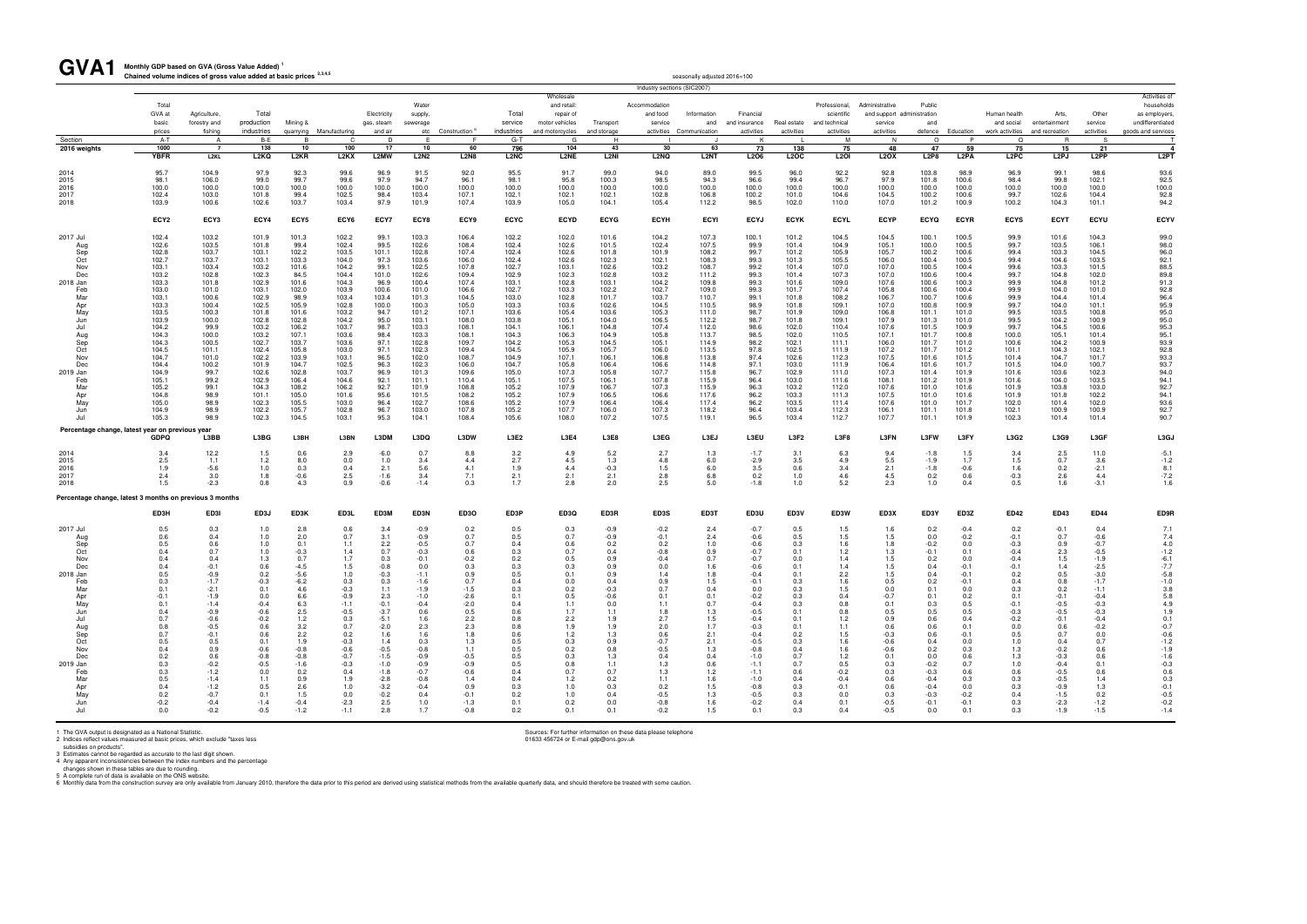**Monthly GDP based on GVA (Gross Value Added) <sup>1</sup>** GVA2 Monthly GDP based on GVA (Gross Value Added)<sup>1</sup><br>Chained volume indices of gross value added at basic prices <sup>2,3,4,5</sup>

| <b>UILL</b>                                                    | Chained volume indices of gross value added at basic prices 2,3,4,5 |                  |               |                  |                         |                  |                   |                                           |             |                          |               |                           | seasonally adjusted 2016=100              |                   |                          |                             |                                              |                   |                         |                                                    |                         |                      |                                           |
|----------------------------------------------------------------|---------------------------------------------------------------------|------------------|---------------|------------------|-------------------------|------------------|-------------------|-------------------------------------------|-------------|--------------------------|---------------|---------------------------|-------------------------------------------|-------------------|--------------------------|-----------------------------|----------------------------------------------|-------------------|-------------------------|----------------------------------------------------|-------------------------|----------------------|-------------------------------------------|
|                                                                |                                                                     |                  |               |                  |                         |                  |                   |                                           |             |                          |               |                           | Industry sections (SIC2007)               |                   |                          |                             |                                              |                   |                         |                                                    |                         |                      |                                           |
|                                                                | Total                                                               |                  |               |                  |                         |                  |                   |                                           |             | Wholesale                |               |                           |                                           |                   |                          |                             |                                              |                   |                         |                                                    |                         |                      | Activities of                             |
|                                                                | GVA at                                                              | Agriculture,     | Total         |                  |                         | Electricity      | Water<br>supply,  |                                           | Total       | and retail:<br>repair of |               | Accommodation<br>and food | Information                               | Financial         |                          | Professional,<br>scientific | Administrative<br>and support administration | Public            |                         | Human health                                       | Arts,                   | Other                | households<br>as employers,               |
|                                                                | basic                                                               | forestry and     | production    | Mining &         |                         | gas, steam       | sewerage          |                                           | service     | motor vehicles           | Transport     | service                   | and                                       | and insurance     | Real estate              | and technical               | service                                      | and               |                         | and social                                         | entertainment           | service              | undifferentiated                          |
|                                                                | prices                                                              | fishing          | industries    |                  | quarrying Manufacturing | and air          |                   | etc Construction <sup>6</sup>             | industries  | and motorcycles          | and storage   |                           | activities Communication                  | activities        | activities               | activities                  | activities                                   |                   | defence Education       | work activities                                    | and recreation          | activities           | goods and services                        |
| Section                                                        | A-T                                                                 | $\mathsf{A}$     | B-E           | $\overline{B}$   | C                       | D                | E                 | -F                                        | $G-T$       | G                        | H             |                           | ا.                                        | к                 |                          | M                           | N                                            | $\circ$           | P                       | $\Omega$                                           |                         | - S                  |                                           |
| 2016 weights                                                   | 1000                                                                | $\overline{7}$   | 138           | 10               | 100                     | 17               | 10                | 60                                        | 796         | 104                      | 43            | 30                        | 63                                        | 73                | 138                      | 75                          | 48                                           | 47                | 59                      | 75                                                 | 15                      | 21                   | $\overline{\mathbf{4}}$                   |
| Percentage change, latest 3 months on same 3 months a year ago |                                                                     |                  |               |                  |                         |                  |                   |                                           |             |                          |               |                           |                                           |                   |                          |                             |                                              |                   |                         |                                                    |                         |                      |                                           |
|                                                                | ED9T                                                                | ED9U             | ED9V          | ED9W             | <b>EDGQ</b>             | <b>EDGR</b>      | <b>EDGS</b>       | <b>EDGT</b>                               | EDGU        | <b>EDGV</b>              | <b>EDGW</b>   | <b>EDGX</b>               | <b>EDGY</b>                               | <b>EDGZ</b>       | <b>EDHA</b>              | <b>EDHB</b>                 | <b>EDHC</b>                                  | <b>EDHD</b>       | <b>EDHE</b>             | <b>EDHF</b>                                        | <b>EDHG</b>             | <b>EDHH</b>          | <b>EDHI</b>                               |
| 2017 Jul                                                       | 2.6                                                                 | 3.4              | 1.5           | $-1.3$           | 2.3                     | $-1.9$           | 2.3               | 7.4                                       | 2.5         | 2.6                      | 2.2           | 3.7                       | 8.8                                       | 0.2               | 1.4                      | 4.6                         | 5.5                                          | 0.5               | 0.5                     | $-0.1$                                             | 1.8                     | 6.2                  | $-11.2$                                   |
| Aug                                                            | 2.6                                                                 | 3.8              | 1.7           | $-3.3$           | 2.7                     | $-0.9$           | 2.4               | 7.8                                       | 2.4         | 2.8                      | 1.7           | 3.2                       | 7.7                                       | $-0.5$            | 1.5                      | 4.6                         | 5.4                                          | 0.3               | 0.7                     | $-0.3$                                             | 2.7                     | 6.3                  | $-9.6$                                    |
| Sep                                                            | 2.4                                                                 | 4.0              | 2.2           | $-4.0$           | 3.0                     | 1.4              | $^{2.3}_{2.4}$    | 7.1                                       | 2.1         | 2.3                      | 1.7           | 2.8                       | 5.9                                       | $-1.3$            | 1.6                      | 4.6                         | 5.0                                          | 0.3               | $0.8\,$                 | $-0.4$                                             | 3.1                     | 6.7                  | $-8.0$                                    |
| Oct<br>Nov                                                     | 2.3<br>2.1                                                          | 4.0<br>3.7       | 3.0<br>3.2    | 1.7<br>4.4       | 3.6                     | 0.8<br>$-1.0$    |                   | $6.6$<br>$5.2$<br>$4.5$<br>$3.2$<br>$1.7$ | 1.8<br>1.7  | 1.5<br>1.1               | 1.3<br>1.4    | 1.2<br>$1.0$              | 5.1<br>5.1                                | $-1.5$<br>$-1.7$  | 1.6                      | 4.6<br>4.7                  | 4.9<br>4.7                                   | 0.3<br>0.5        | 0.8<br>0.7              | $-0.4$                                             | 4.5<br>3.6              | 6.1                  | $-6.3$<br>$-4.6$<br>$-1.7$<br>0.9         |
| Dec                                                            | 1.9                                                                 | 3.2              |               | $-0.5$           | $3.9$<br>$3.2$<br>$2.3$ | $-1.7$           | $\frac{2.1}{1.7}$ |                                           | 1.6         | 0.7                      | 1.2           | 1.4                       |                                           | $-1.5$            | $\frac{1.5}{1.5}$<br>1.4 |                             | 5.1                                          | 0.7               | 0.5                     | $\begin{array}{c} -0.3 \\ -0.2 \\ 0.0 \end{array}$ | 3.1                     | $3.5$<br>0.3<br>-2.2 |                                           |
| 2018 Jan                                                       | 1.7                                                                 | 2.0              | $2.2$<br>1.2  | $-3.1$           |                         | $-2.4$           | $-0.2$            |                                           | 1.6         | 1.1                      | 1.1           | 1.7                       | $\frac{5.3}{5.9}$                         | $-1.6$            |                          | $\frac{4.5}{4.7}$           | 5.1                                          | 0.8               | 0.0                     |                                                    | 2.0                     |                      |                                           |
| Feb                                                            | 1.4                                                                 | 0.5              | 1.2           | $-2.7$           | $2.0\,$                 | 0.4              | $-1.6$            |                                           | 1.5         | 1.3                      | 0.4           | 0.9                       | 5.8                                       | $-1.7$            | 1.3                      | 4.7                         | 4.4                                          | 0.8               | $-0.3$                  | 0.1                                                | 2.0                     | $-2.8$               | $\frac{3.2}{4.7}$                         |
| Mar                                                            | 1.4                                                                 | $-1.0$           | 2.0           | 1.4              | 2.3                     | 3.5              | $-3.2$            | $-0.3$                                    | 1.4         | 1.5                      | $-0.3$        | 0.8                       | 5.9                                       | $-1.9$            | 1.2                      | 4.9                         | 3.5                                          | $0.8\,$           | $-0.5$                  | 0.2                                                | 2.7                     | $-3.3$               |                                           |
| Apr                                                            | 1.3                                                                 | $-1.9$           | 2.2           | 3.2              | $2.0$<br>1.7            | $6.2$<br>$3.5$   | $-3.3$            | $-1.0$                                    | 1.4         | 1.6                      | $-0.2$        | 0.5                       | 5.3                                       | $-1.9$            | 1.1                      | 5.4                         | 3.7                                          | 0.7               | $-0.2$                  | $0.0\,$                                            | 2.6                     | $-3.5$<br>$-4.4$     | $\frac{5.4}{4.8}$                         |
| May                                                            | 1.4                                                                 | $-2.3$           | 1.6           | 2.5              |                         |                  | $-3.0$            | $-0.9$                                    | 1.5         | 2.3                      | 0.4<br>1.9    | 1.6                       | 5.3<br>4.4                                | $-1.8$            | 1.0                      | 5.5                         | 3.6                                          | 0.7<br>0.8        | 0.2                     | $-0.2$                                             | 2.5                     |                      |                                           |
| Jun<br>Jul                                                     | 1.4<br>1.6                                                          | $-2.5$<br>$-2.8$ | 1.1<br>1.0    | 2.5<br>1.6       | 1.7<br>1.7              | $-1.3$<br>$-2.5$ | $-1.8$<br>$-0.8$  | $0.0$<br>$1.0$<br>$0.7$                   | 1.6<br>1.7  | 2.9<br>3.6               | 2.6           | 2.7<br>3.3                | 4.4                                       | $-1.8$<br>$-1.6$  | 0.8<br>0.7               | 5.3<br>5.1                  | 3.9<br>3.0                                   | 1.0               | $0.5$<br>$0.5$<br>$0.5$ | $-0.4$<br>$-0.4$                                   | $2.0$<br>$2.6$<br>$2.3$ | $-4.5$<br>$-4.3$     | $1.4$<br>$-1.5$<br>$-3.1$<br>$-3.0$       |
| Aug                                                            | 1.6                                                                 | $-3.1$           | 1.3           | 3.6              | 1.6                     | $-1.6$           | 0.1               |                                           | 1.8         | $3.5\,$                  | 3.2           | 3.6                       |                                           | $-1.5$            | 0.6                      | 5.1                         | 2.8                                          | 1.4               |                         | $-0.1$                                             |                         | $-4.0$               |                                           |
| Sep                                                            | 1.6                                                                 | $-3.2$           | 0.8           | 4.6              | 0.9                     | $-1.9$           | 0.2               | 1.2                                       | 1.9         | 3.4                      | 3.0           | 3.1                       | $\begin{array}{c} 4.6 \\ 5.5 \end{array}$ | $-1.5$            | 0.7                      | 5.3                         | 1.7                                          | 1.5               | 0.4                     | 0.4                                                | 1.8                     | $-3.8$               |                                           |
| Oct                                                            | 1.6                                                                 | $-3.0$           | 0.1           | 3.8              | 0.1                     | $-1.8$           | $-0.2$            | 1.7                                       | 1.9         | 3.2                      | 3.0           | 3.4                       | 5.6                                       | $-1.5$            | 0.9                      | 5.4                         | 1.1                                          | 1.5               | 0.5                     | 1.0                                                | 0.7                     | $-3.1$               | $1.5$<br>$1.3$<br>$3.5$<br>$4.3$<br>$2.9$ |
| Nov                                                            | 1.6                                                                 | $-2.6$           | $-0.7$        | 2.1              | $-0.7$                  | $-2.3$           | $-0.6$            | 2.1                                       | 2.0         | $\frac{3.2}{3.5}$        | 3.1           | 3.5                       | 5.3                                       | $-1.6$            | 1.1                      | 5.3                         | 0.7                                          | 1.3               | 0.8                     | 1.5                                                | 0.6                     | $-1.6$               |                                           |
| Dec                                                            | 1.5                                                                 | $-2.5$           | $-0.7$        | 8.7              | $-1.3$                  | $-2.5$           | $-0.7$            | 0.3                                       | 2.0         |                          | 3.4           | 3.5                       | 4.3                                       | $-1.8$            | 1.3                      | 5.1                         | 0.3                                          | 1.1               | 1.0                     | 1.8                                                | 0.1                     | $-0.8$               |                                           |
| 2019 Jan                                                       | 1.4                                                                 | $-2.3$           | $-0.6$        | 8.3              | $-1.2$                  | $-2.5$           | 0.0               | $-0.1$                                    | 1.9         | 3.9                      | 3.2           | 3.4                       | 4.5                                       | $-2.2$            | 1.4                      | 3.7                         | $-0.1$                                       | 0.9               | 1.3                     | 1.8                                                | $-0.1$                  | 0.0                  |                                           |
| Feb<br>Mar                                                     | 1.6                                                                 | $-2.1$<br>$-1.8$ | $-0.3$        | 9.0              | $-0.6$                  | $-4.4$           | 0.2               | 0.8                                       | 2.0         | 4.0                      | 3.3           | 3.9                       | $5.0$<br>$5.5$<br>$5.8$<br>$5.6$          | $-2.6$            | 1.4                      | 3.4                         | 0.4                                          | 0.8               | 1.5                     | 1.7                                                | $-0.6$                  | $0.8\,$              |                                           |
| Apr                                                            | 1.9<br>1.9                                                          | $-1.6$           | 0.3<br>$-0.1$ | 4.9<br>4.2       | 0.9<br>0.7              | $-6.3$<br>$-7.7$ | 0.5<br>0.6        | $3.2$<br>$3.5$<br>$2.8$                   | 2.1<br>2.1  | $4.5\,$<br>4.4           | 3.8<br>4.2    | 3.9<br>3.5                |                                           | $-2.8$<br>$-2.8$  | 1.3<br>1.4               | 3.1<br>3.2                  | 0.9<br>1.1                                   | 0.6<br>0.4        | 1.4<br>1.1              | 1.8<br>2.0                                         | $-0.6$<br>$-0.9$        | 1.7<br>1.7           | 0.1                                       |
| May                                                            | 1.6                                                                 | $-1.5$           | 0.2           | 4.0              | 0.4                     | $-4.5$           | 1.1               |                                           | 1.8         | 3.8                      | 3.8           | 2.2                       |                                           | $-2.7$            | 1.5                      | 2.6                         | 0.7                                          | 0.2               | 0.8                     | 2.2                                                | $-1.6$                  | 1.3                  | $-1.5$<br>$-2.4$                          |
| Jun                                                            | 1.3                                                                 | $-1.3$           | $-0.5$        | 1.9              | $-0.9$                  | $-0.3$           | 0.9               | 1.4                                       | 1.6         | 3.0                      | 2.8           | 1.3                       | 5.8                                       | $-2.5$            | 1.6                      | 2.4                         | $-0.2$                                       | 0.0               | 0.7                     | 2.4                                                | $-2.4$                  | 0.7                  | $-1.9$                                    |
| Jul                                                            | 1.1                                                                 | $-1.1$           | $-0.3$        | 1.7              | $-0.7$                  | 0.0              | 0.7               | 0.5                                       | 1.4         | 2.2                      | 2.3           | 0.6                       | 5.8                                       | $-2.3$            | 1.6                      | 2.4                         | $-0.3$                                       | $-0.2$            | 0.8                     | 2.5                                                | $-2.7$                  | 0.7                  | $-2.9$                                    |
| Percentage change, latest month on previous month              |                                                                     |                  |               |                  |                         |                  |                   |                                           |             |                          |               |                           |                                           |                   |                          |                             |                                              |                   |                         |                                                    |                         |                      |                                           |
|                                                                | <b>ECYX</b>                                                         | <b>ECYY</b>      | <b>ECYZ</b>   | ECZ <sub>2</sub> | <b>ECZA</b>             | <b>ECZC</b>      | <b>ECZD</b>       | <b>ECZE</b>                               | <b>ECZG</b> | <b>ECZK</b>              | <b>ECZN</b>   | <b>ECZT</b>               | ECZU                                      | ED <sub>2</sub> G | ED <sub>2</sub> H        | ED <sub>21</sub>            | ED <sub>2</sub> J                            | ED <sub>2</sub> K | ED <sub>2</sub> L       | ED <sub>2M</sub>                                   | ED <sub>2N</sub>        | ED <sub>20</sub>     | ED <sub>2</sub> P                         |
| 2017 Jul                                                       | 0.0                                                                 | 0.3              | 0.2           | $-2.8$           | 0.4                     | 1.0              | 0.0               | $-0.6$                                    | 0.0         | $-0.3$                   | 0.8           | 2.5                       | $-1.0$                                    | $-0.3$            | 0.1                      | 0.0                         | 0.2                                          | $-0.2$            | 0.0                     | 0.0                                                | 0.0                     | $-0.6$               | $1.5\,$                                   |
| Aug                                                            | 0.3                                                                 | 0.3              | $-0.1$        | $-1.9$           | 0.1                     | 0.4              | $-0.6$            | 1.9                                       | 0.2         | 0.5                      | 0.0           | $-1.7$                    | 0.2                                       | $-0.1$            | 0.2                      | 0.4                         | 0.6                                          | $-0.1$            | 0.1                     | $-0.2$                                             | 1.8                     | 1.7                  | $-1.0$                                    |
| Sep<br>Oct                                                     | 0.1                                                                 | 0.2              | 1.3           | 2.8              | 1.1                     | 1.6              | 0.1               | $-1.0$                                    | 0.0         | 0.0                      | 0.3           | $-0.6$                    | 0.7<br>0.1                                | $-0.3$            | $-0.2$                   | 1.0                         | 0.5                                          | 0.1               | 0.0                     | $-0.3$                                             | $-0.2$<br>1.3           | $-1.5$               |                                           |
| Nov                                                            | $-0.1$<br>0.3                                                       | 0.0<br>$-0.3$    | 0.0<br>0.1    | 1.0<br>$-1.6$    | 0.5<br>0.2              | $-3.8$<br>1.8    | 0.8<br>$-1.1$     | $-1.3$<br>1.7                             | 0.0<br>0.3  | 0.0<br>0.5               | 0.5<br>0.3    | 0.3<br>1.1                | 0.3                                       | $-0.4$<br>$-0.1$  | 0.1<br>0.1               | $-0.4$<br>1.4               | 0.3<br>0.9                                   | 0.2<br>0.2        | $-0.1$<br>$-0.1$        | 0.0<br>0.1                                         | $-1.2$                  | $-1.0$<br>$-1.9$     | $-2.0$<br>$-4.1$<br>$-3.9$                |
| Dec                                                            | 0.1                                                                 | $-0.6$           | $-0.9$        | $-16.9$          | 0.2                     | 1.9              | 0.1               | 1.5                                       | 0.2         | $-0.8$                   | 0.2           | $-0.1$                    | 2.3                                       | 0.1               | 0.0                      | 0.3                         | 0.0                                          | 0.0               | 0.0                     | 0.2                                                | 1.4                     | 0.5                  | 1.4                                       |
| 2018 Jan                                                       | 0.1                                                                 | $-1.0$           | 0.6           | 20.3             | $-0.1$                  | $-4.1$           | $-2.1$            | $-1.9$                                    | 0.2         | 0.4                      | 0.3           | 1.0                       | $-1.2$                                    | 0.0               | 0.2                      | 1.5                         | 0.5                                          | 0.0               | $-0.1$                  | 0.1                                                | 0.0                     | $-0.8$               | 1.7                                       |
| Feb                                                            | $-0.3$                                                              | $-0.8$           | 0.2           | 0.4              | $-0.4$                  | 3.8              | 0.6               | $-0.7$                                    | $-0.3$      | 0.5                      | $-0.9$        | $-1.5$                    | $0.8 -$                                   | 0.0               | 0.1                      | $-1.5$                      | $-1.7$                                       | 0.0               | 0.1                     | 0.0                                                | $-0.7$                  | $-0.2$               | 1.7                                       |
| Mar                                                            | 0.1                                                                 | $-0.4$           | $-0.2$        | $-3.0$           | $-0.5$                  | 2.8              | 0.2               | $-1.9$                                    | 0.3         | $-0.5$                   | $-0.4$        | 1.0                       | 1.6                                       | $-0.2$            | 0.1                      | 0.8                         | 0.9                                          | 0.1               | 0.2                     | 0.0                                                | 0.4                     | 0.4                  | $\frac{3.9}{0.5}$                         |
| Apr                                                            | 0.2                                                                 | $-0.2$           | $-0.4$        | 7.0              | $-0.5$                  | $-3.3$           | $-0.9$            | 0.5                                       | 0.2         | 0.9                      | 0.9           | 0.7                       | $-0.2$                                    | $-0.2$            | 0.0                      | 0.8                         | 0.3                                          | 0.2               | 0.3                     | $-0.2$                                             | $-0.4$                  | $-0.3$               |                                           |
| May                                                            | $0.3\,$                                                             | $-0.1$           | $-0.7$        | $-4.0$           | 0.3                     | $-5.2$           | 0.9               | 2.0                                       | 0.3         | 1.6                      | 0.9           | 0.8                       | 0.5                                       | $-0.2$            | 0.1                      | $-0.1$                      | $-0.2$                                       | 0.2               | 0.2                     | $-0.2$                                             | $-0.5$                  | $-0.4$               | $-0.9$                                    |
| Jun                                                            | 0.3                                                                 | $-0.4$           | 1.0           | 1.2              | 1.0                     | 0.2              | 1.9               | 0.8                                       | 0.2         | $-0.2$                   | 0.5           | 1.1                       | 1.0                                       | $-0.1$            | $-0.1$                   | 0.1                         | 1.0                                          | 0.2               | 0.0                     | 0.0                                                | 0.6                     | 0.1                  | 0.0                                       |
| Jul                                                            | 0.3                                                                 | $-0.1$           | 0.4<br>$-0.1$ | 3.3<br>0.9       | $-0.5$<br>$-0.1$        | 4.0<br>$-0.4$    | 0.2<br>0.1        | 0.1<br>0.1                                | 0.3<br>0.1  | 0.9<br>0.2               | 0.7<br>0.1    | 0.8<br>$-1.5$             | $-0.2$<br>1.5                             | $-0.1$<br>$-0.1$  | 0.2<br>0.0               | 1.2<br>0.1                  | $-0.2$<br>$-0.5$                             | 0.2<br>0.1        | $-0.1$<br>0.0           | 0.1<br>0.4                                         | 0.3<br>0.6              | $-0.3$<br>0.8        | 0.3                                       |
| Aug<br>Sep                                                     | $\begin{array}{c} 0.1 \\ 0.0 \end{array}$                           | 0.2<br>0.5       | $-0.4$        | $-3.2$           | 0.0                     | $-1.3$           | $-0.5$            | 1.5                                       | $-0.1$      | $-0.9$                   | $-0.4$        | $-0.7$                    | 1.1                                       | $-0.3$            | 0.1                      | 0.6                         | $-1.0$                                       | 0.0               | 0.1                     | 0.5                                                | $-0.9$                  | $-0.5$               | $-0.2$<br>$-1.2$<br>$-1.2$<br>0.6         |
| Oct                                                            | $0.2\,$                                                             | 0.5              | $-0.3$        | 2.0              | $-0.6$                  | 0.0              | $-0.5$            | $-0.3$                                    | 0.3         | 0.6                      | 1.1           | 0.9                       | $-1.2$                                    | $-0.4$            | 0.4                      | 0.7                         | 1.1                                          | 0.0               | 0.3                     | 0.5                                                | 0.1                     | 1.3                  |                                           |
| Nov                                                            | 0.2                                                                 | 0.0              | $-0.2$        | $-1.8$           | 0.1                     | $-0.6$           | $-0.2$            | $-0.7$                                    | 0.3         | 1.0                      | 0.4           | 0.8                       | 0.2                                       | $-0.4$            | 0.1                      | 0.4                         | 0.3                                          | $-0.1$            | 0.3                     | 0.4                                                | 0.4                     | $-0.4$               |                                           |
| Dec                                                            | $-0.3$                                                              | $-0.8$           | $-0.3$        | 0.8              | $-0.5$                  | $-0.1$           | 0.3               | $-2.5$                                    | $-0.2$      | $-1.2$                   | 0.3           | $-0.3$                    | 0.9                                       | $-0.3$            | 0.4                      | $-0.4$                      | $-1.1$                                       | 0.0               | 0.2                     | 0.1                                                | $-0.7$                  | $-1.0$               | 0.4                                       |
| 2019 Jan                                                       | 0.5                                                                 | $-0.5$           | 0.7           | $-1.9$           | 1.1                     | 0.6              | $-1.0$            | 3.3                                       | 0.2         | 1.4                      | $-0.5$        | 1.1                       | 0.8                                       | $-0.5$            | 0.0                      | $-0.8$                      | 0.9                                          | $-0.2$            | 0.2                     | 0.0                                                | $-0.3$                  | 1.6                  | 0.3                                       |
| Feb                                                            | 0.2                                                                 | $-0.4$           | 0.3           | 3.5              | 0.9                     | $-4.9$           | $-0.2$            | 0.7                                       | 0.2         | 0.1                      | 0.3           | 0.1                       | 0.1                                       | $-0.3$            | 0.1                      | 0.5                         | 0.7                                          | $-0.2$            | 0.0                     | 0.1                                                | 0.3                     | 1.1                  | 0.1                                       |
| Mar                                                            | 0.1                                                                 | $-0.2$           | 1.4           | 1.7              | 1.6                     | 0.6              | 0.7               | $-1.5$                                    | 0.0         | 0.4                      | 0.6           | $-0.5$                    | 0.0                                       | $-0.1$            | 0.1                      | 0.3                         | $-0.4$                                       | $-0.2$            | $-0.4$                  | 0.3                                                | $-0.2$                  | $-0.4$               | $-1.4$                                    |
| Apr                                                            | $-0.5$                                                              | $-0.1$           | $-3.1$        | $-2.9$           | $-4.4$                  | 3.2              | $-0.4$            | $-0.5$<br>$0.3$                           | 0.0         | 0.0                      | $-0.3$        | $-0.6$                    | 1.5                                       | $-0.1$            | 0.1                      | $-0.6$                      | $-0.1$                                       | 0.0               | 0.1                     | 0.0                                                | $-1.8$                  | $-0.8$               | $1.4 - 0.5$                               |
| May                                                            | 0.2                                                                 | 0.0              | 1.2           | 0.5              | 1.4                     | 0.8              | 1.2               |                                           | 0.0         | 0.0                      | $-0.1$        | $-0.3$                    | $-0.2$                                    | 0.0               | 0.2                      | 0.0                         | 0.1                                          | 0.0               | 0.1                     | 0.1                                                | $-0.4$                  | $-0.3$               |                                           |
| Jun<br>Jul                                                     | 0.0<br>0.3                                                          | 0.0<br>$-0.1$    | $-0.1$<br>0.1 | 0.1<br>$-1.2$    | $-0.2$<br>0.3           | 0.3<br>$-1.4$    | 0.3<br>1.1        | $-0.7$<br>0.5                             | 0.0<br>0.3  | $-0.2$<br>0.3            | $-0.4$<br>1.1 | 0.9<br>0.2                | $0.8\,$<br>0.7                            | 0.1<br>0.1        | $-0.1$<br>0.0            | 0.8<br>0.4                  | $-1.4$<br>1.6                                | 0.0<br>0.0        | 0.1<br>0.1              | 0.1<br>0.2                                         | $-0.5$<br>0.5           | $-1.1$<br>0.6        | $-1.0$<br>$-2.1$                          |
|                                                                |                                                                     |                  |               |                  |                         |                  |                   |                                           |             |                          |               |                           |                                           |                   |                          |                             |                                              |                   |                         |                                                    |                         |                      |                                           |
|                                                                |                                                                     |                  |               |                  |                         |                  |                   |                                           |             |                          |               |                           |                                           |                   |                          |                             |                                              |                   |                         |                                                    |                         |                      |                                           |

1 The GVA output is designated as a National Statistic.<br>2 Indices reflect values measured at basic prices, which exclude "taxes less<br>3 Sources: For further information on these data please telephone<br>3 Statistics connot be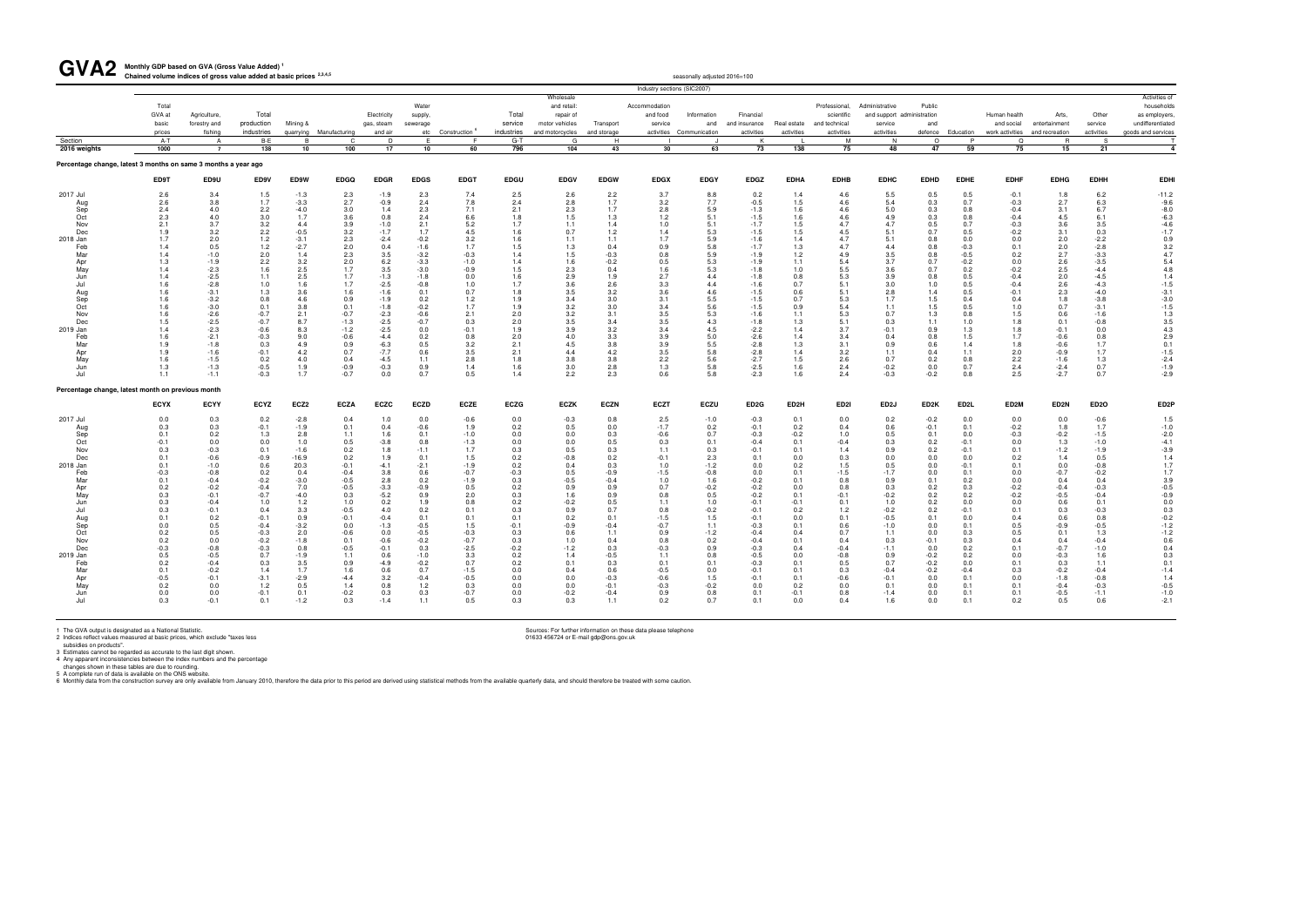seasonally adjusted 2016=100

1 The GVA output is designated as a National Statistic.<br>2 Indices reflect values measured at basic prices, which exclude "taxes less<br>3 istimates cannot be regarded as accurate to the last digit shown.<br>4 Any apparent incons

#### **Monthly GDP based on GVA (Gross Value Added) <sup>1</sup>** GVA3 Monthly GDP based on GVA (Gross Value Added)<sup>1</sup><br>Chained volume indices of gross value added at basic prices <sup>2,3,4,5</sup>

|                                                          |                  |                  |            |                  |                         |                   |                   |                               |                   |                 |             |               | Industry sections (SIC2007) |                  |             |               |                            |            |            |                  |                                |                  |                    |
|----------------------------------------------------------|------------------|------------------|------------|------------------|-------------------------|-------------------|-------------------|-------------------------------|-------------------|-----------------|-------------|---------------|-----------------------------|------------------|-------------|---------------|----------------------------|------------|------------|------------------|--------------------------------|------------------|--------------------|
|                                                          |                  |                  |            |                  |                         |                   |                   |                               |                   | Wholesale       |             |               |                             |                  |             |               |                            |            |            |                  |                                |                  | Activities of      |
|                                                          | Total            |                  |            |                  |                         |                   | Water             |                               |                   | and retail:     |             | Accommodation |                             |                  |             | Professional. | Administrative             | Public     |            |                  |                                |                  | households         |
|                                                          | GVA at           | Agriculture.     | Total      |                  |                         | Electricity       | supply,           |                               | Total             | repair of       |             | and food      | Information                 | Financial        |             | scientific    | and support administration |            |            | Human health     | Arts.                          | Other            | as employers       |
|                                                          | basic            | forestry and     | production | Minina &         |                         | gas, steam        | sewerage          |                               | service           | motor vehicles  | Transport   | service       | and                         | and insurance    | Real estate | and technical | service                    | and        |            | and social       | entertainment                  | service          | undifferentiated   |
|                                                          | prices           | fishing          | industries |                  | quarrying Manufacturing | and air           |                   | etc Construction <sup>6</sup> | industries        | and motorcycles | and storage |               | activities Communication    | activities       | activities  | activities    | activities                 | defence    | Education  |                  | work activities and recreation | activities       | goods and services |
| Section                                                  | $A-T$            |                  | $B-E$      |                  | $\cap$                  | D                 |                   |                               | $G-T$             | G               | H           |               |                             |                  |             | M             |                            | $\Omega$   |            | $\Omega$         |                                |                  |                    |
| 2016 weights                                             | 1000             | $\overline{7}$   | 138        | 10               | 100                     | 17                | 10                | 60                            | 796               | 104             | 43          | 30            | 63                          | 73               | 138         | 75            | 48                         | 47         | 59         | 75               | 15                             | 21               |                    |
| Percentage change, latest month on same month a year ago |                  |                  |            |                  |                         |                   |                   |                               |                   |                 |             |               |                             |                  |             |               |                            |            |            |                  |                                |                  |                    |
|                                                          | ED <sub>2R</sub> | ED2S             | ED2T       | ED <sub>2U</sub> | ED <sub>2V</sub>        | ED <sub>2</sub> W | ED <sub>2</sub> X | ED <sub>2</sub> Y             | ED <sub>2</sub> Z | <b>ED32</b>     | <b>ED33</b> | <b>ED34</b>   | <b>ED35</b>                 | <b>ED36</b>      | <b>ED37</b> | <b>ED38</b>   | <b>ED39</b>                | ED3A       | ED3B       | ED3C             | ED3D                           | ED3E             | ED3F               |
| 2017 Jul                                                 | 2.5              | 3.8              | 1.8        | $-6.8$           | 3.2                     | $-0.4$            | 2.3               | 6.2                           | 2.3               | 2.8             | 2.5         | 6.0           | 7.0                         | $-0.8$           | 1.5         | 4.5           | 5.2                        | 0.3        | 0.7        | $-0.2$           | 0.6                            | 5.3              | $-9.7$             |
| Aug                                                      | 2.5              | 4.1              | 1.7        | $-5.3$           | 2.7                     | 0.5               | 2.0               | 9.0                           | 2.1               | 2.5             | 1.4         | 1.9           | 5.6                         | $-1.1$           | 1.6         | 4.3           | 5.7                        | 0.2        | 0.8        | $-0.4$           | 5.3                            | 7.3              | $-8.2$             |
| Sep                                                      | 2.2              | 4.1              | 3.0        | 0.5              | 3.1                     | 4.2               | 2.4               | 6.2                           | 1.8               | 1.5             | 1.2         | 0.5           | 5.1                         | $-1.8$           | 1.6         | 5.0           | 4.0                        | 0.3        | 0.9        | $-0.5$           | 3.6                            | 7.6              | $-6.0$             |
| Oct                                                      | 2.2              | 3.8              | 4.4        | 10.7             | 5.0                     | $-2.1$            | 2.9               | 4.6                           | 1.6               | 0.5             | 1.2         | 1.1           | 4.5                         | $-1.5$           | 1.5         | 4.4           | 5.0                        | 0.5        | 0.8        | $-0.3$           | 4.7                            | 3.6              | $-4.5$             |
| Nov                                                      | 2.0              | 3.2              | 2.2        | 2.3              | 3.5                     | $-4.9$            | 1.1               | 4.8                           | 1.7               | 1.3             | 1.8         | 1.5           | 5.6                         | $-1.7$           | 1.5         | 4.7           | 5.1                        | 0.7        | 0.5        | $-0.1$           | 2.6                            | $-0.5$           | $-3.2$             |
| Dec                                                      | 1.5              | 2.6              | 0.1        | $-14.1$          | 1.1                     | 2.0               | 1.2               | 4.0                           | 1.5               | 0.3             | 0.8         | 1.5           | 5.9                         | $-1.2$           | 1.5         | 4.4           | 5.3                        | 0.8        | 0.1        | $-0.1$           | 2.0                            | $-2.2$           | 2.9                |
| 2018 Jan                                                 | 1.5              | 0.3              | 1.2        | 2.3              | 2.4                     | $-4.2$            | $-2.8$            | 0.8                           | 1.6               | 1.7             | 0.8         | 2.1           | 6.2                         | $-2.0$           | 1.2         | 5.0           | 4.9                        | 0.8        | $-0.5$     | 0.2              | 1.5                            | $-3.8$           | 3.0                |
| Feb                                                      | 1.4              | $-1.3$           | 2.3        | 3.6              | 2.5                     | 3.7               | $-3.1$            | 0.3                           | 1.3               | 1.9             | $-0.3$      | $-0.9$        | 5.3                         | $-1.9$           | 1.2         | 4.7           | 2.9                        | 0.8        | $-0.6$     | 0.2              | 2.7                            | $-2.5$           | 3.7                |
| Mar                                                      | 1.3              | $-2.1$           | 2.5        | $-1.6$           | 2.1                     | 11.7              | $-3.7$            | $-2.0$                        | 1.3               | 1.0             | $-1.4$      | 1.2           | 6.1                         | $-1.9$           | 1.2         | 5.0           | 2.7                        | 0.7        | $-0.2$     | 0.1              | 3.8                            | $-3.6$           | 7.3                |
| Apr                                                      | 1.4              | $-2.3$           | 1.8        | 7.6              | 1.4                     | 3.5               | $-3.0$            | $-1.4$                        | 1.6               | 1.9             | 1.0         | 1.1           | 4.5                         | $-1.8$           | 0.9         | 6.5           | 5.6                        | 0.6        | 0.3        | $-0.2$           | 1.2                            | $-4.5$           | 5.2                |
| May                                                      | 1.5              | $-2.4$           | 0.5        | 1.5<br>$-1.5$    | 1.5                     | $-4.0$            | $-2.2$            | 0.6                           | 1.7               | 4.0<br>2.8      | 1.5<br>3.2  | 2.4<br>4.7    | 5.2                         | $-1.8$           | 0.8         | 5.1<br>4.4    | 2.6<br>3.4                 | 0.7        | 0.6        | $-0.5$<br>$-0.4$ | 2.4<br>2.5                     | $-5.2$           | 2.0<br>$-2.6$      |
|                                                          | 1.8              | $-2.9$<br>$-3.2$ | 1.1<br>1.3 | 4.8              | 2.2<br>1.4              | $-3.2$<br>$-0.4$  | $-0.2$<br>0.0     | 0.9<br>1.6                    | 1.6<br>1.9        | 4.0             | 3.1         | 3.0           | 3.6<br>4.4                  | $-1.7$<br>$-1.5$ | 0.6<br>0.7  | 5.6           | 3.0                        | 1.0<br>1.4 | 0.6<br>0.4 | $-0.3$           | 2.9                            | $-3.9$<br>$-3.6$ | $-3.8$             |
| Aug                                                      | 1.6              | $-3.4$           | 1.3        | 7.7              | 1.2                     | $-1.2$            | 0.7               | $-0.3$                        | 1.9               | 3.6             | 3.3         | 3.3           | 5.8                         | $-1.4$           | 0.5         | 5.3           | 1.8                        | 1.6        | 0.3        | 0.3              | 1.6                            | $-4.4$           | $-3.0$             |
| Sep                                                      | 1.5              | $-3.0$           | $-0.4$     | 1.5              | 0.0                     | $-4.0$            | 0.0               | 2.2                           | 1.8               | 2.7             | 2.6         | 3.1           | 6.2                         | $-1.5$           | 0.9         | 4.9           | 0.3                        | 1.6        | 0.4        | 1.1              | 0.9                            | $-3.5$           | $-2.2$             |
| Oct                                                      | 1.8              | $-2.6$           | $-0.7$     | 2.5              | $-1.0$                  | $-0.2$            | $-1.3$            | 3.2                           | 2.1               | 3.2             | 3.3         | 3.7           | 4.8                         | $-1.5$           | 1.2         | 6.1           | 1.1                        | 1.3        | 0.7        | 1.6              | $-0.3$                         | $-1.3$           | 0.8                |
| Nov                                                      | 1.6              | $-2.3$           | $-1.0$     | 2.3              | $-1.1$                  | $-2.7$            | $-0.5$            | 0.8                           | 2.1               | 3.8             | 3.4         | 3.5           | 4.7                         | $-1.8$           | 1.2         | 5.0           | 0.5                        | 1.1        | 1.1        | 1.9              | 1.4                            | 0.1              | 5.5                |
| Dec                                                      | 11               | $-2.5$           | $-0.4$     | 24.0             | $-1.8$                  | $-4.6$            | $-0.2$            | $-3.1$                        | 1.8               | 3.4             | 3.5         | 3.3           | 3.3                         | $-2.2$           | 1.6         | 4.3           | -0.6                       | 1.0        | 1.3        | 1.8              | $-0.7$                         | $-1.3$           | 4.4                |
| 2019 Jan                                                 | 1.5              | $-2.1$           | $-0.3$     | 1.2              | $-0.6$                  | 0.0               | 0.9               | 2.1                           | 1.8               | 4.4             | 2.7         | 3.4           | 5.4                         | $-2.7$           | 1.4         | 1.9           | $-0.3$                     | 0.8        | 1.6        | 1.7              | $-1.1$                         | 1.1              | 3.0                |
| Feb                                                      | 2.0              | $-1.8$           | $-0.2$     | 4.3              | 0.6                     | $-8.4$            | 0.1               | 3.6                           | 2.3               | 4.1             | 3.9         | 5.0           | 6.4                         | $-2.9$           | 1.3         | 4.0           | 2.2                        | 0.6        | 1.6        | 1.7              | 0.0                            | 2.5              | 1.4                |
| Mar                                                      | 2.1              | $-1.5$           | 1.4        | 9.4              | 2.7                     | $-10.3$           | 0.6               | 4.0                           | 2.1               | 5.0             | 5.0         | 3.4           | 4.7                         | $-2.9$           | 1.4         | 3.5           | 0.8                        | 0.3        | 1.0        | 2.0              | $-0.6$                         | 1.6              | $-3.8$             |
| Apr                                                      | 1.5              | $-1.5$           | $-1.4$     | $-0.8$           | $-1.2$                  | $-4.3$            | 1.2               | 3.0                           | 1.9               | 4.1             | 3.7         | 2.1           | 6.4                         | $-2.7$           | 1.5         | 2.0           | 0.4                        | 0.2        | 0.8        | 2.2              | $-2.1$                         | 1.1              | $-1.9$             |
| May                                                      | 1.4              | $-1.4$           | 0.5        | 3.9              | $-0.2$                  | 1.8               | 1.5               | 1.3                           | 1.6               | 2.4             | 2.7         | 1.0           | 5.7                         | $-2.5$           | 1.6         | 2.2           | 0.7                        | 0.0        | 0.7        | 2.5              | $-2.0$                         | 1.2              | $-1.4$             |
| Jun                                                      | 1.0<br>1.0       | $-1.0$           | $-0.6$     | 2.8<br>$-1.6$    | $-1.4$                  | 1.8<br>$-3.4$     | $-0.1$            | $-0.2$<br>0.3                 | 1.4               | 2.4             | 1.9         | 0.7<br>0.1    | 5.4                         | $-2.3$<br>$-2.1$ | 1.6         | 2.9<br>2.1    | $-1.7$<br>0.1              | $-0.2$     | 0.8<br>1.0 | 2.6              | $-3.2$<br>$-2.9$               | 0.0              | $-2.4$<br>$-4.8$   |
|                                                          |                  | $-1.0$           | -0.9       |                  | $-0.6$                  |                   | 0.8               |                               | 1.4               | 1.8             | 2.3         |               | 6.3                         |                  | 1.4         |               |                            | $-0.5$     |            | 2.6              |                                | 0.8              |                    |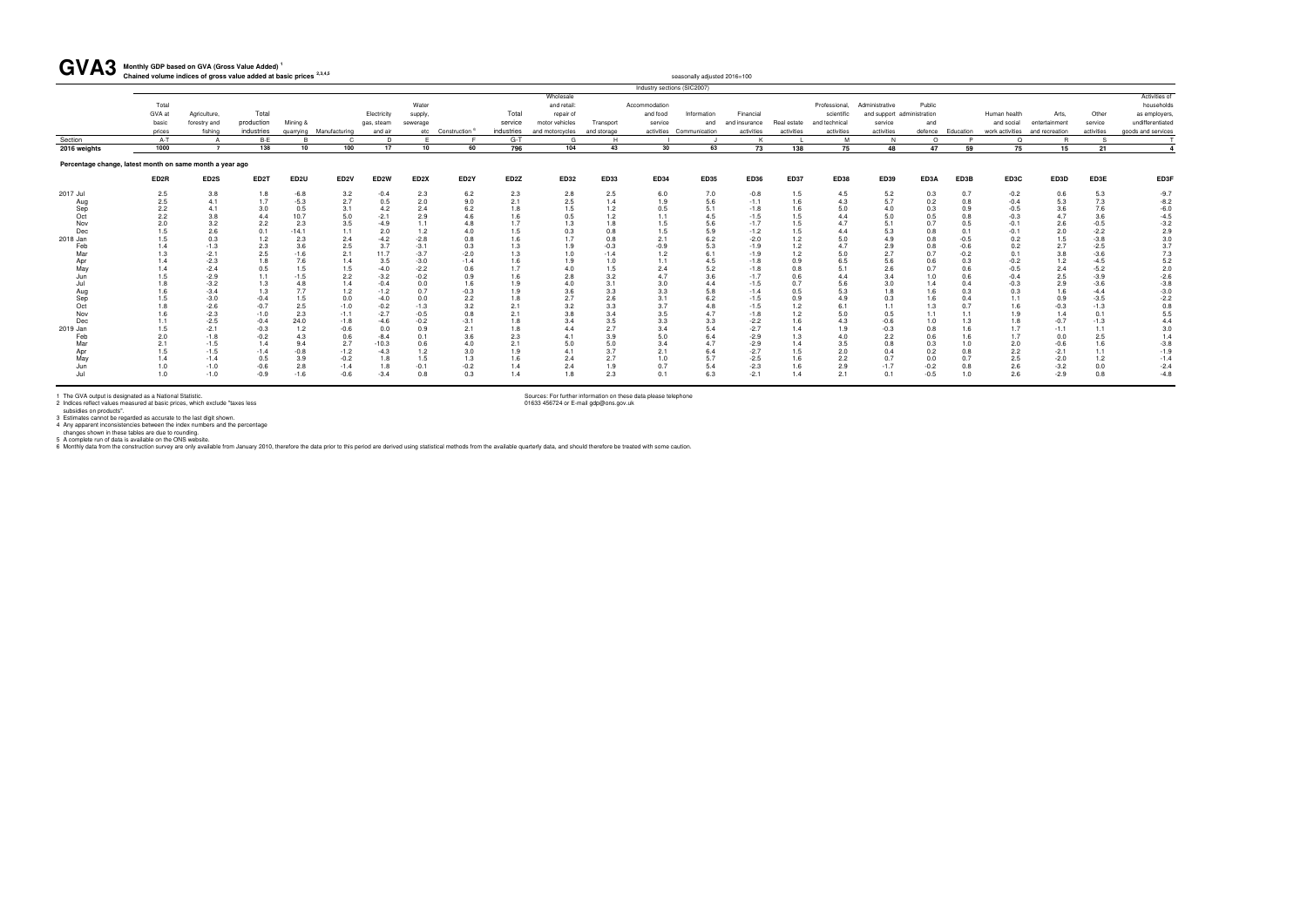

#### **Monthly GDP based on GVA (Gross Value Added) <sup>1</sup>** REV1 Monthly GDP based on GVA (Gross Value Added)<sup>1</sup> and the six prices <sup>2,3</sup> seasonally adjusted 2016=100 seasonally adjusted 2016=100 **Periods open for revision: None**

|                                                                                                                                                                               |                                                                                                                                                                      |                                                                                                                                                                      |                                                                                                                                                                      |                                                                                                                                                                      |                                                                                                                                                                                  |                                                                                                                                                                      |                                                                                                                                                                      |                                                                                                                                                                                      |                                                                                                                                                                      |                                                                                                                                                                      |                                                                                                                                                                      | Industry sections (SIC2007)                                                                                                                                          |                                                                                                                                                                      |                                                                                                                                                                      |                                                                                                                                                                              |                                                                                                                                                                              |                                                                                                                                                                              |                                                                                                                                                                      |                                                                                                                                                                      |                                                                                                                                                                      |                                                                                                                                                                                  |                                                                                                                                                                      |                                                                                                                                                                                                                              |
|-------------------------------------------------------------------------------------------------------------------------------------------------------------------------------|----------------------------------------------------------------------------------------------------------------------------------------------------------------------|----------------------------------------------------------------------------------------------------------------------------------------------------------------------|----------------------------------------------------------------------------------------------------------------------------------------------------------------------|----------------------------------------------------------------------------------------------------------------------------------------------------------------------|----------------------------------------------------------------------------------------------------------------------------------------------------------------------------------|----------------------------------------------------------------------------------------------------------------------------------------------------------------------|----------------------------------------------------------------------------------------------------------------------------------------------------------------------|--------------------------------------------------------------------------------------------------------------------------------------------------------------------------------------|----------------------------------------------------------------------------------------------------------------------------------------------------------------------|----------------------------------------------------------------------------------------------------------------------------------------------------------------------|----------------------------------------------------------------------------------------------------------------------------------------------------------------------|----------------------------------------------------------------------------------------------------------------------------------------------------------------------|----------------------------------------------------------------------------------------------------------------------------------------------------------------------|----------------------------------------------------------------------------------------------------------------------------------------------------------------------|------------------------------------------------------------------------------------------------------------------------------------------------------------------------------|------------------------------------------------------------------------------------------------------------------------------------------------------------------------------|------------------------------------------------------------------------------------------------------------------------------------------------------------------------------|----------------------------------------------------------------------------------------------------------------------------------------------------------------------|----------------------------------------------------------------------------------------------------------------------------------------------------------------------|----------------------------------------------------------------------------------------------------------------------------------------------------------------------|----------------------------------------------------------------------------------------------------------------------------------------------------------------------------------|----------------------------------------------------------------------------------------------------------------------------------------------------------------------|------------------------------------------------------------------------------------------------------------------------------------------------------------------------------------------------------------------------------|
|                                                                                                                                                                               | Total<br>GVA at<br>basic                                                                                                                                             | Agriculture,<br>forestry and                                                                                                                                         | Total<br>production                                                                                                                                                  | Mining &                                                                                                                                                             |                                                                                                                                                                                  | Electricity<br>gas, steam                                                                                                                                            | Water<br>supply,<br>sewerage                                                                                                                                         |                                                                                                                                                                                      | Total<br>service                                                                                                                                                     | Wholesale<br>and retail:<br>repair of<br>motor vehicles                                                                                                              | Transport                                                                                                                                                            | Accommodation<br>and food<br>service                                                                                                                                 | Information<br>and                                                                                                                                                   | Financial<br>and insurance                                                                                                                                           | Real estate                                                                                                                                                                  | Professional,<br>scientific<br>and technical                                                                                                                                 | Administrative<br>service                                                                                                                                                    | Public<br>and support administration<br>and                                                                                                                          |                                                                                                                                                                      | Human health<br>and social                                                                                                                                           | Arts,<br>entertainment                                                                                                                                                           | Other<br>service                                                                                                                                                     | Activities of<br>households<br>as employers,<br>undifferentiated                                                                                                                                                             |
|                                                                                                                                                                               | prices                                                                                                                                                               | fishing                                                                                                                                                              | industries                                                                                                                                                           |                                                                                                                                                                      | quarrying Manufacturing                                                                                                                                                          | and air                                                                                                                                                              |                                                                                                                                                                      | etc Construction <sup>4</sup>                                                                                                                                                        | industries                                                                                                                                                           | and motorcycles                                                                                                                                                      | and storage                                                                                                                                                          | activities                                                                                                                                                           | Communication                                                                                                                                                        | activities                                                                                                                                                           | activities                                                                                                                                                                   | activities                                                                                                                                                                   | activities                                                                                                                                                                   | defence                                                                                                                                                              | Education                                                                                                                                                            | work activities and recreation                                                                                                                                       |                                                                                                                                                                                  | activities                                                                                                                                                           | goods and services                                                                                                                                                                                                           |
| Section                                                                                                                                                                       | $A-T$<br>1000                                                                                                                                                        | $\overline{A}$                                                                                                                                                       | $B - E$<br>138                                                                                                                                                       | $\overline{B}$                                                                                                                                                       | $\mathbf{C}$<br>100                                                                                                                                                              | D<br>17                                                                                                                                                              | F.<br>10                                                                                                                                                             | F.                                                                                                                                                                                   | $G-T$                                                                                                                                                                | G<br>104                                                                                                                                                             | H<br>43                                                                                                                                                              |                                                                                                                                                                      |                                                                                                                                                                      | K                                                                                                                                                                    | 138                                                                                                                                                                          | M<br>75                                                                                                                                                                      | N                                                                                                                                                                            | $\Omega$<br>47                                                                                                                                                       | P<br>59                                                                                                                                                              | $\Omega$                                                                                                                                                             | <b>B</b>                                                                                                                                                                         | $\mathcal{S}$                                                                                                                                                        |                                                                                                                                                                                                                              |
| 2016 weights<br>Percentage change, latest 3 months on previous 3 months                                                                                                       |                                                                                                                                                                      | $\overline{7}$                                                                                                                                                       |                                                                                                                                                                      | 10                                                                                                                                                                   |                                                                                                                                                                                  |                                                                                                                                                                      |                                                                                                                                                                      | 60                                                                                                                                                                                   | 796                                                                                                                                                                  |                                                                                                                                                                      |                                                                                                                                                                      | 30                                                                                                                                                                   | 63                                                                                                                                                                   | 73                                                                                                                                                                   |                                                                                                                                                                              |                                                                                                                                                                              | 48                                                                                                                                                                           |                                                                                                                                                                      |                                                                                                                                                                      | 75                                                                                                                                                                   | 15                                                                                                                                                                               | 21                                                                                                                                                                   | $\overline{4}$                                                                                                                                                                                                               |
| 2017 Jun                                                                                                                                                                      | 0.0                                                                                                                                                                  | 0.0                                                                                                                                                                  | 0.0                                                                                                                                                                  | 0.0                                                                                                                                                                  | 0.0                                                                                                                                                                              | 0.0                                                                                                                                                                  | 0.0                                                                                                                                                                  | 0.0                                                                                                                                                                                  | 0.0                                                                                                                                                                  | 0.0                                                                                                                                                                  | 0.0                                                                                                                                                                  | 0.0                                                                                                                                                                  | 0.0                                                                                                                                                                  | 0.0                                                                                                                                                                  | 0.0                                                                                                                                                                          | 0.0                                                                                                                                                                          | 0.0                                                                                                                                                                          | 0.0                                                                                                                                                                  | 0.0                                                                                                                                                                  | 0.0                                                                                                                                                                  | 0.0                                                                                                                                                                              | 0.0                                                                                                                                                                  | 0.0                                                                                                                                                                                                                          |
| Jul<br>Aug<br>Sep<br>Oct<br>Nov<br>Dec<br>2018 Jan<br>Feb<br>Mar<br>Apr<br>May<br>Jun<br>Jul<br>Aug<br>Sep<br>Oct<br>Nov<br>Dec<br>2019 Jan<br>Feb<br>Mar<br>Apr              | 0.0<br>0.0<br>0.0<br>0.0<br>0.0<br>0.0<br>0.0<br>0.0<br>0.0<br>0.0<br>0.0<br>0.0<br>0.0<br>0.0<br>0.0<br>0.0<br>0.0<br>0.0<br>0.0<br>0.0<br>0.0<br>0.0               | 0.0<br>0.0<br>0.0<br>0.0<br>0.0<br>0.0<br>0.0<br>0.0<br>0.0<br>0.0<br>0.0<br>0.0<br>0.0<br>0.0<br>0.0<br>0.0<br>0.0<br>0.0<br>0.0<br>0.0<br>0.0<br>0.0               | 0.0<br>0.0<br>0.0<br>0.0<br>0.0<br>0.0<br>0.0<br>0.0<br>0.0<br>0.0<br>0.0<br>0.0<br>0.0<br>0.0<br>0.0<br>0.0<br>0.0<br>0.0<br>0.0<br>0.0<br>0.0<br>0.0               | 0.0<br>0.0<br>0.0<br>0.0<br>0.0<br>0.0<br>0.0<br>0.0<br>0.0<br>0.0<br>0.0<br>0.0<br>0.0<br>0.0<br>0.0<br>0.0<br>0.0<br>0.0<br>0.0<br>0.0<br>0.0<br>0.0               | 0.0<br>0.0<br>0.0<br>0.0<br>0.0<br>0.0<br>0.0<br>0.0<br>0.0<br>0.0<br>0.0<br>0.0<br>0.0<br>0.0<br>0.0<br>0.0<br>0.0<br>0.0<br>0.0<br>0.0<br>0.0<br>0.0                           | 0.0<br>0.0<br>0.0<br>0.0<br>0.0<br>0.0<br>0.0<br>0.0<br>0.0<br>0.0<br>0.0<br>0.0<br>0.0<br>0.0<br>0.0<br>0.0<br>0.0<br>0.0<br>0.0<br>0.0<br>0.0<br>0.0               | 0.0<br>0.0<br>0.0<br>0.0<br>0.0<br>0.0<br>0.0<br>0.0<br>0.0<br>0.0<br>0.0<br>0.0<br>0.0<br>0.0<br>0.0<br>0.0<br>0.0<br>0.0<br>0.0<br>0.0<br>0.0<br>0.0               | 0.0<br>$0.0\,$<br>0.0<br>$0.0\,$<br>0.0<br>0.0<br>0.0<br>0.0<br>0.0<br>0.0<br>0.0<br>0.0<br>0.0<br>0.0<br>0.0<br>0.0<br>0.0<br>0.0<br>0.0<br>0.0<br>0.0<br>0.0                       | 0.0<br>0.0<br>0.0<br>0.0<br>0.0<br>0.0<br>0.0<br>0.0<br>0.0<br>0.0<br>0.0<br>0.0<br>0.0<br>0.0<br>0.0<br>0.0<br>0.0<br>0.0<br>0.0<br>0.0<br>0.0<br>0.0               | 0.0<br>0.0<br>0.0<br>0.0<br>0.0<br>0.0<br>0.0<br>0.0<br>0.0<br>0.0<br>0.0<br>0.0<br>0.0<br>0.0<br>0.0<br>0.0<br>0.0<br>0.0<br>0.0<br>0.0<br>0.0<br>0.0               | 0.0<br>0.0<br>0.0<br>0.0<br>0.0<br>0.0<br>0.0<br>0.0<br>0.0<br>0.0<br>0.0<br>0.0<br>0.0<br>0.0<br>0.0<br>0.0<br>0.0<br>0.0<br>0.0<br>0.0<br>0.0<br>0.0               | 0.0<br>$0.0\,$<br>0.0<br>0.0<br>0.0<br>0.0<br>0.0<br>0.0<br>0.0<br>0.0<br>0.0<br>0.0<br>0.0<br>0.0<br>0.0<br>0.0<br>0.0<br>0.0<br>0.0<br>0.0<br>0.0<br>0.0           | 0.0<br>0.0<br>0.0<br>0.0<br>0.0<br>0.0<br>0.0<br>0.0<br>0.0<br>0.0<br>0.0<br>0.0<br>0.0<br>0.0<br>0.0<br>0.0<br>0.0<br>0.0<br>0.0<br>0.0<br>0.0<br>0.0               | 0.0<br>0.0<br>0.0<br>0.0<br>0.0<br>0.0<br>0.0<br>0.0<br>0.0<br>0.0<br>0.0<br>0.0<br>0.0<br>0.0<br>0.0<br>0.0<br>0.0<br>0.0<br>0.0<br>0.0<br>0.0<br>0.0               | 0.0<br>0.0<br>0.0<br>$0.0\,$<br>0.0<br>0.0<br>0.0<br>0.0<br>0.0<br>0.0<br>0.0<br>0.0<br>0.0<br>0.0<br>0.0<br>0.0<br>0.0<br>0.0<br>0.0<br>0.0<br>0.0<br>0.0                   | 0.0<br>$0.0\,$<br>0.0<br>0.0<br>0.0<br>0.0<br>$0.0\,$<br>0.0<br>0.0<br>0.0<br>0.0<br>0.0<br>0.0<br>0.0<br>0.0<br>0.0<br>0.0<br>0.0<br>0.0<br>0.0<br>0.0<br>0.0               | 0.0<br>0.0<br>0.0<br>0.0<br>0.0<br>0.0<br>0.0<br>0.0<br>$0.0\,$<br>0.0<br>0.0<br>0.0<br>0.0<br>0.0<br>0.0<br>0.0<br>0.0<br>0.0<br>0.0<br>0.0<br>0.0<br>0.0                   | 0.0<br>0.0<br>0.0<br>$0.0\,$<br>0.0<br>0.0<br>0.0<br>0.0<br>0.0<br>0.0<br>0.0<br>0.0<br>0.0<br>0.0<br>0.0<br>0.0<br>0.0<br>0.0<br>0.0<br>0.0<br>0.0<br>0.0           | 0.0<br>0.0<br>0.0<br>0.0<br>0.0<br>0.0<br>0.0<br>0.0<br>0.0<br>0.0<br>0.0<br>0.0<br>0.0<br>0.0<br>0.0<br>0.0<br>0.0<br>0.0<br>0.0<br>0.0<br>0.0<br>0.0               | 0.0<br>0.0<br>0.0<br>0.0<br>0.0<br>0.0<br>0.0<br>0.0<br>0.0<br>0.0<br>0.0<br>0.0<br>0.0<br>0.0<br>0.0<br>0.0<br>0.0<br>0.0<br>0.0<br>0.0<br>0.0<br>0.0               | 0.0<br>0.0<br>0.0<br>$0.0\,$<br>0.0<br>0.0<br>0.0<br>0.0<br>$0.0\,$<br>0.0<br>0.0<br>0.0<br>0.0<br>0.0<br>0.0<br>0.0<br>0.0<br>0.0<br>0.0<br>0.0<br>0.0<br>0.0                   | 0.0<br>0.0<br>0.0<br>0.0<br>0.0<br>0.0<br>0.0<br>0.0<br>0.0<br>0.0<br>0.0<br>0.0<br>0.0<br>0.0<br>0.0<br>0.0<br>0.0<br>0.0<br>0.0<br>0.0<br>0.0<br>0.0               | 0.0<br>0.0<br>$0.0\,$<br>0.0<br>$0.0\,$<br>$0.0\,$<br>$0.0\,$<br>0.0<br>0.0<br>0.0<br>0.0<br>0.0<br>0.0<br>0.0<br>$0.0\,$<br>$0.0\,$<br>$0.0\,$<br>0.0<br>0.0<br>0.0<br>0.0<br>0.0                                           |
| May<br>Jun<br>Percentage change, latest 3 months on same 3 months a year ago                                                                                                  | 0.0<br>0.0                                                                                                                                                           | 0.0<br>0.0                                                                                                                                                           | 0.0<br>0.0                                                                                                                                                           | 0.0<br>0.0                                                                                                                                                           | 0.0<br>0.0                                                                                                                                                                       | 0.0<br>0.0                                                                                                                                                           | 0.0<br>0.0                                                                                                                                                           | 0.0<br>0.0                                                                                                                                                                           | 0.0<br>0.0                                                                                                                                                           | 0.0<br>0.0                                                                                                                                                           | 0.0<br>0.0                                                                                                                                                           | 0.0<br>0.0                                                                                                                                                           | 0.0<br>0.0                                                                                                                                                           | 0.0<br>0.0                                                                                                                                                           | 0.0<br>0.0                                                                                                                                                                   | 0.0<br>0.0                                                                                                                                                                   | 0.0<br>0.0                                                                                                                                                                   | 0.0<br>0.0                                                                                                                                                           | 0.0<br>0.0                                                                                                                                                           | 0.0<br>0.0                                                                                                                                                           | 0.0<br>0.0                                                                                                                                                                       | 0.0<br>0.0                                                                                                                                                           | 0.0<br>0.0                                                                                                                                                                                                                   |
| 2017 Jun                                                                                                                                                                      | 0.0                                                                                                                                                                  | 0.0                                                                                                                                                                  | 0.0                                                                                                                                                                  | 0.0                                                                                                                                                                  | 0.0                                                                                                                                                                              | 0.0                                                                                                                                                                  | 0.0                                                                                                                                                                  | 0.0                                                                                                                                                                                  | 0.0                                                                                                                                                                  | 0.0                                                                                                                                                                  | 0.0                                                                                                                                                                  | 0.0                                                                                                                                                                  | 0.0                                                                                                                                                                  | 0.0                                                                                                                                                                  | 0.0                                                                                                                                                                          | 0.0                                                                                                                                                                          | 0.0                                                                                                                                                                          | 0.0                                                                                                                                                                  | 0.0                                                                                                                                                                  | 0.0                                                                                                                                                                  | 0.0                                                                                                                                                                              | 0.0                                                                                                                                                                  |                                                                                                                                                                                                                              |
| Ju<br>Aug<br>Sep<br>Oct<br>Nov<br>Dec<br>2018 Jan<br>Feb<br>Mar<br>Apr<br>May<br>Jun<br>Jul<br>Aug<br>Sep<br>Oct<br>Nov<br>Dec<br>2019 Jan<br>Feb<br>Mar<br>Apr<br>May<br>Jun | 0.0<br>0.0<br>0.0<br>0.0<br>0.0<br>0.0<br>0.0<br>0.0<br>0.0<br>0.0<br>0.0<br>0.0<br>0.0<br>0.0<br>0.0<br>0.0<br>0.0<br>0.0<br>0.0<br>0.0<br>0.0<br>0.0<br>0.0<br>0.0 | 0.0<br>0.0<br>0.0<br>0.0<br>0.0<br>0.0<br>0.0<br>0.0<br>0.0<br>0.0<br>0.0<br>0.0<br>0.0<br>0.0<br>0.0<br>0.0<br>0.0<br>0.0<br>0.0<br>0.0<br>0.0<br>0.0<br>0.0<br>0.0 | 0.0<br>0.0<br>0.0<br>0.0<br>0.0<br>0.0<br>0.0<br>0.0<br>0.0<br>0.0<br>0.0<br>0.0<br>0.0<br>0.0<br>0.0<br>0.0<br>0.0<br>0.0<br>0.0<br>0.0<br>0.0<br>0.0<br>0.0<br>0.0 | 0.0<br>0.0<br>0.0<br>0.0<br>0.0<br>0.0<br>0.0<br>0.0<br>0.0<br>0.0<br>0.0<br>0.0<br>0.0<br>0.0<br>0.0<br>0.0<br>0.0<br>0.0<br>0.0<br>0.0<br>0.0<br>0.0<br>0.0<br>0.0 | 0.0<br>0.0<br>0.0<br>0.0<br>0.0<br>0.0<br>0.0<br>0.0<br>$0.0\,$<br>0.0<br>$0.0\,$<br>0.0<br>0.0<br>0.0<br>$0.0\,$<br>0.0<br>0.0<br>0.0<br>0.0<br>0.0<br>0.0<br>0.0<br>0.0<br>0.0 | 0.0<br>0.0<br>0.0<br>0.0<br>0.0<br>0.0<br>0.0<br>0.0<br>0.0<br>0.0<br>0.0<br>0.0<br>0.0<br>0.0<br>0.0<br>0.0<br>0.0<br>0.0<br>0.0<br>0.0<br>0.0<br>0.0<br>0.0<br>0.0 | 0.0<br>0.0<br>0.0<br>0.0<br>0.0<br>0.0<br>0.0<br>0.0<br>0.0<br>0.0<br>0.0<br>0.0<br>0.0<br>0.0<br>0.0<br>0.0<br>0.0<br>0.0<br>0.0<br>0.0<br>0.0<br>0.0<br>0.0<br>0.0 | 0.0<br>0.0<br>0.0<br>$0.0\,$<br>$0.0\,$<br>0.0<br>0.0<br>0.0<br>0.0<br>0.0<br>$0.0\,$<br>0.0<br>0.0<br>0.0<br>$0.0\,$<br>0.0<br>0.0<br>0.0<br>0.0<br>0.0<br>0.0<br>0.0<br>0.0<br>0.0 | 0.0<br>0.0<br>0.0<br>0.0<br>0.0<br>0.0<br>0.0<br>0.0<br>0.0<br>0.0<br>0.0<br>0.0<br>0.0<br>0.0<br>0.0<br>0.0<br>0.0<br>0.0<br>0.0<br>0.0<br>0.0<br>0.0<br>0.0<br>0.0 | 0.0<br>0.0<br>0.0<br>0.0<br>0.0<br>0.0<br>0.0<br>0.0<br>0.0<br>0.0<br>0.0<br>0.0<br>0.0<br>0.0<br>0.0<br>0.0<br>0.0<br>0.0<br>0.0<br>0.0<br>0.0<br>0.0<br>0.0<br>0.0 | 0.0<br>0.0<br>0.0<br>0.0<br>0.0<br>0.0<br>0.0<br>0.0<br>0.0<br>0.0<br>0.0<br>0.0<br>0.0<br>0.0<br>0.0<br>0.0<br>0.0<br>0.0<br>0.0<br>0.0<br>0.0<br>0.0<br>0.0<br>0.0 | 0.0<br>0.0<br>0.0<br>0.0<br>0.0<br>0.0<br>0.0<br>0.0<br>0.0<br>0.0<br>0.0<br>0.0<br>0.0<br>0.0<br>0.0<br>0.0<br>0.0<br>0.0<br>0.0<br>0.0<br>0.0<br>0.0<br>0.0<br>0.0 | 0.0<br>0.0<br>0.0<br>0.0<br>0.0<br>0.0<br>0.0<br>0.0<br>0.0<br>0.0<br>0.0<br>0.0<br>0.0<br>0.0<br>0.0<br>0.0<br>0.0<br>0.0<br>0.0<br>0.0<br>0.0<br>0.0<br>0.0<br>0.0 | 0.0<br>0.0<br>0.0<br>0.0<br>0.0<br>0.0<br>0.0<br>0.0<br>0.0<br>0.0<br>0.0<br>0.0<br>0.0<br>0.0<br>0.0<br>0.0<br>0.0<br>0.0<br>0.0<br>0.0<br>0.0<br>0.0<br>0.0<br>0.0 | 0.0<br>0.0<br>0.0<br>0.0<br>$0.0\,$<br>0.0<br>0.0<br>0.0<br>0.0<br>0.0<br>0.0<br>0.0<br>$0.0\,$<br>0.0<br>0.0<br>0.0<br>0.0<br>0.0<br>0.0<br>0.0<br>0.0<br>0.0<br>0.0<br>0.0 | 0.0<br>0.0<br>0.0<br>0.0<br>$0.0\,$<br>0.0<br>0.0<br>0.0<br>$0.0\,$<br>0.0<br>0.0<br>0.0<br>0.0<br>0.0<br>0.0<br>0.0<br>0.0<br>0.0<br>0.0<br>0.0<br>0.0<br>0.0<br>0.0<br>0.0 | 0.0<br>0.0<br>0.0<br>0.0<br>$0.0\,$<br>0.0<br>0.0<br>0.0<br>0.0<br>0.0<br>0.0<br>0.0<br>0.0<br>0.0<br>$0.0\,$<br>0.0<br>0.0<br>0.0<br>0.0<br>0.0<br>0.0<br>0.0<br>0.0<br>0.0 | 0.0<br>0.0<br>0.0<br>0.0<br>0.0<br>0.0<br>0.0<br>0.0<br>0.0<br>0.0<br>0.0<br>0.0<br>0.0<br>0.0<br>0.0<br>0.0<br>0.0<br>0.0<br>0.0<br>0.0<br>0.0<br>0.0<br>0.0<br>0.0 | 0.0<br>0.0<br>0.0<br>0.0<br>0.0<br>0.0<br>0.0<br>0.0<br>0.0<br>0.0<br>0.0<br>0.0<br>0.0<br>0.0<br>0.0<br>0.0<br>0.0<br>0.0<br>0.0<br>0.0<br>0.0<br>0.0<br>0.0<br>0.0 | 0.0<br>0.0<br>0.0<br>0.0<br>0.0<br>0.0<br>0.0<br>0.0<br>0.0<br>0.0<br>0.0<br>0.0<br>0.0<br>0.0<br>0.0<br>0.0<br>0.0<br>0.0<br>0.0<br>0.0<br>0.0<br>0.0<br>0.0<br>0.0 | 0.0<br>0.0<br>0.0<br>0.0<br>$0.0\,$<br>0.0<br>0.0<br>0.0<br>$0.0\,$<br>0.0<br>0.0<br>0.0<br>0.0<br>0.0<br>$0.0\,$<br>0.0<br>0.0<br>0.0<br>0.0<br>0.0<br>0.0<br>0.0<br>0.0<br>0.0 | 0.0<br>0.0<br>0.0<br>0.0<br>0.0<br>0.0<br>0.0<br>0.0<br>0.0<br>0.0<br>0.0<br>0.0<br>0.0<br>0.0<br>0.0<br>0.0<br>0.0<br>0.0<br>0.0<br>0.0<br>0.0<br>0.0<br>0.0<br>0.0 | $0.0 \\ 0.0$<br>$0.0$<br>$0.0$<br>$0.0\,$<br>$0.0\,$<br>0.0<br>0.0<br>0.0<br>0.0<br>$\begin{array}{c} 0.0 \\ 0.0 \end{array}$<br>0.0<br>0.0<br>0.0<br>0.0<br>0.0<br>0.0<br>0.0<br>0.0<br>0.0<br>0.0<br>$0.0\,$<br>0.0<br>0.0 |

1 The GVA output is designated as a National Statistic. Norther state plephone<br>2 Estimates cannot be regarded as accurate to the last digit shown.<br>3 Any apparent inconsistencies between the index numbers and the percentage

|  | iods open for revision: None |  |
|--|------------------------------|--|
|  |                              |  |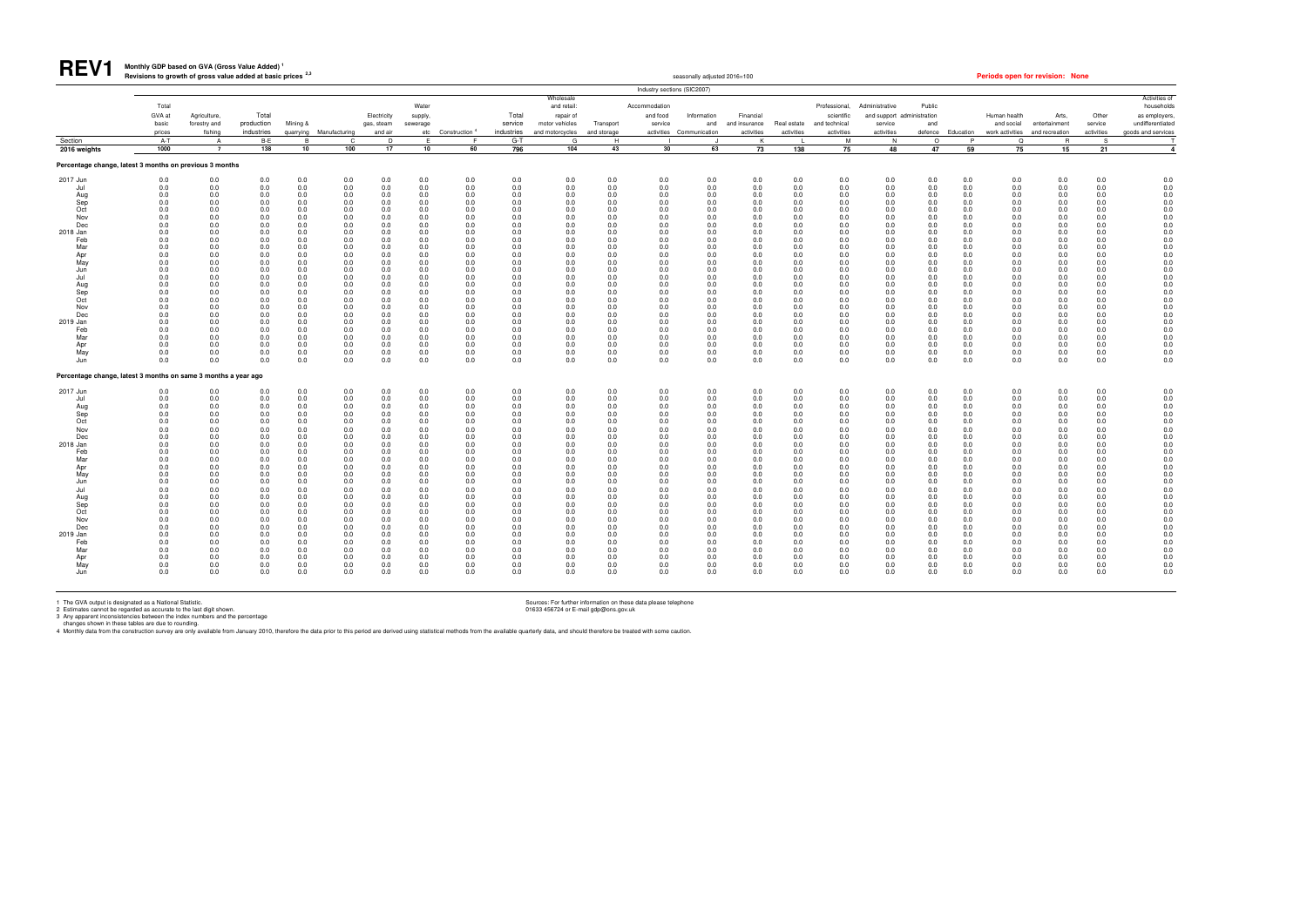| <b>REV2</b>                                                                                                                                                                                                                                     | Monthly GDP based on GVA (Gross Value Added)<br>Revisions to growth of gross value added at basic prices <sup>2,3</sup>                                                     |                                                                                                                                                                             |                                                                                                                                                                                             |                                                                                                                                                                             |                                                                                                                                                                                 |                                                                                                                                                                                     |                                                                                                                                                                                 |                                                                                                                                                                                 |                                                                                                                                                                             |                                                                                                                                                                             |                                                                                                                                                                             |                                                                                                                                                                             | seasonally adjusted 2016=100                                                                                                                                                |                                                                                                                                                                             |                                                                                                                                                                             |                                                                                                                                                                                             |                                                                                                                                                                             |                                                                                                                                                                                 |                                                                                                                                                                             |                                                                                                                                                                                 | Periods open for revision: None                                                                                                                                             |                                                                                                                                                                                 |                                                                                                                                                                                             |
|-------------------------------------------------------------------------------------------------------------------------------------------------------------------------------------------------------------------------------------------------|-----------------------------------------------------------------------------------------------------------------------------------------------------------------------------|-----------------------------------------------------------------------------------------------------------------------------------------------------------------------------|---------------------------------------------------------------------------------------------------------------------------------------------------------------------------------------------|-----------------------------------------------------------------------------------------------------------------------------------------------------------------------------|---------------------------------------------------------------------------------------------------------------------------------------------------------------------------------|-------------------------------------------------------------------------------------------------------------------------------------------------------------------------------------|---------------------------------------------------------------------------------------------------------------------------------------------------------------------------------|---------------------------------------------------------------------------------------------------------------------------------------------------------------------------------|-----------------------------------------------------------------------------------------------------------------------------------------------------------------------------|-----------------------------------------------------------------------------------------------------------------------------------------------------------------------------|-----------------------------------------------------------------------------------------------------------------------------------------------------------------------------|-----------------------------------------------------------------------------------------------------------------------------------------------------------------------------|-----------------------------------------------------------------------------------------------------------------------------------------------------------------------------|-----------------------------------------------------------------------------------------------------------------------------------------------------------------------------|-----------------------------------------------------------------------------------------------------------------------------------------------------------------------------|---------------------------------------------------------------------------------------------------------------------------------------------------------------------------------------------|-----------------------------------------------------------------------------------------------------------------------------------------------------------------------------|---------------------------------------------------------------------------------------------------------------------------------------------------------------------------------|-----------------------------------------------------------------------------------------------------------------------------------------------------------------------------|---------------------------------------------------------------------------------------------------------------------------------------------------------------------------------|-----------------------------------------------------------------------------------------------------------------------------------------------------------------------------|---------------------------------------------------------------------------------------------------------------------------------------------------------------------------------|---------------------------------------------------------------------------------------------------------------------------------------------------------------------------------------------|
|                                                                                                                                                                                                                                                 |                                                                                                                                                                             |                                                                                                                                                                             |                                                                                                                                                                                             |                                                                                                                                                                             |                                                                                                                                                                                 |                                                                                                                                                                                     |                                                                                                                                                                                 |                                                                                                                                                                                 |                                                                                                                                                                             |                                                                                                                                                                             |                                                                                                                                                                             | Industry sections (SIC2007)                                                                                                                                                 |                                                                                                                                                                             |                                                                                                                                                                             |                                                                                                                                                                             |                                                                                                                                                                                             |                                                                                                                                                                             |                                                                                                                                                                                 |                                                                                                                                                                             |                                                                                                                                                                                 |                                                                                                                                                                             |                                                                                                                                                                                 |                                                                                                                                                                                             |
| Section<br>2016 weights                                                                                                                                                                                                                         | Total<br>GVA at<br>basic<br>prices<br>$A-T$<br>1000                                                                                                                         | Agriculture,<br>forestry and<br>fishing<br>$\Delta$<br>$\overline{7}$                                                                                                       | Total<br>production<br>industries<br>B-E<br>138                                                                                                                                             | Mining &<br>quarrying<br>10                                                                                                                                                 | Manufacturing<br>$\Omega$<br>100                                                                                                                                                | Electricity<br>gas, steam<br>and air<br><sub>D</sub><br>17                                                                                                                          | Water<br>supply,<br>sewerage<br>E.<br>10                                                                                                                                        | etc Construction <sup>4</sup><br>60                                                                                                                                             | Total<br>service<br>industries<br>G-T<br>796                                                                                                                                | Wholesale<br>and retail:<br>repair of<br>motor vehicles<br>and motorcycles<br>G<br>104                                                                                      | Transport<br>and storage<br>H<br>43                                                                                                                                         | Accommodation<br>and food<br>service<br>30                                                                                                                                  | Information<br>and<br>activities Communication<br>63                                                                                                                        | Financial<br>and insurance<br>activities<br>73                                                                                                                              | Real estate<br>activities<br>138                                                                                                                                            | Professional,<br>scientific<br>and technical<br>activities<br>M<br>75                                                                                                                       | Administrative<br>and support<br>service<br>activities<br>N<br>48                                                                                                           | Public<br>administration<br>and<br>defence<br>$\Omega$<br>47                                                                                                                    | Education<br>P<br>59                                                                                                                                                        | Human health<br>and social<br>work activities<br>$\mathsf Q$<br>75                                                                                                              | Arts,<br>entertainment<br>and recreation<br><b>R</b><br>15                                                                                                                  | Other<br>service<br>activities<br>$\mathbf{S}$<br>21                                                                                                                            | Activities of<br>households<br>as employers,<br>undifferentiated<br>goods and services<br>$\overline{\mathbf{4}}$                                                                           |
|                                                                                                                                                                                                                                                 |                                                                                                                                                                             |                                                                                                                                                                             |                                                                                                                                                                                             |                                                                                                                                                                             |                                                                                                                                                                                 |                                                                                                                                                                                     |                                                                                                                                                                                 |                                                                                                                                                                                 |                                                                                                                                                                             |                                                                                                                                                                             |                                                                                                                                                                             |                                                                                                                                                                             |                                                                                                                                                                             |                                                                                                                                                                             |                                                                                                                                                                             |                                                                                                                                                                                             |                                                                                                                                                                             |                                                                                                                                                                                 |                                                                                                                                                                             |                                                                                                                                                                                 |                                                                                                                                                                             |                                                                                                                                                                                 |                                                                                                                                                                                             |
| Percentage change, latest month on previous month<br>2017 Jun<br>Jul<br>Aug<br>Sep<br>Oct<br>Nov<br>Dec<br>2018 Jan<br>Feb<br>Mar<br>Apr<br>May<br>Jun<br>Jul<br>Aug<br>Sep<br>Oct<br>Nov<br>Dec<br>2019 Jan<br>Feb<br>Mar<br>Apr<br>May<br>Jun | 0.0<br>0.0<br>0.0<br>0.0<br>0.0<br>0.0<br>0.0<br>0.0<br>0.0<br>0.0<br>0.0<br>0.0<br>0.0<br>0.0<br>0.0<br>0.0<br>0.0<br>0.0<br>0.0<br>0.0<br>0.0<br>0.0<br>0.0<br>0.0<br>0.0 | 0.0<br>0.0<br>0.0<br>0.0<br>0.0<br>0.0<br>0.0<br>0.0<br>0.0<br>0.0<br>0.0<br>0.0<br>0.0<br>0.0<br>0.0<br>0.0<br>0.0<br>0.0<br>0.0<br>0.0<br>0.0<br>0.0<br>0.0<br>0.0<br>0.0 | 0.0<br>0.0<br>0.0<br>$0.0\,$<br>$0.0\,$<br>0.0<br>0.0<br>0.0<br>$0.0\,$<br>0.0<br>0.0<br>0.0<br>0.0<br>0.0<br>0.0<br>0.0<br>0.0<br>0.0<br>$0.0\,$<br>0.0<br>0.0<br>0.0<br>0.0<br>0.0<br>0.0 | 0.0<br>0.0<br>0.0<br>0.0<br>0.0<br>0.0<br>0.0<br>0.0<br>0.0<br>0.0<br>0.0<br>0.0<br>0.0<br>0.0<br>0.0<br>0.0<br>0.0<br>0.0<br>0.0<br>0.0<br>0.0<br>0.0<br>0.0<br>0.0<br>0.0 | 0.0<br>0.0<br>0.0<br>0.0<br>0.0<br>0.0<br>0.0<br>0.0<br>0.0<br>0.0<br>0.0<br>0.0<br>0.0<br>0.0<br>0.0<br>0.0<br>0.0<br>0.0<br>0.0<br>0.0<br>0.0<br>0.0<br>0.0<br>0.0<br>0.0     | 0.0<br>0.0<br>0.0<br>0.0<br>0.0<br>0.0<br>0.0<br>0.0<br>0.0<br>0.0<br>0.0<br>0.0<br>0.0<br>0.0<br>0.0<br>0.0<br>0.0<br>0.0<br>0.0<br>0.0<br>0.0<br>0.0<br>0.0<br>0.0<br>0.0         | 0.0<br>0.0<br>0.0<br>0.0<br>0.0<br>0.0<br>0.0<br>0.0<br>0.0<br>0.0<br>0.0<br>0.0<br>0.0<br>0.0<br>0.0<br>0.0<br>0.0<br>0.0<br>0.0<br>0.0<br>0.0<br>0.0<br>0.0<br>0.0<br>0.0     | 0.0<br>0.0<br>0.0<br>0.0<br>0.0<br>0.0<br>0.0<br>0.0<br>0.0<br>0.0<br>0.0<br>0.0<br>0.0<br>0.0<br>0.0<br>0.0<br>0.0<br>0.0<br>0.0<br>0.0<br>0.0<br>0.0<br>0.0<br>0.0<br>0.0     | 0.0<br>0.0<br>0.0<br>0.0<br>0.0<br>0.0<br>0.0<br>0.0<br>0.0<br>0.0<br>0.0<br>0.0<br>0.0<br>0.0<br>0.0<br>0.0<br>0.0<br>0.0<br>0.0<br>0.0<br>0.0<br>0.0<br>0.0<br>0.0<br>0.0 | 0.0<br>0.0<br>0.0<br>0.0<br>0.0<br>0.0<br>0.0<br>0.0<br>0.0<br>0.0<br>0.0<br>0.0<br>0.0<br>0.0<br>0.0<br>0.0<br>0.0<br>0.0<br>0.0<br>0.0<br>0.0<br>0.0<br>0.0<br>0.0<br>0.0 | 0.0<br>0.0<br>0.0<br>0.0<br>0.0<br>0.0<br>0.0<br>0.0<br>0.0<br>0.0<br>0.0<br>0.0<br>0.0<br>0.0<br>0.0<br>0.0<br>0.0<br>0.0<br>0.0<br>0.0<br>0.0<br>0.0<br>0.0<br>0.0<br>0.0 | 0.0<br>0.0<br>0.0<br>0.0<br>0.0<br>0.0<br>0.0<br>0.0<br>0.0<br>0.0<br>0.0<br>0.0<br>0.0<br>0.0<br>0.0<br>0.0<br>0.0<br>0.0<br>0.0<br>0.0<br>0.0<br>0.0<br>0.0<br>0.0<br>0.0 | 0.0<br>0.0<br>0.0<br>0.0<br>0.0<br>0.0<br>0.0<br>0.0<br>0.0<br>0.0<br>0.0<br>0.0<br>0.0<br>0.0<br>0.0<br>0.0<br>0.0<br>0.0<br>0.0<br>0.0<br>0.0<br>0.0<br>0.0<br>0.0<br>0.0 | 0.0<br>0.0<br>0.0<br>0.0<br>0.0<br>0.0<br>0.0<br>0.0<br>0.0<br>0.0<br>0.0<br>0.0<br>0.0<br>0.0<br>0.0<br>0.0<br>0.0<br>0.0<br>0.0<br>0.0<br>0.0<br>0.0<br>0.0<br>0.0<br>0.0 | 0.0<br>0.0<br>0.0<br>0.0<br>0.0<br>0.0<br>0.0<br>0.0<br>0.0<br>0.0<br>0.0<br>0.0<br>0.0<br>0.0<br>0.0<br>0.0<br>0.0<br>0.0<br>0.0<br>0.0<br>0.0<br>0.0<br>0.0<br>0.0<br>0.0 | 0.0<br>0.0<br>0.0<br>0.0<br>0.0<br>0.0<br>0.0<br>0.0<br>$0.0\,$<br>0.0<br>$0.0\,$<br>0.0<br>0.0<br>0.0<br>0.0<br>0.0<br>0.0<br>$0.0\,$<br>0.0<br>0.0<br>0.0<br>0.0<br>0.0<br>0.0<br>0.0     | 0.0<br>0.0<br>0.0<br>0.0<br>0.0<br>0.0<br>0.0<br>0.0<br>0.0<br>0.0<br>0.0<br>0.0<br>0.0<br>0.0<br>0.0<br>0.0<br>0.0<br>0.0<br>0.0<br>0.0<br>0.0<br>0.0<br>0.0<br>0.0<br>0.0 | 0.0<br>0.0<br>0.0<br>0.0<br>0.0<br>0.0<br>0.0<br>0.0<br>0.0<br>0.0<br>0.0<br>0.0<br>0.0<br>0.0<br>0.0<br>0.0<br>0.0<br>0.0<br>0.0<br>0.0<br>0.0<br>0.0<br>0.0<br>0.0<br>0.0     | 0.0<br>0.0<br>0.0<br>0.0<br>0.0<br>0.0<br>0.0<br>0.0<br>0.0<br>0.0<br>0.0<br>0.0<br>0.0<br>0.0<br>0.0<br>0.0<br>0.0<br>0.0<br>0.0<br>0.0<br>0.0<br>0.0<br>0.0<br>0.0<br>0.0 | 0.0<br>0.0<br>0.0<br>0.0<br>0.0<br>0.0<br>0.0<br>0.0<br>0.0<br>0.0<br>0.0<br>0.0<br>0.0<br>0.0<br>0.0<br>0.0<br>0.0<br>0.0<br>0.0<br>0.0<br>0.0<br>0.0<br>0.0<br>0.0<br>0.0     | 0.0<br>0.0<br>0.0<br>0.0<br>0.0<br>0.0<br>0.0<br>0.0<br>0.0<br>0.0<br>0.0<br>0.0<br>0.0<br>0.0<br>0.0<br>0.0<br>0.0<br>0.0<br>0.0<br>0.0<br>0.0<br>0.0<br>0.0<br>0.0<br>0.0 | 0.0<br>0.0<br>0.0<br>0.0<br>0.0<br>0.0<br>0.0<br>0.0<br>0.0<br>0.0<br>0.0<br>0.0<br>0.0<br>0.0<br>0.0<br>0.0<br>0.0<br>0.0<br>0.0<br>0.0<br>0.0<br>0.0<br>0.0<br>0.0<br>0.0     | 0.0<br>0.0<br>0.0<br>0.0<br>$0.0\,$<br>0.0<br>0.0<br>0.0<br>0.0<br>0.0<br>0.0<br>0.0<br>0.0<br>0.0<br>0.0<br>0.0<br>$0.0\,$<br>0.0<br>$0.0\,$<br>0.0<br>0.0<br>0.0<br>0.0<br>0.0<br>0.0     |
| Percentage change, latest month on same                                                                                                                                                                                                         |                                                                                                                                                                             | month a year ago                                                                                                                                                            |                                                                                                                                                                                             |                                                                                                                                                                             |                                                                                                                                                                                 |                                                                                                                                                                                     |                                                                                                                                                                                 |                                                                                                                                                                                 |                                                                                                                                                                             |                                                                                                                                                                             |                                                                                                                                                                             |                                                                                                                                                                             |                                                                                                                                                                             |                                                                                                                                                                             |                                                                                                                                                                             |                                                                                                                                                                                             |                                                                                                                                                                             |                                                                                                                                                                                 |                                                                                                                                                                             |                                                                                                                                                                                 |                                                                                                                                                                             |                                                                                                                                                                                 |                                                                                                                                                                                             |
| 2017 Jun<br>Jul<br>Aug<br>Sep<br>Oct<br>Nov<br>Dec<br>2018 Jan<br>Feb<br>Mar<br>Apr<br>May<br>Jun<br>Jul<br>Aug<br>Sep<br>Oct<br>Nov<br>Dec<br>2019 Jan<br>Feb<br>Mar<br>Apr<br>May<br>Jun                                                      | 0.0<br>0.0<br>0.0<br>0.0<br>0.0<br>0.0<br>0.0<br>0.0<br>0.0<br>0.0<br>0.0<br>0.0<br>0.0<br>0.0<br>0.0<br>0.0<br>0.0<br>0.0<br>0.0<br>0.0<br>0.0<br>0.0<br>0.0<br>0.0<br>0.0 | 0.0<br>0.0<br>0.0<br>0.0<br>0.0<br>0.0<br>0.0<br>0.0<br>0.0<br>0.0<br>0.0<br>0.0<br>0.0<br>0.0<br>0.0<br>0.0<br>0.0<br>0.0<br>0.0<br>0.0<br>0.0<br>0.0<br>0.0<br>0.0<br>0.0 | 0.0<br>$0.0\,$<br>$0.0\,$<br>0.0<br>$0.0\,$<br>0.0<br>0.0<br>0.0<br>0.0<br>0.0<br>0.0<br>0.0<br>0.0<br>0.0<br>0.0<br>0.0<br>$0.0\,$<br>0.0<br>0.0<br>0.0<br>0.0<br>0.0<br>0.0<br>0.0<br>0.0 | 0.0<br>0.0<br>0.0<br>0.0<br>0.0<br>0.0<br>0.0<br>0.0<br>0.0<br>0.0<br>0.0<br>0.0<br>0.0<br>0.0<br>0.0<br>0.0<br>0.0<br>0.0<br>0.0<br>0.0<br>0.0<br>0.0<br>0.0<br>0.0<br>0.0 | 0.0<br>$0.0\,$<br>0.0<br>0.0<br>0.0<br>0.0<br>0.0<br>0.0<br>0.0<br>0.0<br>0.0<br>0.0<br>0.0<br>0.0<br>0.0<br>0.0<br>0.0<br>0.0<br>0.0<br>0.0<br>0.0<br>0.0<br>0.0<br>0.0<br>0.0 | 0.0<br>$0.0\,$<br>0.0<br>$0.0\,$<br>0.0<br>0.0<br>0.0<br>0.0<br>0.0<br>0.0<br>0.0<br>0.0<br>0.0<br>0.0<br>0.0<br>0.0<br>0.0<br>0.0<br>0.0<br>0.0<br>0.0<br>0.0<br>0.0<br>0.0<br>0.0 | 0.0<br>$0.0\,$<br>0.0<br>0.0<br>0.0<br>0.0<br>0.0<br>0.0<br>0.0<br>0.0<br>0.0<br>0.0<br>0.0<br>0.0<br>0.0<br>0.0<br>0.0<br>0.0<br>0.0<br>0.0<br>0.0<br>0.0<br>0.0<br>0.0<br>0.0 | 0.0<br>$0.0\,$<br>0.0<br>0.0<br>0.0<br>0.0<br>0.0<br>0.0<br>0.0<br>0.0<br>0.0<br>0.0<br>0.0<br>0.0<br>0.0<br>0.0<br>0.0<br>0.0<br>0.0<br>0.0<br>0.0<br>0.0<br>0.0<br>0.0<br>0.0 | 0.0<br>0.0<br>0.0<br>0.0<br>0.0<br>0.0<br>0.0<br>0.0<br>0.0<br>0.0<br>0.0<br>0.0<br>0.0<br>0.0<br>0.0<br>0.0<br>0.0<br>0.0<br>0.0<br>0.0<br>0.0<br>0.0<br>0.0<br>0.0<br>0.0 | 0.0<br>0.0<br>0.0<br>0.0<br>0.0<br>0.0<br>0.0<br>0.0<br>0.0<br>0.0<br>0.0<br>0.0<br>0.0<br>0.0<br>0.0<br>0.0<br>0.0<br>0.0<br>0.0<br>0.0<br>0.0<br>0.0<br>0.0<br>0.0<br>0.0 | 0.0<br>0.0<br>0.0<br>0.0<br>0.0<br>0.0<br>0.0<br>0.0<br>0.0<br>0.0<br>0.0<br>0.0<br>0.0<br>0.0<br>0.0<br>0.0<br>0.0<br>0.0<br>0.0<br>0.0<br>0.0<br>0.0<br>0.0<br>0.0<br>0.0 | 0.0<br>0.0<br>0.0<br>0.0<br>0.0<br>0.0<br>0.0<br>0.0<br>0.0<br>0.0<br>0.0<br>0.0<br>0.0<br>0.0<br>0.0<br>0.0<br>0.0<br>0.0<br>0.0<br>0.0<br>0.0<br>0.0<br>0.0<br>0.0<br>0.0 | 0.0<br>0.0<br>0.0<br>0.0<br>0.0<br>0.0<br>0.0<br>0.0<br>0.0<br>0.0<br>0.0<br>0.0<br>0.0<br>0.0<br>0.0<br>0.0<br>0.0<br>0.0<br>0.0<br>0.0<br>0.0<br>0.0<br>0.0<br>0.0<br>0.0 | 0.0<br>0.0<br>0.0<br>0.0<br>0.0<br>0.0<br>0.0<br>0.0<br>0.0<br>0.0<br>0.0<br>0.0<br>0.0<br>0.0<br>0.0<br>0.0<br>0.0<br>0.0<br>0.0<br>0.0<br>0.0<br>0.0<br>0.0<br>0.0<br>0.0 | 0.0<br>0.0<br>0.0<br>0.0<br>0.0<br>0.0<br>0.0<br>0.0<br>0.0<br>0.0<br>0.0<br>0.0<br>0.0<br>0.0<br>0.0<br>0.0<br>0.0<br>0.0<br>0.0<br>0.0<br>0.0<br>0.0<br>0.0<br>0.0<br>0.0 | 0.0<br>$0.0\,$<br>0.0<br>0.0<br>0.0<br>0.0<br>0.0<br>0.0<br>0.0<br>0.0<br>0.0<br>0.0<br>0.0<br>0.0<br>$0.0\,$<br>$0.0\,$<br>$0.0\,$<br>0.0<br>0.0<br>0.0<br>0.0<br>0.0<br>0.0<br>0.0<br>0.0 | 0.0<br>0.0<br>0.0<br>0.0<br>0.0<br>0.0<br>0.0<br>0.0<br>0.0<br>0.0<br>0.0<br>0.0<br>0.0<br>0.0<br>0.0<br>0.0<br>0.0<br>0.0<br>0.0<br>0.0<br>0.0<br>0.0<br>0.0<br>0.0<br>0.0 | 0.0<br>$0.0\,$<br>0.0<br>0.0<br>0.0<br>0.0<br>0.0<br>0.0<br>0.0<br>0.0<br>0.0<br>0.0<br>0.0<br>0.0<br>0.0<br>0.0<br>0.0<br>0.0<br>0.0<br>0.0<br>0.0<br>0.0<br>0.0<br>0.0<br>0.0 | 0.0<br>0.0<br>0.0<br>0.0<br>0.0<br>0.0<br>0.0<br>0.0<br>0.0<br>0.0<br>0.0<br>0.0<br>0.0<br>0.0<br>0.0<br>0.0<br>0.0<br>0.0<br>0.0<br>0.0<br>0.0<br>0.0<br>0.0<br>0.0<br>0.0 | $0.0\,$<br>0.0<br>0.0<br>0.0<br>0.0<br>0.0<br>0.0<br>0.0<br>0.0<br>0.0<br>0.0<br>0.0<br>0.0<br>0.0<br>0.0<br>0.0<br>0.0<br>0.0<br>0.0<br>0.0<br>0.0<br>0.0<br>0.0<br>0.0<br>0.0 | 0.0<br>0.0<br>0.0<br>0.0<br>0.0<br>0.0<br>0.0<br>0.0<br>0.0<br>0.0<br>0.0<br>0.0<br>0.0<br>0.0<br>0.0<br>0.0<br>0.0<br>0.0<br>0.0<br>0.0<br>0.0<br>0.0<br>0.0<br>0.0<br>0.0 | 0.0<br>$0.0\,$<br>0.0<br>0.0<br>0.0<br>0.0<br>0.0<br>0.0<br>0.0<br>0.0<br>0.0<br>0.0<br>0.0<br>0.0<br>0.0<br>0.0<br>0.0<br>0.0<br>0.0<br>0.0<br>0.0<br>0.0<br>0.0<br>0.0<br>0.0 | 0.0<br>$0.0\,$<br>0.0<br>0.0<br>0.0<br>0.0<br>0.0<br>0.0<br>0.0<br>$0.0\,$<br>0.0<br>$0.0\,$<br>0.0<br>$0.0\,$<br>0.0<br>0.0<br>0.0<br>0.0<br>0.0<br>0.0<br>0.0<br>0.0<br>0.0<br>0.0<br>0.0 |

1 The GVA output is designated as a National Statistic. Norther state plephone<br>2 Estimates cannot be regarded as accurate to the last digit shown.<br>3 Any apparent inconsistencies between the index numbers and the percentage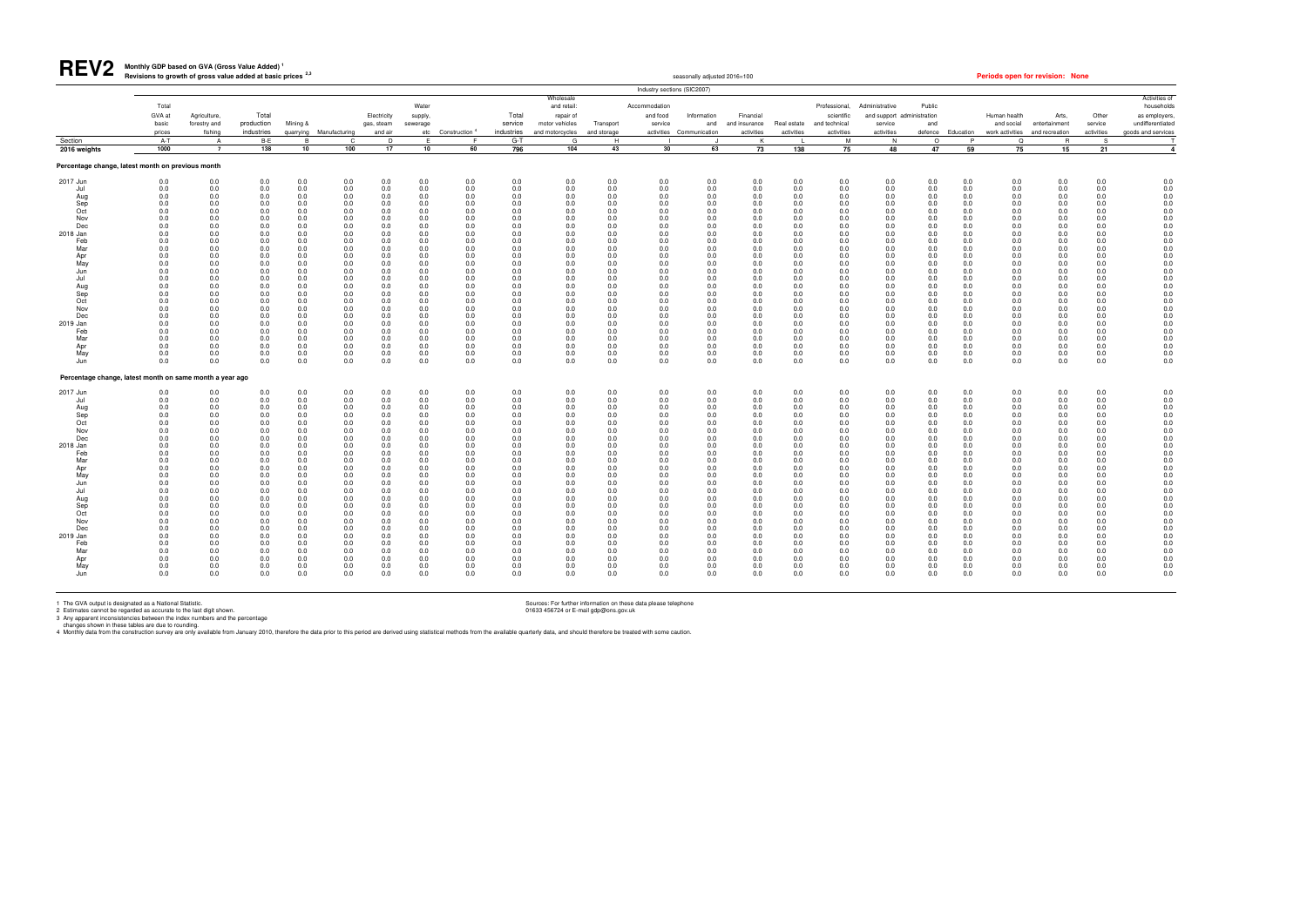**Monthly GDP based on GVA (Gross Value Added) <sup>1</sup>**

1 The GVA output is designated as a National Statistic.<br>2 Estimates cannot be regarded as accurate to the last digit shown.<br>3 A complete run of data is available on the ONS website.<br>4 Contributions are based on output GVA

| <b>CONTRIB1</b>                                                     | Monthly GDP based on GVA (Gross Value Added)<br>Contributions to growth of gross value added at basic prices <sup>2,3,4</sup> |                                         |                                   |                    |                         |                                      |                                     |                    |                                |                                                               |                          |                                      | seasonally adjusted 2016=100                   |                                          |                           |                                                            |                                                                       |                    |                    |                            |                                                          |                                |                                                                       |
|---------------------------------------------------------------------|-------------------------------------------------------------------------------------------------------------------------------|-----------------------------------------|-----------------------------------|--------------------|-------------------------|--------------------------------------|-------------------------------------|--------------------|--------------------------------|---------------------------------------------------------------|--------------------------|--------------------------------------|------------------------------------------------|------------------------------------------|---------------------------|------------------------------------------------------------|-----------------------------------------------------------------------|--------------------|--------------------|----------------------------|----------------------------------------------------------|--------------------------------|-----------------------------------------------------------------------|
|                                                                     |                                                                                                                               |                                         |                                   |                    |                         |                                      |                                     |                    |                                | Wholesale                                                     |                          | Industry sections (SIC2007           |                                                |                                          |                           |                                                            |                                                                       |                    |                    |                            |                                                          |                                | Activities of                                                         |
|                                                                     | Total<br>GVA at<br>basic<br>prices                                                                                            | Agriculture,<br>forestry and<br>fishing | Total<br>production<br>industries | Mining &           | quarrying Manufacturing | Electricity<br>gas, steam<br>and air | Water<br>supply,<br>sewerage<br>etc | Construction       | Total<br>service<br>industries | and retail:<br>repair of<br>motor vehicles<br>and motorcycles | Transport<br>and storage | Accommodation<br>and food<br>service | Information<br>and<br>activities Communication | Financial<br>and insurance<br>activities | Real estate<br>activities | Professional,<br>scientific<br>and technical<br>activities | Administrative<br>and support administration<br>service<br>activities | Public<br>and      | defence Education  | Human health<br>and social | Arts,<br>entertainment<br>work activities and recreation | Other<br>service<br>activities | households<br>as employers,<br>undifferentiated<br>goods and services |
| Section<br>2016 weights                                             | $A-T$<br>1000                                                                                                                 | $\Delta$<br>$\overline{7}$              | $B - E$<br>138                    | $\mathsf{R}$<br>10 | C.<br>100               | n.<br>17                             | E<br>10                             | E<br>60            | $G-T$<br>796                   | G<br>104                                                      | H<br>43                  | 30                                   | 63                                             | $\mathsf{K}$<br>73                       | 138                       | M<br>75                                                    | N<br>48                                                               | $\Omega$<br>47     | 59                 | $\Omega$<br>75             | R<br>15                                                  | $\mathcal{S}$<br>21            | $\overline{4}$                                                        |
|                                                                     |                                                                                                                               |                                         |                                   |                    |                         |                                      |                                     |                    |                                |                                                               |                          |                                      |                                                |                                          |                           |                                                            |                                                                       |                    |                    |                            |                                                          |                                |                                                                       |
| Contribution to growth, latest 3 months on previous 3 months        |                                                                                                                               |                                         |                                   |                    |                         |                                      |                                     |                    |                                |                                                               |                          |                                      |                                                |                                          |                           |                                                            |                                                                       |                    |                    |                            |                                                          |                                |                                                                       |
|                                                                     | <b>EDMB</b>                                                                                                                   | <b>EDMC</b>                             | <b>EDMD</b>                       | <b>EDME</b>        | <b>EDMF</b>             | <b>EDMG</b>                          | <b>EDMH</b>                         | <b>EDMI</b>        | <b>EDMJ</b>                    | <b>EDMK</b>                                                   | <b>EDML</b>              | <b>EDMM</b>                          | <b>EDMN</b>                                    | <b>EDMO</b>                              | <b>EDMP</b>               | <b>EDMQ</b>                                                | <b>EDMR</b>                                                           | <b>EDMS</b>        | <b>EDMT</b>        | <b>EDMU</b>                | <b>EDMV</b>                                              | <b>EDMW</b>                    | <b>EDMX</b>                                                           |
| 2017 Jul                                                            | 0.53                                                                                                                          | 0.00                                    | 0.13                              | 0.03               | 0.06                    | 0.06                                 | $-0.01$                             | 0.01               | 0.38                           | 0.03                                                          | $-0.04$                  | $-0.01$                              | 0.16                                           | $-0.05$                                  | 0.07                      | 0.11                                                       | 0.08                                                                  | 0.01               | $-0.02$            | 0.01                       | 0.00                                                     | 0.01                           | 0.03                                                                  |
| Aug<br>Sep                                                          | 0.58<br>0.51                                                                                                                  | 0.00<br>0.00                            | 0.13<br>0.14                      | 0.02<br>0.00       | 0.07<br>0.10            | 0.05<br>0.04                         | $-0.01$<br>0.00                     | 0.04<br>0.04       | 0.40<br>0.33                   | 0.08<br>0.07                                                  | $-0.04$<br>0.01          | 0.00<br>0.01                         | 0.15<br>0.07                                   | $-0.04$<br>$-0.05$                       | 0.06<br>0.04              | 0.12<br>0.12                                               | 0.07<br>0.09                                                          | 0.00<br>$-0.01$    | $-0.01$<br>0.00    | $-0.01$<br>$-0.02$         | 0.01<br>0.01                                             | $-0.01$<br>$-0.02$             | 0.03<br>0.01                                                          |
| Oct                                                                 | 0.42                                                                                                                          | 0.00                                    | 0.14                              | 0.00               | 0.13                    | 0.01                                 | 0.00                                | 0.04               | 0.24                           | 0.08                                                          | 0.02                     | $-0.02$                              | 0.06                                           | $-0.05$                                  | 0.02                      | 0.09                                                       | 0.06                                                                  | 0.00               | 0.00               | $-0.03$                    | 0.03                                                     | $-0.01$                        | 0.00                                                                  |
| Nov                                                                 | 0.37                                                                                                                          | 0.00                                    | 0.18                              | 0.01               | 0.17                    | 0.00                                 | 0.00                                | $-0.01$            | 0.20                           | 0.05                                                          | 0.04                     | $-0.01$                              | 0.04                                           | $-0.05$                                  | 0.00                      | 0.11                                                       | 0.08                                                                  | 0.01               | 0.00               | $-0.03$                    | 0.02                                                     | $-0.04$                        | $-0.02$                                                               |
| Dec                                                                 | 0.37                                                                                                                          | 0.00                                    | 0.09                              | $-0.05$            | 0.15                    | $-0.01$                              | 0.00                                | 0.02               | 0.27                           | 0.03                                                          | 0.04                     | 0.00                                 | 0.11                                           | $-0.04$                                  | 0.01                      | 0.11                                                       | 0.07                                                                  | 0.02               | 0.00               | $-0.01$                    | 0.02                                                     | $-0.05$                        | $-0.03$                                                               |
| 2018 Jan                                                            | 0.47                                                                                                                          | $-0.01$                                 | 0.02                              | $-0.07$            | 0.10                    | $-0.01$                              | $-0.01$                             | 0.05               | 0.39                           | 0.01                                                          | 0.04                     | 0.04                                 | 0.11                                           | $-0.03$                                  | 0.02                      | 0.17                                                       | 0.07                                                                  | 0.02               | $-0.01$            | 0.02                       | 0.01                                                     | $-0.07$<br>$-0.04$             | $-0.02$                                                               |
| Feb<br>Mar                                                          | 0.31<br>0.15                                                                                                                  | $-0.01$<br>$-0.01$                      | $-0.05$<br>0.01                   | $-0.08$<br>0.05    | 0.03<br>$-0.03$         | 0.01<br>0.02                         | $-0.02$<br>$-0.02$                  | 0.04<br>$-0.09$    | 0.33<br>0.24                   | 0.00<br>0.02                                                  | 0.02<br>$-0.01$          | 0.03<br>0.02                         | 0.10<br>0.03                                   | $-0.01$<br>0.00                          | 0.04<br>0.05              | 0.13<br>0.11                                               | 0.03<br>0.00                                                          | 0.01<br>0.00       | $-0.01$<br>0.00    | 0.03<br>0.02               | 0.01<br>0.00                                             | $-0.03$                        | 0.00<br>0.01                                                          |
| Apr                                                                 | $-0.07$                                                                                                                       | $-0.01$                                 | 0.00                              | 0.07               | $-0.09$                 | 0.04                                 | $-0.01$                             | $-0.16$            | 0.10                           | 0.05                                                          | $-0.03$                  | 0.00                                 | 0.01                                           | $-0.01$                                  | 0.04                      | 0.03                                                       | $-0.03$                                                               | 0.01               | 0.01               | 0.01                       | 0.00                                                     | $-0.01$                        | 0.02                                                                  |
| May                                                                 | 0.11                                                                                                                          | $-0.01$                                 | $-0.05$                           | 0.07               | $-0.11$                 | 0.00                                 | 0.00                                | $-0.12$            | 0.30                           | 0.11                                                          | 0.00                     | 0.03                                 | 0.05                                           | $-0.03$                                  | 0.03                      | 0.06                                                       | 0.00                                                                  | 0.01               | 0.03               | $-0.01$                    | $-0.01$                                                  | $-0.01$                        | 0.02                                                                  |
| Jun                                                                 | 0.41                                                                                                                          | $-0.01$                                 | $-0.08$                           | 0.03               | $-0.05$                 | $-0.06$                              | 0.01                                | 0.03               | 0.46                           | 0.18                                                          | 0.05                     | 0.05                                 | 0.08                                           | $-0.03$                                  | 0.02                      | 0.06                                                       | 0.03                                                                  | 0.02               | 0.03               | $-0.02$                    | $-0.01$                                                  | $-0.01$                        | 0.01                                                                  |
| Jul                                                                 | 0.74<br>0.83                                                                                                                  | 0.00<br>0.00                            | $-0.03$<br>0.09                   | 0.01<br>0.04       | 0.03<br>0.07            | $-0.09$<br>$-0.04$                   | 0.02<br>0.02                        | 0.13<br>0.14       | 0.64<br>0.60                   | 0.23<br>0.20                                                  | 0.08<br>0.08             | 0.08<br>0.06                         | 0.10<br>0.11                                   | $-0.03$<br>$-0.02$                       | 0.02<br>0.01              | 0.09<br>0.09                                               | 0.04<br>0.03                                                          | 0.03<br>0.03       | 0.02<br>0.01       | $-0.02$<br>0.00            | 0.00<br>0.01                                             | $-0.01$<br>0.00                | 0.00<br>0.00                                                          |
| Aug<br>Sep                                                          | 0.70                                                                                                                          | 0.00                                    | 0.09                              | 0.03               | 0.02                    | 0.03                                 | 0.02                                | 0.11               | 0.50                           | 0.12                                                          | 0.05                     | 0.02                                 | 0.14                                           | $-0.02$                                  | 0.02                      | 0.12                                                       | $-0.02$                                                               | 0.03               | 0.00               | 0.03                       | 0.01                                                     | 0.00                           | 0.00                                                                  |
| Oct                                                                 | 0.49                                                                                                                          | 0.00                                    | 0.02                              | 0.02               | $-0.03$                 | 0.02                                 | 0.00                                | 0.08               | 0.39                           | 0.03                                                          | 0.04                     | $-0.02$                              | 0.14                                           | $-0.04$                                  | 0.04                      | 0.12                                                       | $-0.03$                                                               | 0.02               | 0.00               | 0.07                       | 0.01                                                     | 0.02                           | 0.00                                                                  |
| Nov                                                                 | 0.35                                                                                                                          | 0.01                                    | $-0.09$                           | $-0.01$            | $-0.06$                 | $-0.01$                              | $-0.01$                             | 0.07               | 0.36                           | 0.03                                                          | 0.04                     | $-0.02$                              | 0.09                                           | $-0.06$                                  | 0.06                      | 0.13                                                       | $-0.03$                                                               | 0.01               | 0.02               | 0.09                       | 0.00                                                     | 0.01                           | $-0.01$                                                               |
| Dec                                                                 | 0.24                                                                                                                          | 0.00                                    | $-0.12$                           | $-0.01$            | $-0.07$                 | $-0.02$                              | $-0.01$                             | $-0.03$            | 0.38                           | 0.04                                                          | 0.05                     | 0.01                                 | 0.03                                           | $-0.07$                                  | 0.09                      | 0.10                                                       | 0.01                                                                  | 0.00               | 0.03               | 0.09                       | 0.00                                                     | 0.01                           | $-0.01$                                                               |
| 2019 Jan<br>Feb                                                     | 0.26<br>0.26                                                                                                                  | 0.00<br>$-0.01$                         | $-0.07$<br>0.00                   | $-0.02$<br>0.00    | $-0.03$<br>0.04         | $-0.02$<br>$-0.03$                   | $-0.01$<br>$-0.01$                  | $-0.06$<br>$-0.04$ | 0.38<br>0.30                   | 0.09<br>0.08                                                  | 0.05<br>0.03             | 0.04<br>0.04                         | 0.04<br>0.08                                   | $-0.08$<br>$-0.07$                       | 0.09<br>0.08              | 0.04<br>$-0.02$                                            | 0.01<br>0.01                                                          | $-0.01$<br>$-0.01$ | 0.04<br>0.03       | 0.07<br>0.04               | $-0.01$<br>$-0.01$                                       | 0.00<br>0.01                   | 0.00<br>0.00                                                          |
| Mar                                                                 | 0.52                                                                                                                          | $-0.01$                                 | 0.15                              | 0.01               | 0.19                    | $-0.05$                              | $-0.01$                             | 0.08               | 0.30                           | 0.13                                                          | 0.01                     | 0.03                                 | 0.11                                           | $-0.07$                                  | 0.05                      | $-0.04$                                                    | 0.03                                                                  | $-0.02$            | 0.02               | 0.03                       | $-0.01$                                                  | 0.03                           | 0.00                                                                  |
| An                                                                  | 0.37                                                                                                                          | $-0.01$                                 | 0.07                              | 0.04               | 0.10                    | $-0.05$                              | 0.00                                | 0.06               | 0.25                           | 0.10                                                          | 0.01                     | 0.01                                 | 0.10                                           | $-0.05$                                  | 0.04                      | $-0.01$                                                    | 0.03                                                                  | $-0.02$            | 0.00               | 0.02                       | $-0.01$                                                  | 0.03                           | 0.00                                                                  |
| May                                                                 | 0.20                                                                                                                          | 0.00                                    | 0.01                              | 0.02               | 0.00                    | 0.00                                 | 0.00                                | $-0.01$            | 0.19                           | 0.10                                                          | 0.02                     | $-0.02$                              | 0.08                                           | $-0.03$                                  | 0.04                      | 0.00                                                       | 0.01                                                                  | $-0.02$            | $-0.01$            | 0.03                       | $-0.02$                                                  | 0.01                           | 0.00                                                                  |
| Jun<br>Jul                                                          | $-0.19$<br>0.01                                                                                                               | 0.00<br>0.00                            | $-0.19$<br>$-0.06$                | $-0.01$<br>$-0.02$ | $-0.23$<br>$-0.11$      | 0.04<br>0.05                         | 0.01<br>0.02                        | $-0.08$<br>$-0.04$ | 0.08<br>0.13                   | 0.03<br>0.02                                                  | 0.00<br>0.01             | $-0.02$<br>$-0.01$                   | 0.11<br>0.10                                   | $-0.01$<br>0.00                          | 0.05<br>0.04              | 0.01<br>0.03                                               | $-0.03$<br>$-0.02$                                                    | $-0.01$<br>0.00    | $-0.01$<br>0.00    | 0.02<br>0.02               | $-0.03$<br>$-0.03$                                       | $-0.03$<br>$-0.03$             | 0.00<br>$-0.01$                                                       |
|                                                                     |                                                                                                                               |                                         |                                   |                    |                         |                                      |                                     |                    |                                |                                                               |                          |                                      |                                                |                                          |                           |                                                            |                                                                       |                    |                    |                            |                                                          |                                |                                                                       |
| Contribution to growth, latest 3 months on same 3 months a year ago |                                                                                                                               |                                         |                                   |                    |                         |                                      |                                     |                    |                                |                                                               |                          |                                      |                                                |                                          |                           |                                                            |                                                                       |                    |                    |                            |                                                          |                                |                                                                       |
|                                                                     | <b>EDMY</b>                                                                                                                   | <b>EDMZ</b>                             | <b>EDNA</b>                       | <b>EDNB</b>        | <b>EDNC</b>             | <b>EDND</b>                          | <b>EDNE</b>                         | <b>EDNF</b>        | <b>EDNG</b>                    | <b>EDNH</b>                                                   | <b>EDNI</b>              | <b>EDNJ</b>                          | <b>EDNK</b>                                    | <b>EDNL</b>                              | <b>EDNM</b>               | <b>EDNN</b>                                                | <b>EDNO</b>                                                           | <b>EDNP</b>        | <b>EDNQ</b>        | <b>EDNR</b>                | <b>EDNS</b>                                              | <b>EDNT</b>                    | EDNU                                                                  |
| 2017 Jul                                                            | 2.65                                                                                                                          | 0.02<br>0.02                            | 0.21                              | $-0.01$            | 0.23                    | $-0.03$<br>$-0.02$                   | 0.02                                | 0.44               | 1.98                           | 0.26                                                          | 0.09                     | 0.11                                 | 0.55                                           | 0.02                                     | 0.19                      | 0.35                                                       | 0.26                                                                  | 0.02               | 0.03               | $-0.01$                    | 0.03                                                     | 0.13                           | $-0.05$<br>$-0.04$                                                    |
| Aug<br>Sep                                                          | 2.61<br>2.40                                                                                                                  | 0.03                                    | 0.24<br>0.30                      | $-0.04$<br>$-0.04$ | 0.27<br>0.30            | 0.02                                 | 0.02<br>0.02                        | 0.46<br>0.43       | 1.88<br>1.65                   | 0.29<br>0.23                                                  | 0.07<br>0.07             | 0.09<br>0.08                         | 0.48<br>0.37                                   | $-0.04$<br>$-0.09$                       | 0.21<br>0.22              | 0.35<br>0.35                                               | 0.26<br>0.24                                                          | 0.02<br>0.01       | 0.04<br>0.05       | $-0.02$<br>$-0.03$         | 0.04<br>0.05                                             | 0.13<br>0.14                   | $-0.03$                                                               |
| Oct                                                                 | 2.29                                                                                                                          | 0.03                                    | 0.41                              | 0.02               | 0.36                    | 0.01                                 | 0.02                                | 0.39               | 1.45                           | 0.16                                                          | 0.05                     | 0.03                                 | 0.33                                           | $-0.11$                                  | 0.21                      | 0.35                                                       | 0.24                                                                  | 0.02               | 0.05               | $-0.03$                    | 0.07                                                     | 0.13                           | $-0.03$                                                               |
| Nov                                                                 | 2.12                                                                                                                          | 0.02                                    | 0.43                              | 0.04               | 0.38                    | $-0.02$                              | 0.02                                | 0.31               | 1.35                           | 0.12                                                          | 0.06                     | 0.03                                 | 0.33                                           | $-0.12$                                  | 0.21                      | 0.36                                                       | 0.23                                                                  | 0.02               | 0.04               | $-0.02$                    | 0.05                                                     | 0.07                           | $-0.02$                                                               |
| Dec                                                                 | 1.87                                                                                                                          | 0.02                                    | 0.30                              | 0.00               | 0.32                    | $-0.03$                              | 0.02                                | 0.27               | 1.28                           | 0.07                                                          | 0.05                     | 0.04                                 | 0.34                                           | $-0.11$                                  | 0.20                      | 0.34                                                       | 0.25                                                                  | 0.03               | 0.03               | $-0.01$                    | 0.05                                                     | 0.01                           | $-0.01$                                                               |
| 2018 Jan                                                            | 1.65                                                                                                                          | 0.01                                    | 0.16                              | $-0.04$            | 0.24                    | $-0.04$                              | 0.00                                | 0.19               | 1.28                           | 0.12                                                          | 0.05                     | 0.05                                 | 0.37                                           | $-0.12$                                  | 0.19                      | 0.35                                                       | 0.24                                                                  | 0.04               | 0.00               | 0.00                       | 0.03                                                     | $-0.05$                        | 0.00                                                                  |
| Feb<br>Mar                                                          | 1.45<br>1.37                                                                                                                  | 0.00<br>$-0.01$                         | 0.17<br>0.28                      | $-0.03$<br>0.02    | 0.20<br>0.23            | 0.01<br>0.06                         | $-0.02$<br>$-0.03$                  | 0.10<br>$-0.02$    | 1.17<br>1.12                   | 0.14<br>0.16                                                  | 0.02<br>$-0.01$          | 0.03<br>0.02                         | 0.37<br>0.37                                   | $-0.12$<br>$-0.14$                       | 0.18<br>0.17              | 0.35<br>0.37                                               | 0.21<br>0.17                                                          | 0.04<br>0.04       | $-0.02$<br>$-0.03$ | 0.01<br>0.01               | 0.03<br>0.04                                             | $-0.07$<br>$-0.08$             | 0.01<br>0.02                                                          |
| Apr                                                                 | 1.35                                                                                                                          | $-0.01$                                 | 0.31                              | 0.04               | 0.20                    | 0.10                                 | $-0.03$                             | $-0.06$            | 1.12                           | 0.17                                                          | $-0.01$                  | 0.01                                 | 0.34                                           | $-0.13$                                  | 0.15                      | 0.41                                                       | 0.18                                                                  | 0.03               | $-0.01$            | 0.00                       | 0.04                                                     | $-0.09$                        | 0.02                                                                  |
| May                                                                 | 1.38                                                                                                                          | $-0.01$                                 | 0.23                              | 0.03               | 0.17                    | 0.06                                 | $-0.03$                             | $-0.06$            | 1.23                           | 0.24                                                          | 0.02                     | 0.05                                 | 0.34                                           | $-0.13$                                  | 0.13                      | 0.42                                                       | 0.17                                                                  | 0.03               | 0.01               | $-0.02$                    | 0.04                                                     | $-0.11$                        | 0.02                                                                  |
| Jun                                                                 | 1.45                                                                                                                          | $-0.02$                                 | 0.16                              | 0.03               | 0.17                    | $-0.02$                              | $-0.02$                             | 0.00               | 1.30                           | 0.30                                                          | 0.08                     | 0.08                                 | 0.28                                           | $-0.13$                                  | 0.11                      | 0.40                                                       | 0.19                                                                  | 0.04               | 0.03               | $-0.03$                    | 0.03                                                     | $-0.11$                        | 0.01                                                                  |
| Jul                                                                 | 1.56                                                                                                                          | $-0.02$                                 | 0.14                              | 0.02               | 0.17                    | $-0.04$                              | $-0.01$                             | 0.06               | 1.38                           | 0.38                                                          | 0.11                     | 0.10                                 | 0.28                                           | $-0.12$                                  | 0.10                      | 0.38                                                       | 0.15                                                                  | 0.05               | 0.03               | $-0.03$                    | 0.04                                                     | $-0.10$                        | $-0.01$                                                               |
| Aug                                                                 | 1.63<br>1.63                                                                                                                  | $-0.02$                                 | 0.18                              | 0.04<br>0.06       | 0.16<br>0.09            | $-0.03$                              | 0.00<br>0.00                        | 0.04<br>0.07       | 1.43                           | 0.36<br>0.36                                                  | 0.13<br>0.13             | 0.11                                 | 0.30                                           | $-0.11$                                  | 0.09                      | 0.39<br>0.40                                               | 0.13                                                                  | 0.06               | 0.03<br>0.02       | $-0.01$                    | 0.04                                                     | $-0.10$<br>$-0.09$             | $-0.01$<br>$-0.01$                                                    |
| Sep<br>Oct                                                          | 1.63                                                                                                                          | $-0.02$<br>$-0.02$                      | 0.11<br>0.01                      | 0.05               | 0.01                    | $-0.03$<br>$-0.03$                   | 0.00                                | 0.10               | 1.48<br>1.52                   | 0.33                                                          | 0.13                     | 0.09<br>0.10                         | 0.36<br>0.37                                   | $-0.10$<br>$-0.10$                       | 0.10<br>0.12              | 0.42                                                       | 0.08<br>0.05                                                          | 0.07<br>0.07       | 0.03               | 0.03<br>0.07               | 0.03<br>0.01                                             | $-0.08$                        | $-0.01$                                                               |
| Nov                                                                 | 1.61                                                                                                                          | $-0.02$                                 | $-0.10$                           | 0.03               | $-0.07$                 | $-0.04$                              | $-0.01$                             | 0.13               | 1.59                           | 0.34                                                          | 0.13                     | 0.10                                 | 0.34                                           | $-0.11$                                  | 0.15                      | 0.41                                                       | 0.03                                                                  | 0.06               | 0.04               | 0.11                       | 0.01                                                     | $-0.04$                        | 0.00                                                                  |
| Dec                                                                 | 1.50                                                                                                                          | $-0.02$                                 | $-0.10$                           | 0.10               | $-0.13$                 | $-0.04$                              | $-0.01$                             | 0.02               | 1.59                           | 0.36                                                          | 0.14                     | 0.10                                 | 0.28                                           | $-0.13$                                  | 0.18                      | 0.39                                                       | 0.02                                                                  | 0.05               | 0.06               | 0.13                       | 0.00                                                     | $-0.02$                        | 0.01                                                                  |
| 2019 Jan                                                            | 1.42                                                                                                                          | $-0.02$                                 | $-0.08$                           | 0.11               | $-0.12$                 | $-0.04$                              | 0.00                                | $-0.01$            | 1.51                           | 0.40                                                          | 0.14                     | 0.10                                 | 0.29                                           | $-0.15$                                  | 0.18                      | 0.29                                                       | $-0.01$                                                               | 0.04               | 0.08               | 0.13                       | 0.00                                                     | 0.00                           | 0.01                                                                  |
| Feb<br>Mar                                                          | 1.56<br>1.88                                                                                                                  | $-0.01$<br>$-0.01$                      | $-0.05$<br>0.04                   | 0.12<br>0.07       | $-0.06$<br>0.09         | $-0.08$<br>$-0.11$                   | 0.00<br>0.01                        | 0.05<br>0.19       | 1.56<br>1.65                   | 0.42<br>0.47                                                  | 0.14                     | 0.12<br>0.12                         | 0.33<br>0.36                                   | $-0.18$<br>$-0.20$                       | 0.19                      | 0.26<br>0.24                                               | 0.02<br>0.04                                                          | 0.04<br>0.03       | 0.09<br>0.08       | 0.13                       | $-0.01$<br>$-0.01$                                       | 0.02<br>0.04                   | 0.01<br>0.00                                                          |
| Apr                                                                 | 1.86                                                                                                                          | $-0.01$                                 | $-0.01$                           | 0.06               | 0.07                    | $-0.14$                              | 0.01                                | 0.21               | 1.66                           | 0.46                                                          | 0.16<br>0.18             | 0.10                                 | 0.38                                           | $-0.20$                                  | 0.18<br>0.19              | 0.25                                                       | 0.06                                                                  | 0.02               | 0.06               | 0.13<br>0.15               | $-0.01$                                                  | 0.04                           | $-0.01$                                                               |
| May                                                                 | 1.65                                                                                                                          | $-0.01$                                 | 0.02                              | 0.06               | 0.04                    | $-0.08$                              | 0.01                                | 0.17               | 1.46                           | 0.41                                                          | 0.16                     | 0.07                                 | 0.37                                           | $-0.19$                                  | 0.20                      | 0.20                                                       | 0.03                                                                  | 0.01               | 0.05               | 0.16                       | $-0.02$                                                  | 0.03                           | $-0.01$                                                               |
| Jun                                                                 | 1.28                                                                                                                          | $-0.01$                                 | $-0.07$                           | 0.03               | -0.09                   | $-0.01$                              | 0.01                                | 0.08               | 1.26                           | 0.32                                                          | 0.12                     | 0.04                                 | 0.38                                           | $-0.18$                                  | 0.21                      | 0.19                                                       | $-0.01$                                                               | 0.00               | 0.04               | 0.17                       | $-0.04$                                                  | 0.02                           | $-0.01$                                                               |
| . In I                                                              | 1.12                                                                                                                          | $-0.01$                                 | $-0.03$                           | 0.02               | -0.06                   | 0.01                                 | 0.01                                | 0.04               | 1.17                           | 0.25                                                          | 0.12                     | 0.02                                 | 0.37                                           | $-0.17$                                  | 0.21                      | 0.19                                                       | $-0.01$                                                               | $-0.01$            | 0.04               | 0.19                       | $-0.04$                                                  | 0.02                           | $-0.01$                                                               |

Sources: For further information on these data please telephone 01633 456724 or E-mail gdp@ons.gov.uk